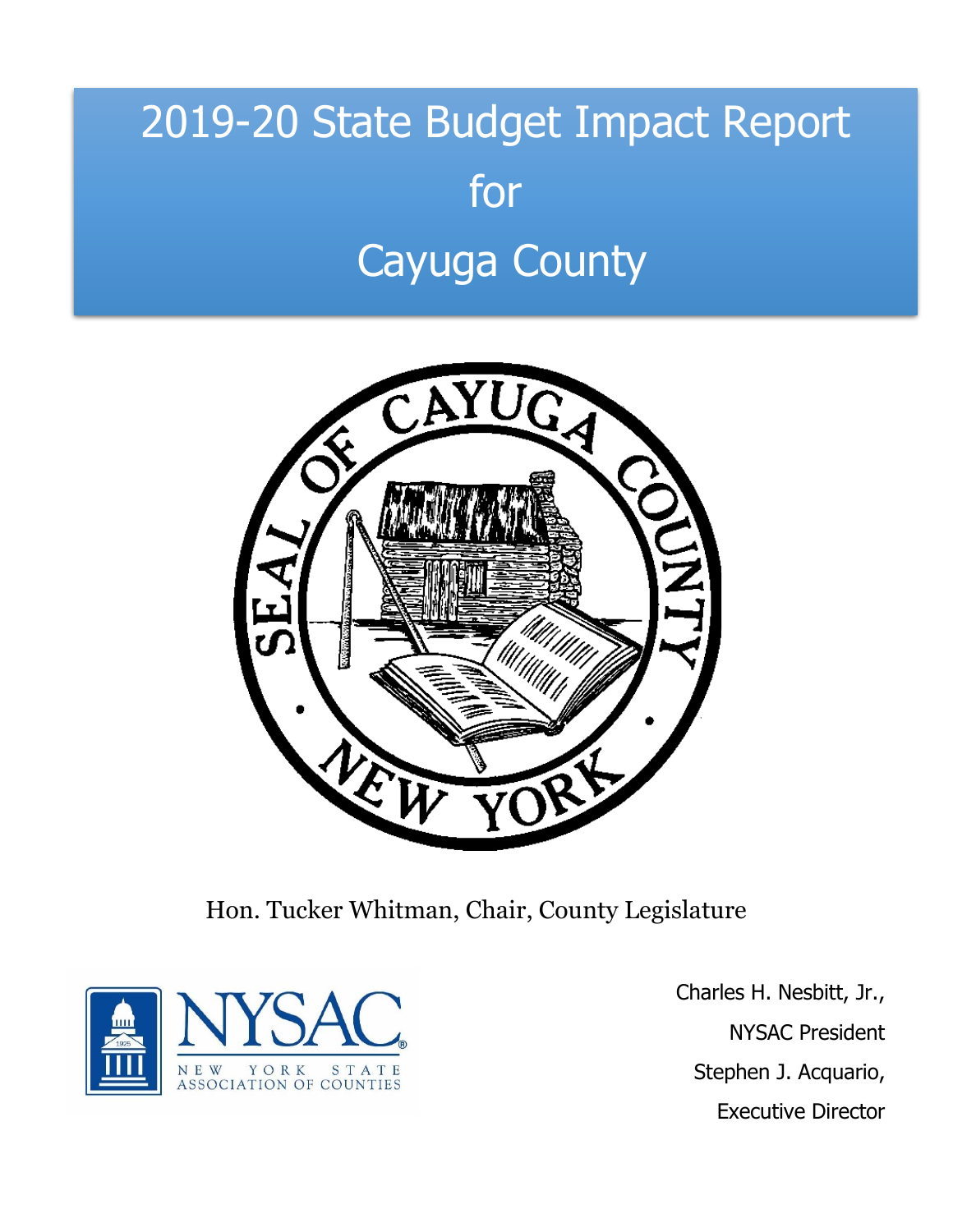Dear County Official,

The New York State Association of Counties (NYSAC) developed this report to provide detailed and customized State Budget information unique to your county. This is the only analysis of this year's state budget data specifically for your county.

This 2019 report highlights major grant programs, not just to the county, but to other municipalities and school districts within your county as well. Our goal is to give county officials a more complete picture of how state funding flows to different areas of the county and for what general purpose.

This report compiles SFY 2020 enacted budget language and appropriations with data released by NYS highlighting major county spending areas.

While this report does not address all reimbursement-based funding for state mandates, it does capture formula-based grants and individualized county appropriations from the state. This report also includes additional grant programs that counties can apply for to support local initiatives. These grant programs are related to economic development, municipal facilities, and capital equipment (including early voting funding) which are competitive in nature or secured with support from your state legislative representatives.

I hope you find this customized report of value as you continue to serve the communities in your county.

Sincerely,

Pul to health )

Charles H. Nesbitt, Jr. NYSAC President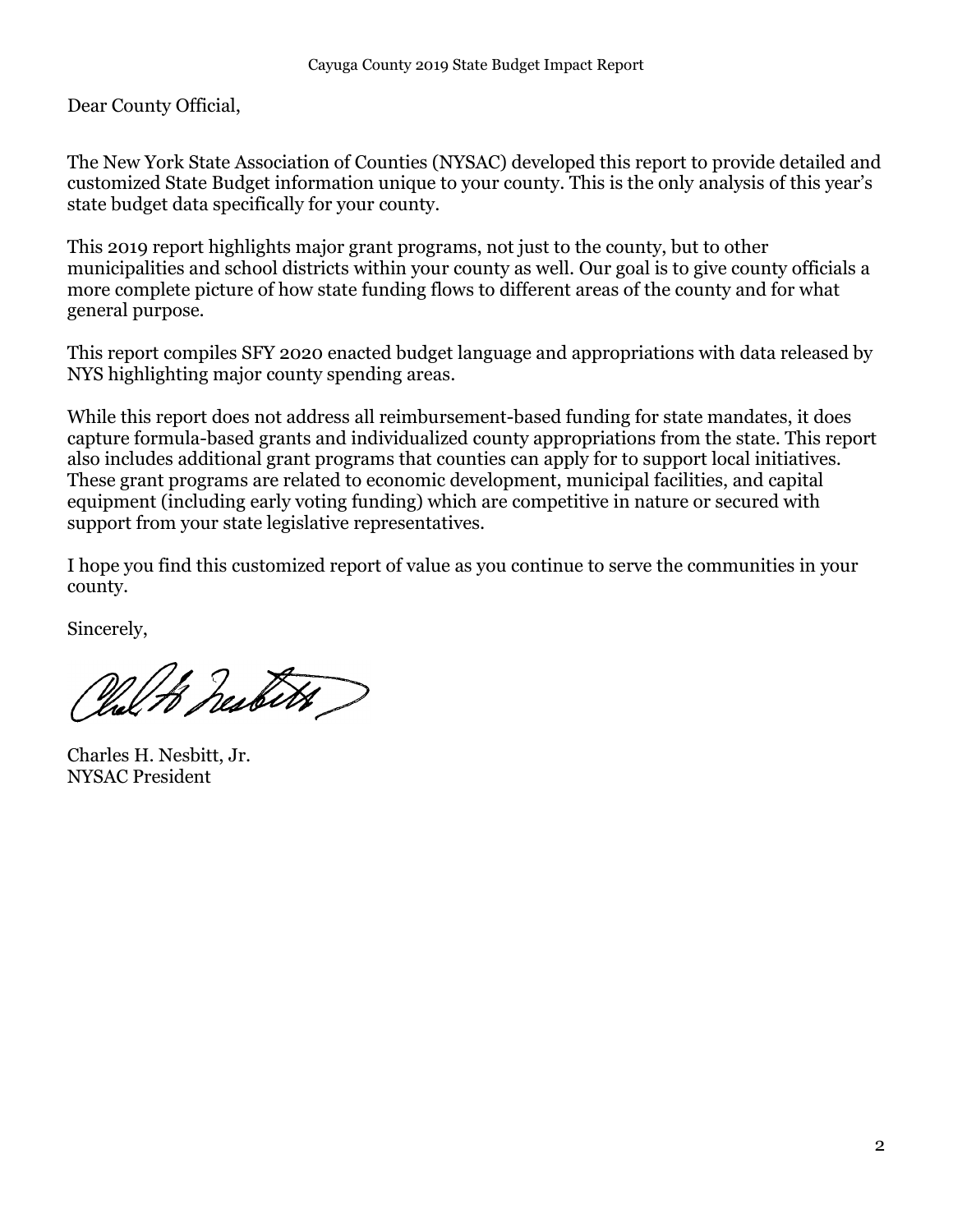# **Table of Contents**

| Н.  |       |  |
|-----|-------|--|
|     |       |  |
|     |       |  |
|     |       |  |
|     |       |  |
|     |       |  |
| IV. |       |  |
|     |       |  |
|     |       |  |
|     |       |  |
| V.  |       |  |
|     |       |  |
| VI. |       |  |
|     | VII.  |  |
|     |       |  |
|     | VIII. |  |
|     |       |  |
|     |       |  |
|     |       |  |
|     |       |  |
| IX. |       |  |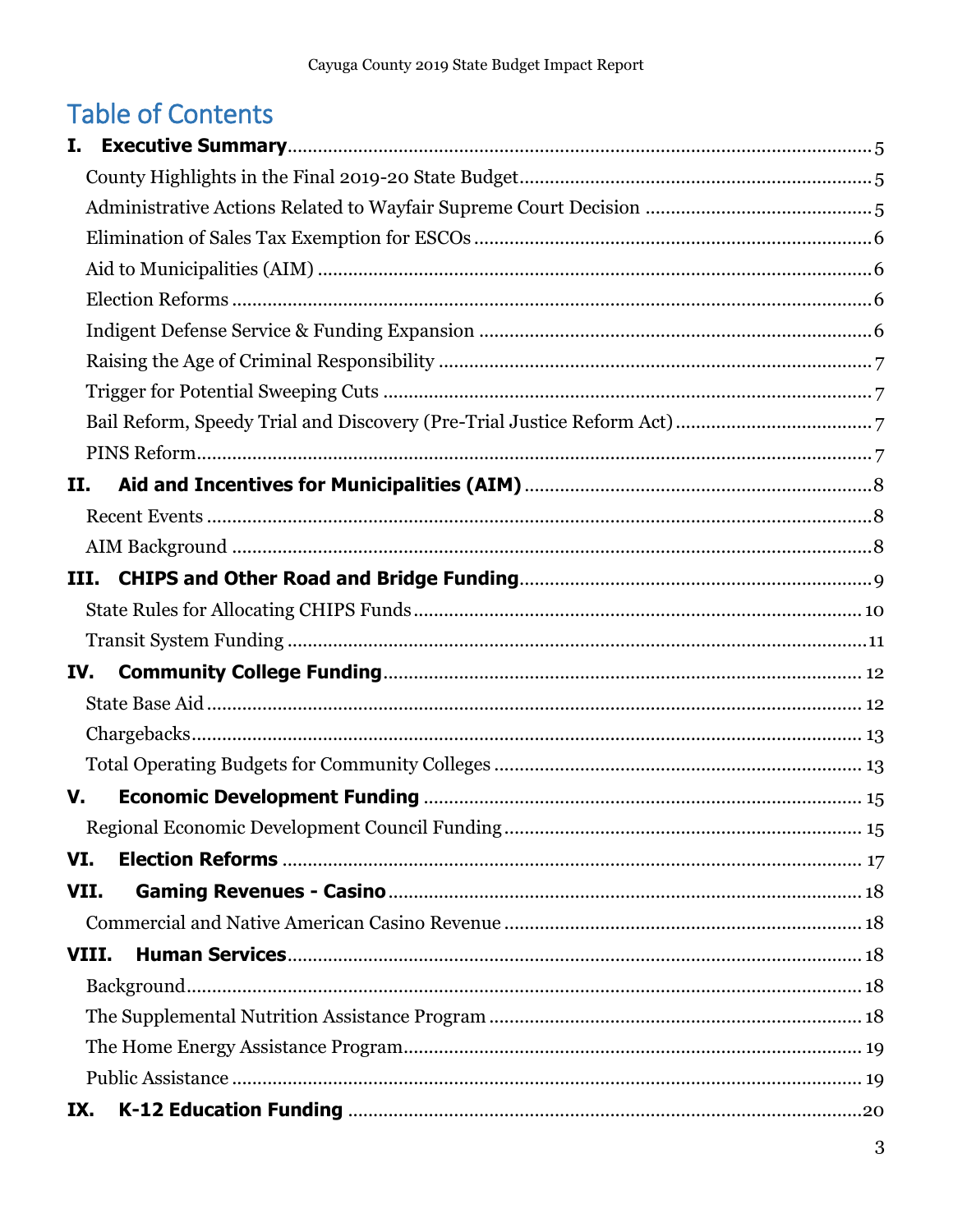| X.   |                                                                            |  |
|------|----------------------------------------------------------------------------|--|
|      |                                                                            |  |
|      |                                                                            |  |
|      |                                                                            |  |
|      |                                                                            |  |
|      |                                                                            |  |
|      |                                                                            |  |
| XI.  |                                                                            |  |
|      |                                                                            |  |
|      |                                                                            |  |
|      |                                                                            |  |
|      |                                                                            |  |
|      |                                                                            |  |
| XII. |                                                                            |  |
|      |                                                                            |  |
|      |                                                                            |  |
|      |                                                                            |  |
|      | The Impact of Internet Sales Tax Changes & AIM Restorations on Your County |  |
|      |                                                                            |  |
|      |                                                                            |  |
|      | XIII.                                                                      |  |
|      |                                                                            |  |
|      |                                                                            |  |
|      |                                                                            |  |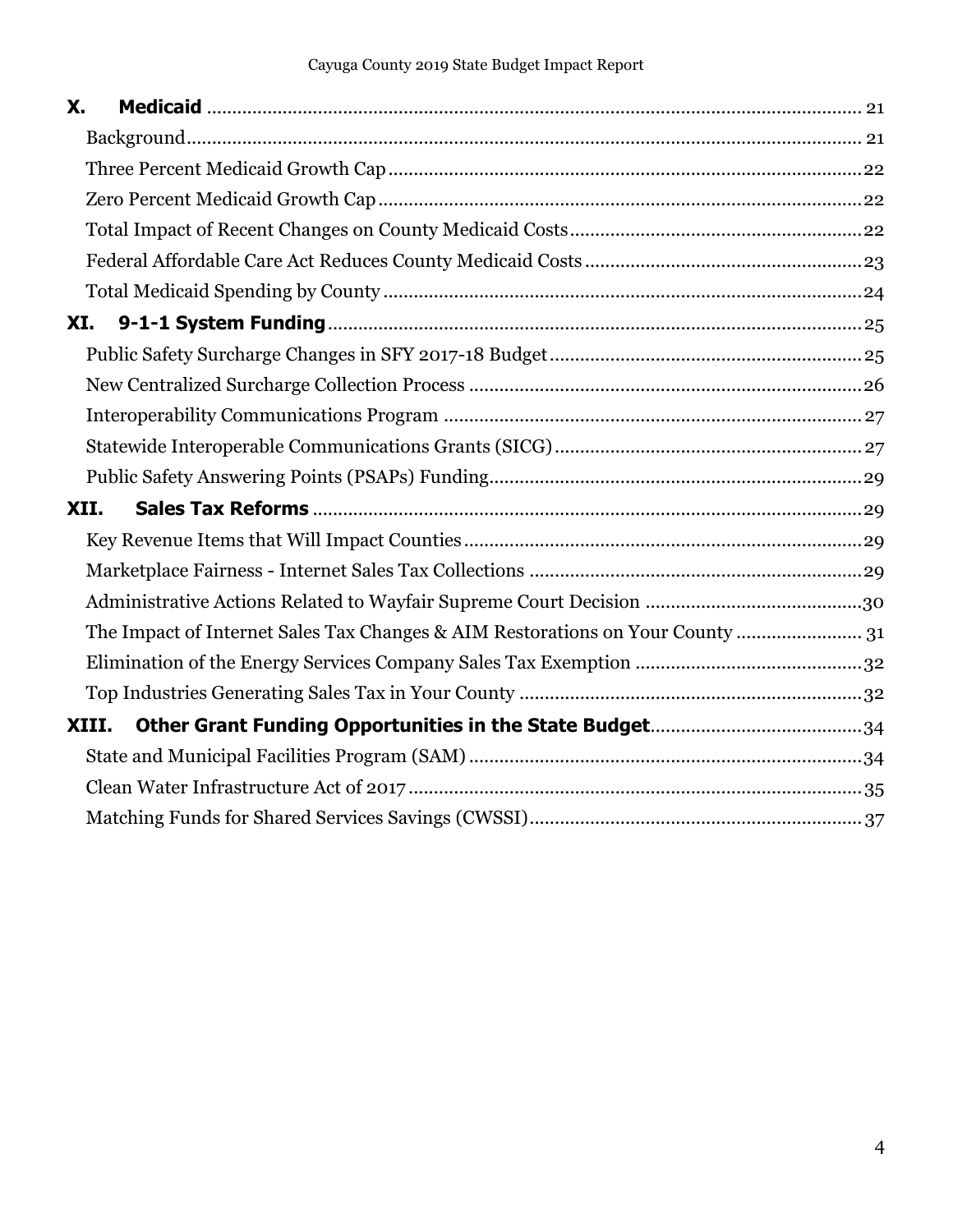# <span id="page-4-0"></span>**I. Executive Summary**

The New York State Association of Counties (NYSAC) developed this report to provide detailed and customized State Budget information unique to your county.

This 2019 report is not a comprehensive review of all state spending in your county, but highlights major grant programs, not just to the county, but to other municipalities and school districts within your county as well. Our goal is to give county officials a more complete picture of how state funding flows to different areas of the county and for what general purpose.

Most funding from the state to counties is reimbursement-based and are not part of this report. County spending occurs largely in fulfillment of state services and programs where the county administers and finances programs in the first instance and then seeks reimbursement from the state for eligible expenses.

The report also includes a description of grant programs (broadly defined by the State) that counties can apply for in support of local initiatives. These are grant programs related to economic development, infrastructure and municipal facilities, and capital equipment that are competitive in nature or secured with support of your state legislative representatives.

### <span id="page-4-1"></span>*County Highlights in the Final 2019-20 State Budget*

On a positive note, the enacted state budget was primarily a fiscally-neutral budget for counties. It also included some revenue enhancements and some reductions in reimbursements and some new program costs. The budget included targeted reductions to New York City (Article 6 public health funding and TANF costs), as well as the state using a share of county sales tax to support payments to towns and villages that no longer receive traditional AIM payments.

The enacted budget includes two major revenue changes that will benefit counties by increasing sales tax revenues. After three years, the Governor's proposal to update New York's sales tax collection process to ensure that sales taxes owed on internet transactions are collected has passed. The new provisions will become effective June 1, 2019. The internet fairness proposal requires large internet marketplace providers to collect sales tax on behalf of all vendors that use their platform and remit these sales taxes to the state. On a full annual basis, the state estimates that as much as \$280 million in local sales taxes could be collected through this "marketplace" fairness change – DOB estimates \$158 million for all local governments (before any sales tax sharing) and \$122 million for New York City. Additionally, a portion of this new revenue will be withheld by the state for state funding purposes (to replace extinguished AIM payments).

The final budget also includes the creation of a New York City Business District fund where sales tax will be diverted annually from the local share of NYC sales tax (\$170 million), as well as a portion of state sales tax (\$150 million) to support the MTA capital plan.

### <span id="page-4-2"></span>*Administrative Actions Related to Wayfair Supreme Court Decision*

In addition, the recent *Wayfair v South Dakota* Supreme Court decision clarified that states do have the right to collect sales tax on internet transactions initiated in their state under most circumstances (there are safe harbor provisions for small retailers that will protect them from having to collect sales tax). Due to the *Wayfair* decision, New York State made administrative changes in January 2019 that required internet-based vendors selling into the state to start collecting and remitting sales taxes if they met certain sales thresholds (\$300,000 in sales and they conduct more than 100 transactions into the state). These administrative provisions are estimated to bring in as much as \$110 million annually in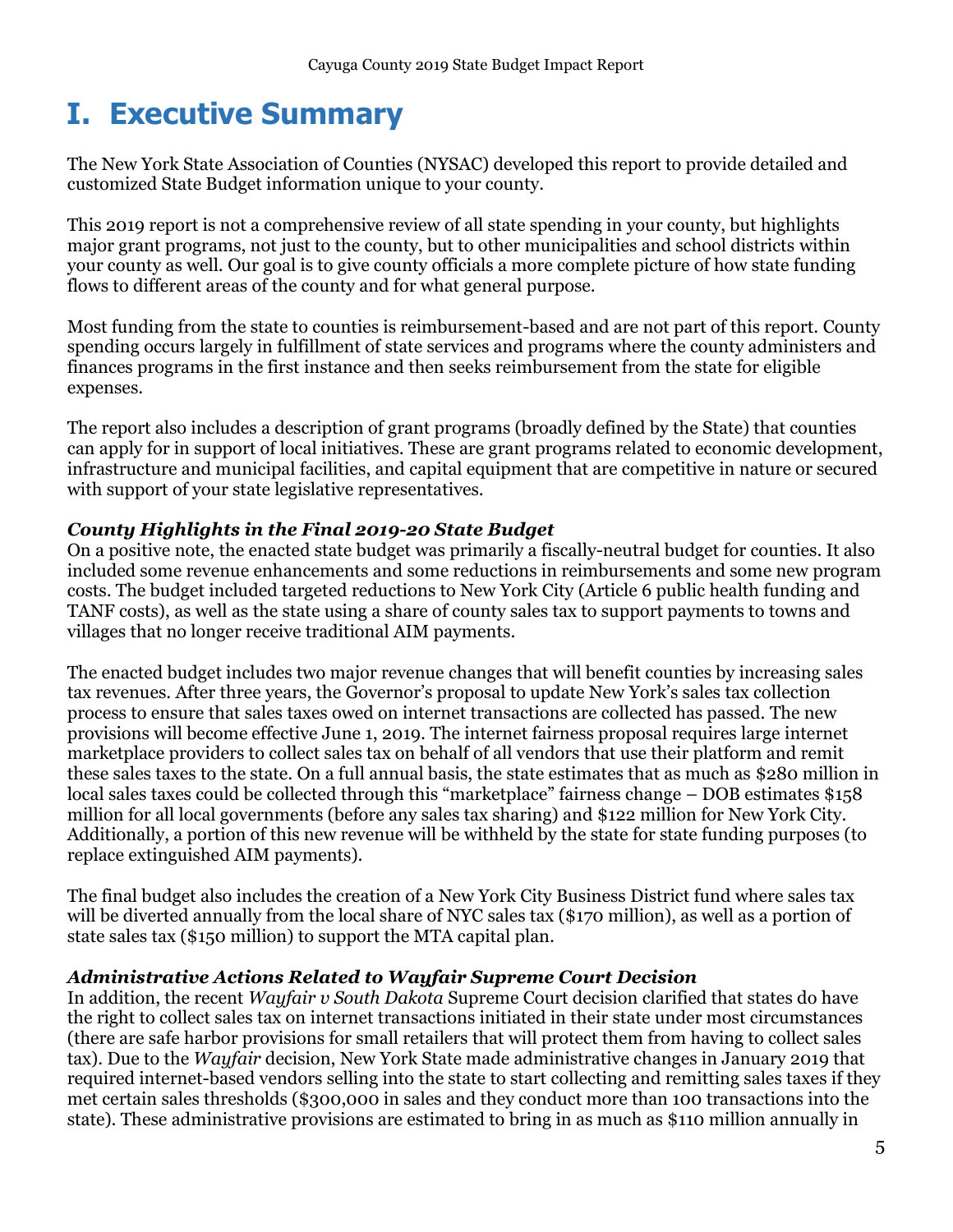currently uncollected local sales tax – DOB estimates \$62 million for all local governments and \$48 million for New York City.

### <span id="page-5-0"></span>*Elimination of Sales Tax Exemption for ESCOs*

A second sales tax change was the elimination of the exemption for energy services companies (ESCOs) that has been in place for nearly 20 years. The Division of Budget estimates that repealing this exemption is expected to increase local sales tax collections outside of New York City by up to \$46 million on a full annual basis, with about \$38 million accruing to counties before regular sales tax sharing arrangements. New York City eliminated their local sales tax exemption in 2009.

### <span id="page-5-1"></span>*Aid to Municipalities (AIM)*

The enacted State Budget eliminates \$59.2 million in state funding to any municipality where this funding represented less than two percent of their total expenditures, which includes more than 1,250 towns and villages. These cuts are backfilled with county sales tax revenues that will be held by the Office of the State Comptroller.

Counties will not be required to make direct payments to the towns and villages impacted in their county, but the state will withhold county sales taxes beginning this year in a sufficient amount to fully reimburse the extinguished AIM payments for the impacted towns and villages within each county.

### <span id="page-5-2"></span>*Election Reforms*

The Legislature began the 2019 session by passing a series of election reform proposals, some of which included a proposal to implement early voting, effective for the November 2019 elections. The enacted budget includes additional reform proposals as well as appropriations (both operating and capital) to assist counties with implementing these reforms.

- The enacted budget included \$10 million for early voting operating costs and \$14.7 million for the purchase of electronic poll books, on-demand ballot printers and cybersecurity software. The \$14.7 million appropriation will be distributed based on a counties enrolled voter population.
- Poll hours must be open from 6am to 9pm for primary elections (in some upstate counties, polls opened at 12pm).
- The State Board of Elections must promulgate minimum security standards for any electronic device or system to which e-poll books are connected to.
- Employees may, without a loss of pay, be granted up to three hours at the beginning or end of their shift to vote. The employer may designate, unless the request is mutually agreed upon. The employer must post at the work place a notice setting forth the provisions of this benefit.

### <span id="page-5-3"></span>*Indigent Defense Service & Funding Expansion*

In 2017, from the Office of Indigent Legal Services (OILS) established a statewide, one-size-fits-all definition of "indigent" for purposes of providing a county financed public defense in criminal cases and it has impacted many counties. This definition of indigent included but was not limited to a guideline of eligibility of public defense to include individuals with net income at or below 250% of the federal poverty guidelines. In addition, the enacted budget provides increased funding to support the expansion of the Hurrell-Harring settlement to all 57 counties that requires caseload caps for public defenders and counsel at first appearance. This plan calls for a seven-year phase in of this service expansion and as required under last year's budget, the state must appropriate funding to cover any increased costs before a county is required to expand service delivery in their county. The enacted 2019-20 budget provides the second major installment for the remaining 52 counties with an additional appropriation of \$50 million to assist counties with the expansion. NYSAC will provide additional information to counties as the details of this program change are released by the state.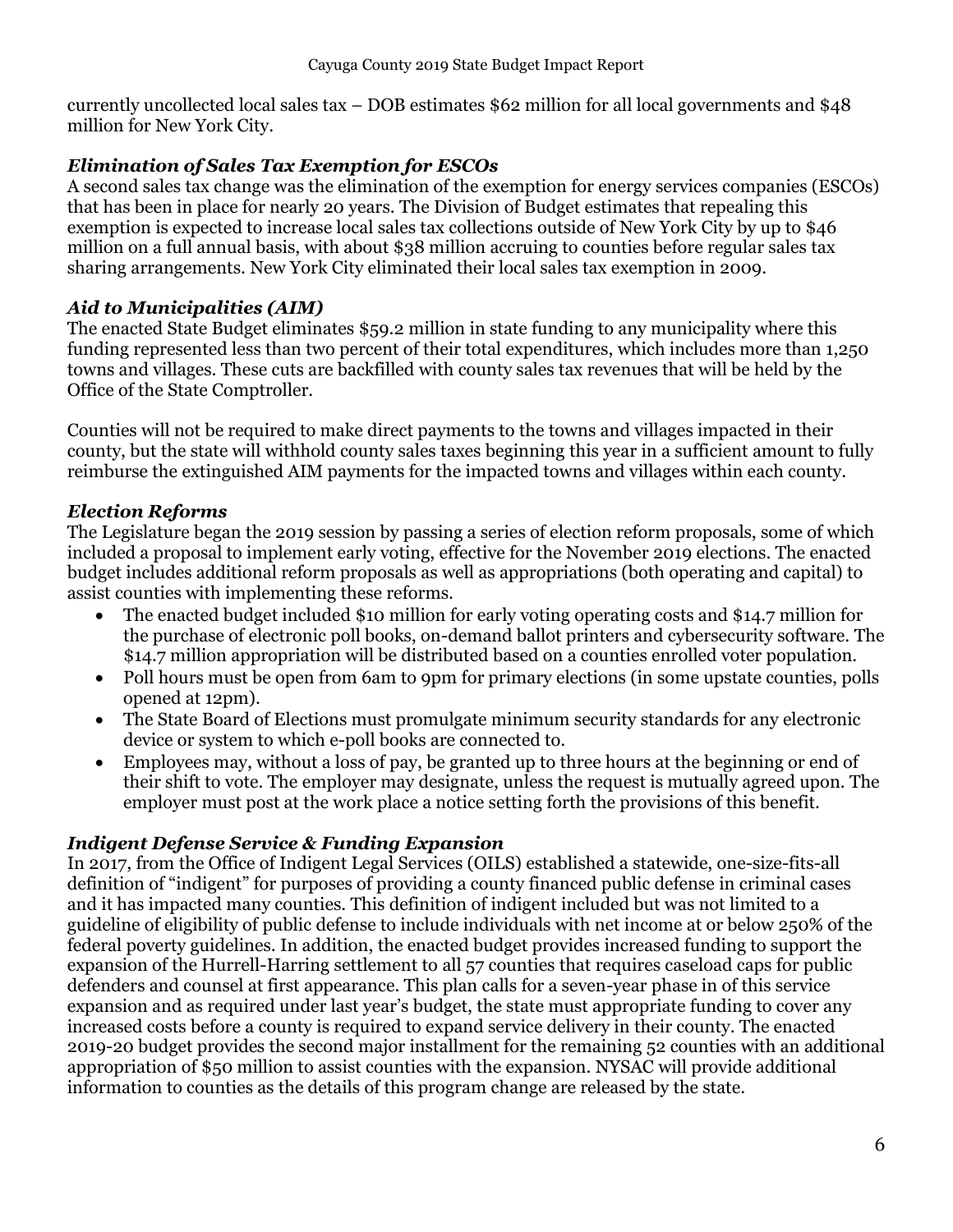### <span id="page-6-0"></span>*Raising the Age of Criminal Responsibility*

Two years ago, the budget changed state laws to raise the age of criminal responsibility from 16 to 18 over a two-year phase-in which began on October 1, 2018. When fully phased in, the state estimates the program will cost nearly \$400 million on an annual basis with the state supporting most of the costs. Counties will be required to expend some resources up front and seek reimbursement from the state while other costs will be paid directly by the State, mainly detention. State reimbursements to counties are linked to each county staying within their property tax cap, but allowances may be made in circumstances where a county is experiencing fiscal stress.

The enacted budget includes an additional \$100 million for costs associated with implementing Raise the Age of Criminal Responsibility. The total appropriation is \$200 million and \$54 million in reappropriations. Counties are in the process of submitting their reimbursement plans and about a dozen have approved plans as of the release of this report.

### <span id="page-6-1"></span>*Trigger for Potential Sweeping Cuts*

The final budget includes language that requires the budget director to develop a plan for submittal to the Legislature if the state financial plan is "…reasonably anticipated…" to end the fiscal year with an imbalance of \$500 million or more. The plan would allow the budget director to cut up to 1 percent in state operating funds (this portion of the budget is \$102 billion). The legislature would have 30 days to enact their own plan. The following types of appropriations would be exempt from reduction in any plan prepared by the budget director and/or any plan adopted by the legislature:

- public assistance payments for families and individuals and payments for eligible aged, blind and disabled persons related to supplemental social security;
- any reductions that would violate federal law:
- payments of debt service and related expenses for which the state is constitutionally or contractually obligated to pay debt service, subject to an appropriation, including where the state has a contingent contractual obligation; and
- payments the state is obligated to make pursuant to court orders or judgments.

### <span id="page-6-2"></span>*Bail Reform, Speedy Trial and Discovery (Pre-Trial Justice Reform Act)*

The enacted budget includes language to reform bail, discovery and speedy trials. The effective date of this legislation is January 1, 2020. Arresting officers must release individuals under non-monetary conditions and issue an appearance ticket unless an individual is charged with a felony, a misdemeanor crime of domestic violence, or if an individual was convicted of a violent felony within the last five years.

The enacted budget **did not** include any funding for counties to implement these changes.

### <span id="page-6-3"></span>*PINS Reform*

The enacted budget restores county reimbursement for PINS preventive services. Non-secure detention will no longer be a viable placement option for PINS youth, however, the ability to place a child in a pre-dispositional foster care placement is preserved. Judges will have the ability to place PINS children into foster care. The new change in law is that the placement into foster care for PINS children is for an initial period of 60 days (this used to be 12 months). The placement may then be extended for one 6 month period. The second permanency hearing can result in an order for one more extension of 4 months. Beyond that, there cannot be any extensions to placement unless requested by the Attorney for the Child on behalf of the child.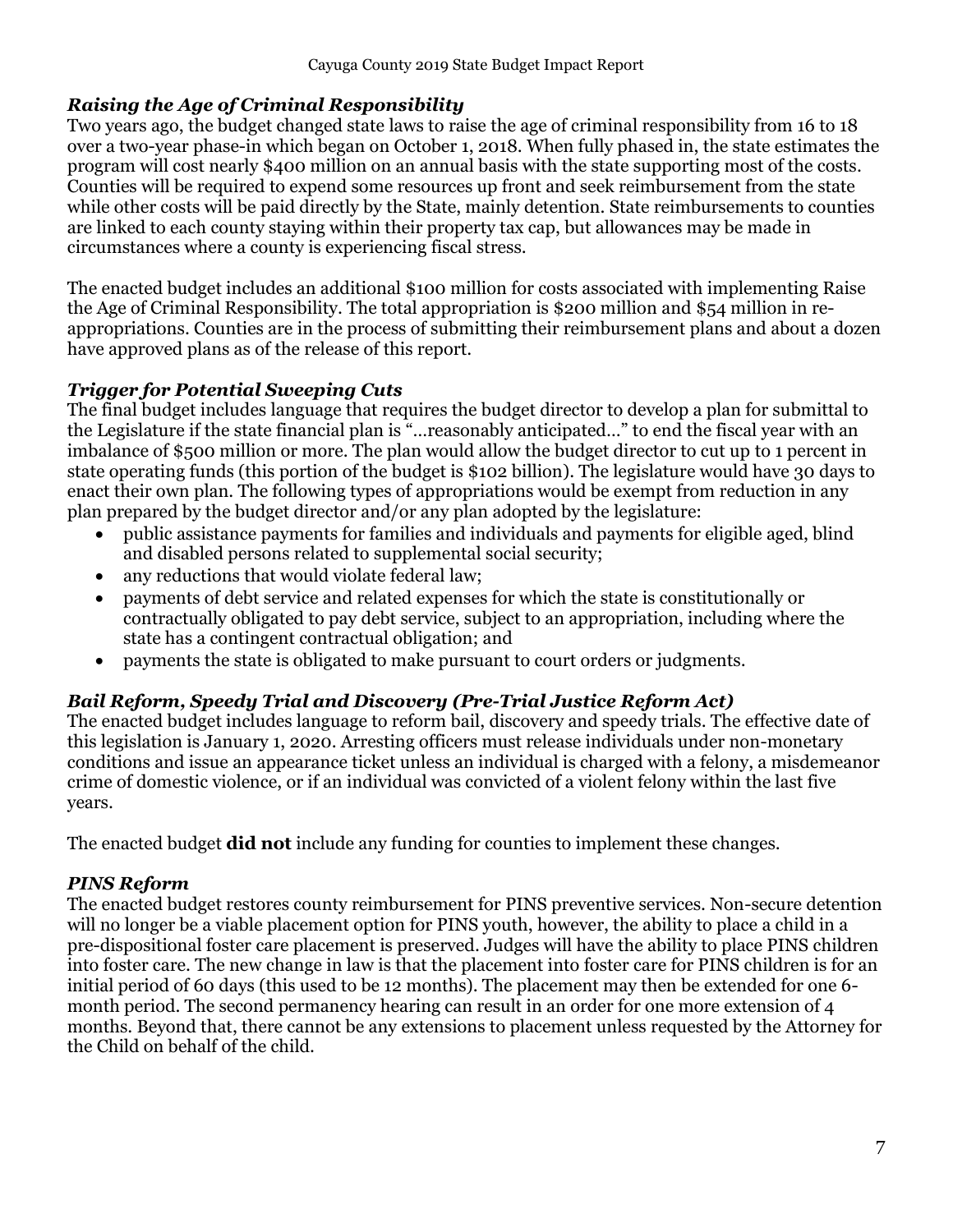There's also an addition of "family support services"—community-based services that would help youth (and their families) who are at risk of being adjudicated PINS. At this time, we are unclear about "who" exactly can get funded to deliver family support services, and how much funding will be available. This change will be effective January 1, 2020. Until then, the current law remains status-quo.

# <span id="page-7-0"></span>**II. Aid and Incentives for Municipalities (AIM)**

### <span id="page-7-1"></span>*Recent Events*

The SFY 2019-20 Budget cut AIM funding by \$59.2 million, from \$715 million to \$655.8 million. The adopted budget ended AIM payments to all towns and villages where the 2018 AIM payment represented less than two percent of their total expenditures as reported to the State Comptroller. Nearly 1,300 towns and villages will no longer receive AIM payments.

While the budget eliminates traditional AIM payments for these towns and villages, the budget replaces those payments with a new state payment that is equal to what each municipality received in 2018 under the AIM program. These new payments will be received by towns in December 2019, and each December thereafter. Villages will receive their new payments beginning in May 2020, and each May thereafter.

The major difference in these payments is the source of the revenue. The source of funding to make these new state payments will no longer be the state general fund, instead they will be derived from county sales tax. Beginning this year, the state will withhold a small portion of county sales tax from each county to generate enough revenue for the state to make these future payments in 2019 and beyond. The adopted budget modified state laws and regulations related to the collection of sales taxes on internet purchases and a portion of this new county sales tax revenue is being used to fund the payments for towns and villages going forward. There is a more detailed explanation of the Internet sales tax changes in the Sales Tax Reforms section of this report.

### <span id="page-7-2"></span>*AIM Background*

This unrestricted state aid program for local governments had been held flat since 2008, at \$715 million, until the \$59.2 million reduction this year. This is down from a peak of about \$1.1 billion in unrestricted aid provided in 1988-89. This was the year (1989) that AIM revenue sharing for counties was eliminated. In that year, the county share (excluding NYC) was \$47 million. Revenue sharing of nearly \$330 million annually ended for New York City in 2010.

With the new formula change, about 99 percent of all AIM payments will go to cities, up from 90 percent. For cities, AIM assistance can be a significant portion of their total budget and could approach 30 percent of total revenue for some municipalities. For the handful of towns and villages that continue to receive AIM payments, AIM will typically represent somewhere between two percent to five percent of their total expenditures.

AIM payments are paid out through varying installments depending on the municipal type:

- **Cities** (\$647.1 million) Most cities receive installments in September and December. A handful of cities receive payments in March, June or October as well.
- **Towns** (\$5.2 million down from \$47.9 million). Receive a single payment in September.
- **Villages** (\$3.3 million down from \$19.8 million). Receive a single payment in September.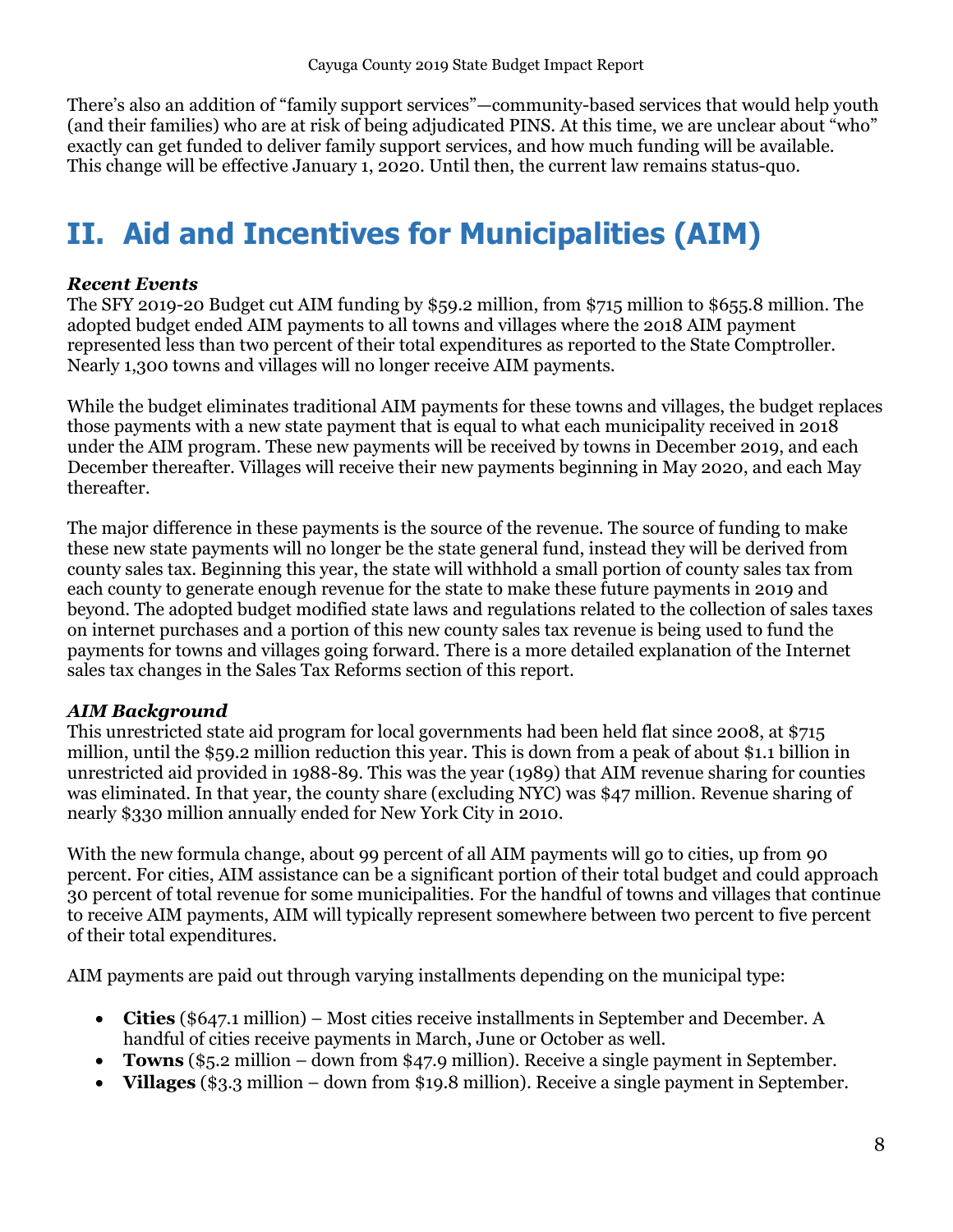Below is a chart of AIM payments (shaded in rose) to local governments in your county for SFY 2019- 20, along with the new payments attributed to expected new internet sales tax (marked by an asterisk\*).

| <b>Cayuga County</b>                                       |               |                            |               |  |  |  |  |  |  |
|------------------------------------------------------------|---------------|----------------------------|---------------|--|--|--|--|--|--|
| <b>Aid and Incentives for Municipalities</b>               |               |                            |               |  |  |  |  |  |  |
|                                                            | 2019-20       |                            |               |  |  |  |  |  |  |
| Municipality                                               | <b>Budget</b> | Municipality               | <b>Budget</b> |  |  |  |  |  |  |
| City of Auburn                                             | \$4,982,093   | Town of Sennett*           | \$13,182      |  |  |  |  |  |  |
| Town of Aurelius*                                          | \$19,265      | Town of Springport*        | \$11,962      |  |  |  |  |  |  |
| Town of Brutus*                                            | \$28,767      | Town of Sterling*          | \$19,955      |  |  |  |  |  |  |
| Town of Cato*                                              | \$13,080      | Town of Summer Hill*       | \$5,703       |  |  |  |  |  |  |
| Town of Conquest*                                          | \$12,510      | Town of Throop*            | \$18,001      |  |  |  |  |  |  |
| Town of Fleming*                                           | \$13,273      | Town of Venice*            | \$9,129       |  |  |  |  |  |  |
| Town of Genoa*                                             | \$10,825      | Town of Victory*           | \$8,982       |  |  |  |  |  |  |
| Town of Ira*                                               | \$14,974      | Village of Aurora*         | \$10,206      |  |  |  |  |  |  |
| Town of Ledyard*                                           | \$10,288      | Village of Cato*           | \$3,765       |  |  |  |  |  |  |
| Town of Locke*                                             | \$9,132       | Village of Cayuga*         | \$4,949       |  |  |  |  |  |  |
| Town of Mentz                                              | \$17,289      | Village of Fair Haven*     | \$4,675       |  |  |  |  |  |  |
| Town of Montezuma*                                         | \$5,998       | <b>Village of Meridian</b> | \$4,656       |  |  |  |  |  |  |
| Town of Moravia*                                           | \$17,908      | Village of Moravia*        | \$11,779      |  |  |  |  |  |  |
| Town of Niles*                                             | \$5,490       | Village of Port Byron*     | \$10,829      |  |  |  |  |  |  |
| Town of Owasco*                                            | \$27,099      | Village of Union Springs*  | \$7,511       |  |  |  |  |  |  |
| Town of Scipio*                                            | \$7,579       | Village of Weedsport*      | \$15,701      |  |  |  |  |  |  |
| Town of Sempronius*                                        | \$4,574       | <b>COUNTYWIDE AIM</b>      | \$5,361,129   |  |  |  |  |  |  |
| Amount funded through additional internet based sales tax* | \$357,091     |                            |               |  |  |  |  |  |  |
|                                                            | \$5,004,038   |                            |               |  |  |  |  |  |  |

# <span id="page-8-0"></span>**III.CHIPS and Other Road and Bridge Funding**

Counties have been calling for increased investment in local roads and bridges for several years. The lingering effects of the Great Recession, state funding cuts, slow sales tax growth, and the property tax cap have conspired against optimal investments in local roads and bridges.

Starting in the 2016-17 State Budget, significant and recurring increases in funding for local roads and bridges have occurred through the creation of two new programs, PAVE-NY (\$100 million) and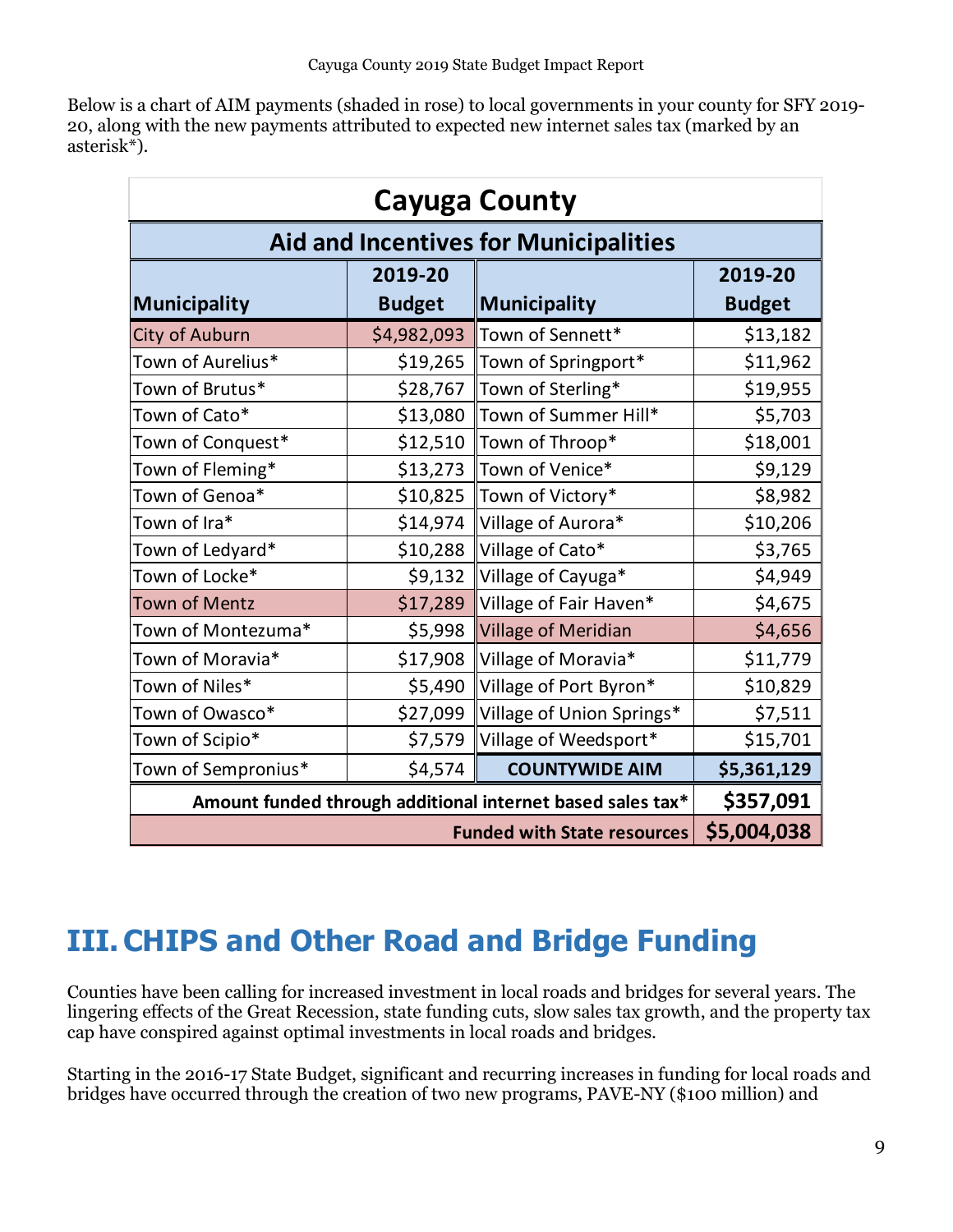BRIDGE-NY (\$100 million). These new funding streams were in addition to the existing CHIP and Marchiselli programs.

For SFY 2017-18 and SFY 2018-19 the full funding of all local government assistance road programs was continued, plus an additional one-time appropriation of \$65 million was included to address harsh winter conditions to be apportioned using the CHIPs formula.

For 2019-20 state funding for local roads and bridges is continued under the model defined in the prior two budgets and includes:

- 1) \$438.1 million in base CHIPS aid is maintained.
- 2) \$100 million for the PAVE-NY program for local road projects.
- 3) \$100 million for the BRIDGE-NY program for local bridge projects. This program does not use the CHIPS formula to allocate funding but envisions input from county and other local officials on priority bridge and culvert projects in their communities.

### **This year, the budget did not include \$65 million for Extreme Winter Recovery. There is discussion that it may be included in a post-budget capital supplement bill before the end of the legislative session.**

For a typical county the funding for 2019-20 will be slightly below last year due to the lack of extreme winter weather funding not yet being adopted (not accounting for BRIDGE-NY funding). However, due to how funds are distributed under the CHIPS formula, the change will vary among counties (see next page).

| 2019-20 CHIPS and Other Local Road Funding<br><b>Distribution by Municipal Type</b>                                                                                      |           |         |     |           |         |  |  |  |  |  |  |
|--------------------------------------------------------------------------------------------------------------------------------------------------------------------------|-----------|---------|-----|-----------|---------|--|--|--|--|--|--|
| <b>Municipality</b><br><b>Percent of Total</b><br><b>Total</b><br>Local<br><b>Extreme</b><br><b>Base</b><br><b>All Funds</b><br>PAVE-NY<br><b>CHIPS</b><br><b>Winter</b> |           |         |     |           |         |  |  |  |  |  |  |
| New York City                                                                                                                                                            | \$10,5.6M | 19.0%   |     |           |         |  |  |  |  |  |  |
| <b>Counties</b>                                                                                                                                                          | \$149.1M  | \$34.1M | \$o | \$183.2M  | 33.6%   |  |  |  |  |  |  |
| <b>Cities</b>                                                                                                                                                            | \$40.9M   | \$9.3M  | \$0 | \$50.2M\$ | $9.3\%$ |  |  |  |  |  |  |
| Towns                                                                                                                                                                    | \$130.8M  | \$29.8M | \$0 | \$160.6M  | 30.6%   |  |  |  |  |  |  |
| <b>Villages</b>                                                                                                                                                          | \$31.4M   | \$7.2M  | \$0 | \$38.6M   | 7.4%    |  |  |  |  |  |  |
| <b>TOTAL</b>                                                                                                                                                             | \$438.1M  | \$100M  | \$o | \$538.1M  | 100%    |  |  |  |  |  |  |

The 2019-20 base CHIPS and PAVE-NY funding will be distributed as follows (*numbers may not add up due to rounding*):

### <span id="page-9-0"></span>*State Rules for Allocating CHIPS Funds*

Individual apportionments to municipalities for the Consolidated Local Street and Highway Improvement Program (CHIPS) are calculated annually according to a formula specified in Section 10-c of the State Highway Law. While several other factors are considered (municipality "funding levels" and historical percentages for counties, cities, towns and villages), the two most important data inputs are local highway inventory (LHI) mileage (for all municipalities) and motor vehicle registrations (for counties and New York City) that are reported annually to the New York State Department of Transportation (NYSDOT).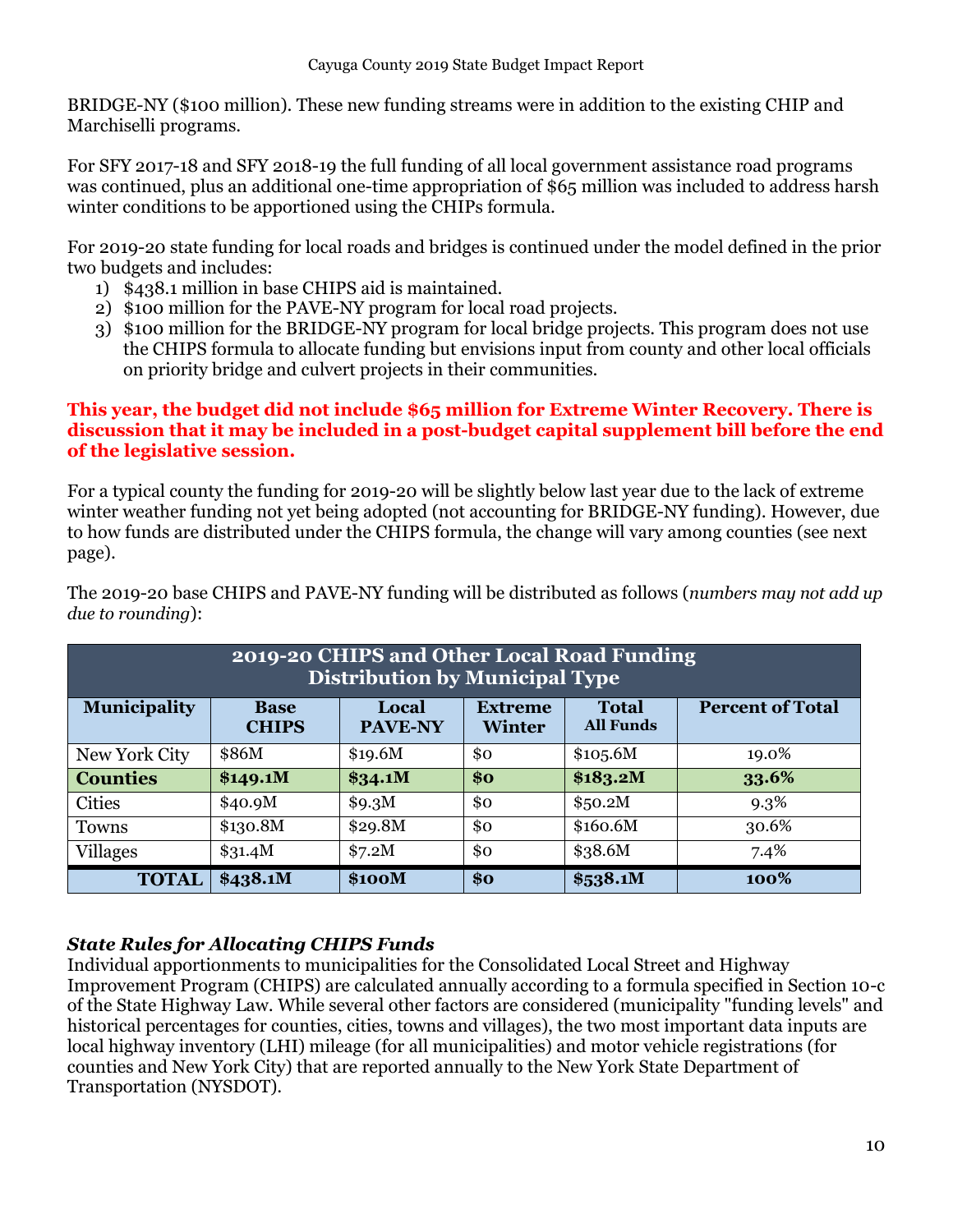Capital projects are first-instance funded by individual municipalities. The municipality then requests reimbursement from the State for its local cash expenditures made for highway-related capital projects. Reimbursements are provided by the state on a quarterly basis. Municipalities must certify on their reimbursement request forms that project disbursements were

- A. Made during the specified authorized reimbursement period,
- B. Have a minimum ten-year service life, or
- C. Targeted for:
	- a. Micro-surfacing;
	- b. Paver placed surface treatment;
	- c. Single course surface treatment involving chip seals or oil and stone; or
	- d. Double course surface treatment involving chip seals or oil and stone.

The following chart summarizes CHIPS and other state supported road funding for all municipalities within your county for the 2018-19 and 2019-20 state fiscal years. The last column shows each jurisdiction's change in funding for 2019-20 compared to 2018-19. The adopted budget did not include extreme winter funding, but the Legislature and Governor indicated a supplemental Capital Appropriations bill is forthcoming that will address additional capital needs not adopted with the bulk of the budget. NYSAC will provide an update when that legislation is considered.

| <b>Cayuga County CHIPS &amp; Road Funding</b> |                             |                                                            |                                      |                                    |                                                            |                                      |                                                           |                                         |                                                    |  |  |
|-----------------------------------------------|-----------------------------|------------------------------------------------------------|--------------------------------------|------------------------------------|------------------------------------------------------------|--------------------------------------|-----------------------------------------------------------|-----------------------------------------|----------------------------------------------------|--|--|
|                                               |                             | SFY 2018-19 Funding                                        |                                      |                                    | SFY 2019-20 Funding                                        |                                      |                                                           |                                         |                                                    |  |  |
| <b>Local Government</b>                       | <b>CHIPS</b><br>SFY 2018-19 | <b>Extreme Winter</b><br><b>Recovery</b><br><b>Funding</b> | <b>PAVE-NY</b><br><b>SFY 2018-19</b> | <b>CHIPS</b><br><b>SFY 2019-20</b> | <b>Extreme Winter</b><br><b>Recovery</b><br><b>Funding</b> | <b>PAVE-NY</b><br><b>SFY 2019-20</b> | <b>Total Road</b><br><b>Funding</b><br><b>SFY 2019-20</b> | <b>Dollar Change</b><br>from Prior Year | Percent<br><b>Change from</b><br><b>Prior Year</b> |  |  |
| <b>County of Cayuga</b>                       | \$3,261,868                 | \$495,297                                                  | \$744,883                            | \$3,261,145                        |                                                            | \$744,389                            | \$4,005,534                                               | (8496,514)                              | $-11.0\%$                                          |  |  |
| City of Auburn                                | \$609,910                   | \$92,090                                                   | \$139,181                            | \$614,223                          |                                                            | \$140,202                            | \$754,425                                                 | $(*86,757)$                             | $-10.3%$                                           |  |  |
| Town of Aurelius                              | \$54,021                    | \$10,036                                                   | \$12,330                             | \$53,802                           |                                                            | \$12,281                             | \$66,083                                                  | \$10,304                                | $-13.5%$                                           |  |  |
| Town of Brutus                                | \$72,509                    | \$13,857                                                   | \$16,549                             | \$72,271                           |                                                            | \$16,497                             | \$88,768                                                  | $(\$14,147)$                            | $-13.7%$                                           |  |  |
| Town of Cato                                  | \$76,576                    | \$14,739                                                   | \$17,478                             | \$76,335                           |                                                            | \$17,424                             | \$93,759                                                  | $(*15,032)$                             | $-13.8%$                                           |  |  |
| Town of Conquest                              | \$81,852                    | \$14,775                                                   | \$18,684                             | \$81,852                           |                                                            | \$18,684                             | \$100,536                                                 | $(*14,775)$                             | $-12.8%$                                           |  |  |
| Town of Fleming                               | \$45,156                    | \$8,739                                                    | \$10,306                             | \$45,019                           |                                                            | \$10,276                             | \$55,295                                                  | (\$8,906)                               | $-13.9%$                                           |  |  |
| Town of Genoa                                 | \$103,935                   | \$19,747                                                   | \$23,723                             | \$103,572                          |                                                            | \$23,641                             | \$127,213                                                 | (\$20.192)                              | $-13.7%$                                           |  |  |
| Town of Ira                                   | \$96,682                    | \$18,135                                                   | \$22,068                             | \$96,314                           |                                                            | \$21,985                             | \$118,299                                                 | $(*18,587)$                             | $-13.6%$                                           |  |  |
| Town of Ledvard                               | \$81,655                    | \$15,675                                                   | \$18,638                             | \$81,388                           |                                                            | \$18,578                             | \$99,966                                                  | (\$16,002)                              | $-13.8%$                                           |  |  |
| Town of Locke                                 | \$56,887                    | \$11,090                                                   | \$12,984                             | \$56,723                           |                                                            | \$12,948                             | \$69,671                                                  | (\$11,290)                              | $-13.9%$                                           |  |  |
| Town of Mentz                                 | \$33,585                    | \$6,497                                                    | \$7,666                              | \$33,483                           |                                                            | \$7,643                              | \$41,126                                                  | ( \$6,622)                              | $-13.9%$                                           |  |  |
| own of Montezuma                              | \$23,954                    | \$4,621                                                    | \$5,467                              | \$23,880                           |                                                            | \$5,451                              | \$29,331                                                  | $(*4,711)$                              | $-13.8%$                                           |  |  |
| Town of Moravia                               | \$45,427                    | \$8,447                                                    | \$10,368                             | \$45,253                           |                                                            | \$10,330                             | \$55,583                                                  | $(*8,658)$                              | $-13.5%$                                           |  |  |
| Town of Niles                                 | \$93,995                    | \$17,670                                                   | \$21,455                             | \$93,631                           |                                                            | \$21,372                             | \$115,003                                                 | (\$18,117)                              | $-13.6%$                                           |  |  |
| Town of Owasco                                | \$54,142                    | \$9,825                                                    | \$12,358                             | \$53,893                           |                                                            | \$12,302                             | \$66,195                                                  | $(\$10,131)$                            | $-13.3%$                                           |  |  |
| Town of Scipio                                | \$92,912                    | \$17,619                                                   | \$21,207                             | \$92,580                           |                                                            | \$21,132                             | \$113,712                                                 | (\$18,026)                              | $-13.7%$                                           |  |  |
| Town of Sempronius                            | \$83,196                    | \$16,286                                                   | \$18,990                             | \$82,957                           |                                                            | \$18,936                             | \$101,893                                                 | $(*16,580)$                             | $-14.0%$                                           |  |  |
| Town of Sennett                               | \$62,009                    | \$11,712                                                   | \$14,153                             | \$61,791                           |                                                            | \$14,104                             | \$75,895                                                  | (\$11,978)                              | $-13.6%$                                           |  |  |
| Town of Springport                            | \$47,447                    | \$9,159                                                    | \$10,829                             | \$47,301                           |                                                            | \$10,797                             | \$58,098                                                  | $(\$9,337)$                             | $-13.8%$                                           |  |  |
| Town of Sterling                              | \$116,612                   | \$22,665                                                   | \$26,616                             | \$116,269                          |                                                            | \$26,539                             | \$142,808                                                 | (\$23,084)                              | $-13.9%$                                           |  |  |
| Town of Summerhill                            | \$71,428                    | \$13,304                                                   | \$16,304                             | \$71,138                           |                                                            | \$16,238                             | \$87,376                                                  | (\$13,660)                              | $-13.5%$                                           |  |  |
| Town of Throop                                | \$55,873                    | \$10,776                                                   | \$12,752                             | \$55,700                           |                                                            | \$12,714                             | \$68,414                                                  | (\$10,987)                              | $-13.8%$                                           |  |  |
| Town of Venice                                | \$113,769                   | \$21,825                                                   | \$25,967                             | \$113,399                          |                                                            | \$25,885                             | \$139,284                                                 | $(\$22,277)$                            | $-13.8%$                                           |  |  |
| Town of Victory                               | \$98,071                    | \$18,697                                                   | \$22,384                             | \$97,736                           |                                                            | \$22,309                             | \$120,045                                                 | (\$19,107)                              | $-13.7%$                                           |  |  |
| /illage of Aurora                             | \$6,088                     | \$1,112                                                    | \$1,389                              | \$6,078                            |                                                            | \$1,387                              | \$7,465                                                   | $(*1,125)$                              | $-13.1%$                                           |  |  |
| Village of Cato                               | \$8,523                     | \$1,542                                                    | \$1,945                              | \$8,509                            |                                                            | \$1,942                              | \$10,450                                                  | $(*1,560)$                              | $-13.0%$                                           |  |  |
| Village of Cayuga                             | \$11,053                    | \$2,049                                                    | \$2,523                              | \$11,036                           |                                                            | \$2,519                              | \$13,555                                                  | (\$2,070)                               | $-13.2%$                                           |  |  |
| Village of Fair Haven                         | \$50,134                    | \$8,939                                                    | \$11,442                             | \$50,043                           |                                                            | \$11,423                             | \$61,466                                                  | $(\$9,050)$                             | $-12.8%$                                           |  |  |
| Village of Meridian                           | \$4,488                     | \$819                                                      | \$1,024                              | \$4,481                            |                                                            | \$1,023                              | \$5,504                                                   | (\$828)                                 | $-13.1%$                                           |  |  |
| Village of Moravia                            | \$19,843                    | \$3,689                                                    | \$4,529                              | \$19,813                           |                                                            | \$4,523                              | \$24,336                                                  | $(*3,724)$                              | $-13.3%$                                           |  |  |
| Village of Port Byron                         | \$26,744                    | \$4,889                                                    | \$6,104                              | \$26,700                           |                                                            | \$6,095                              | \$32,795                                                  | $(*4,942)$                              | $-13.1%$                                           |  |  |
| Village of Union Springs                      | \$36,322                    | \$8,290                                                    | \$6,734                              | \$36,266                           |                                                            | \$8,278                              | \$44,544                                                  | (86, 801)                               | $-13.2%$                                           |  |  |
| Village of Weedsport                          | \$31,126                    | \$7,104                                                    | \$5,533                              | \$31,068                           |                                                            | \$7,092                              | \$38,160                                                  | $(*5,602)$                              | $-12.8%$                                           |  |  |
| <b>Countywide Total</b>                       | \$5,727,792                 | \$941,715                                                  | \$1,304,563                          | \$5,725,650                        |                                                            | \$1,306,939                          | \$7,032,588                                               | (§941.482)                              | $-11.8%$                                           |  |  |

### <span id="page-10-0"></span>*Transit System Funding*

Most counties provide mass transit services or are served by a regional transit authority. The larger mass transit county operated systems downstate received between 7% and 12% funding increase over the prior year and most of the upstate county operated and regional authorities received increases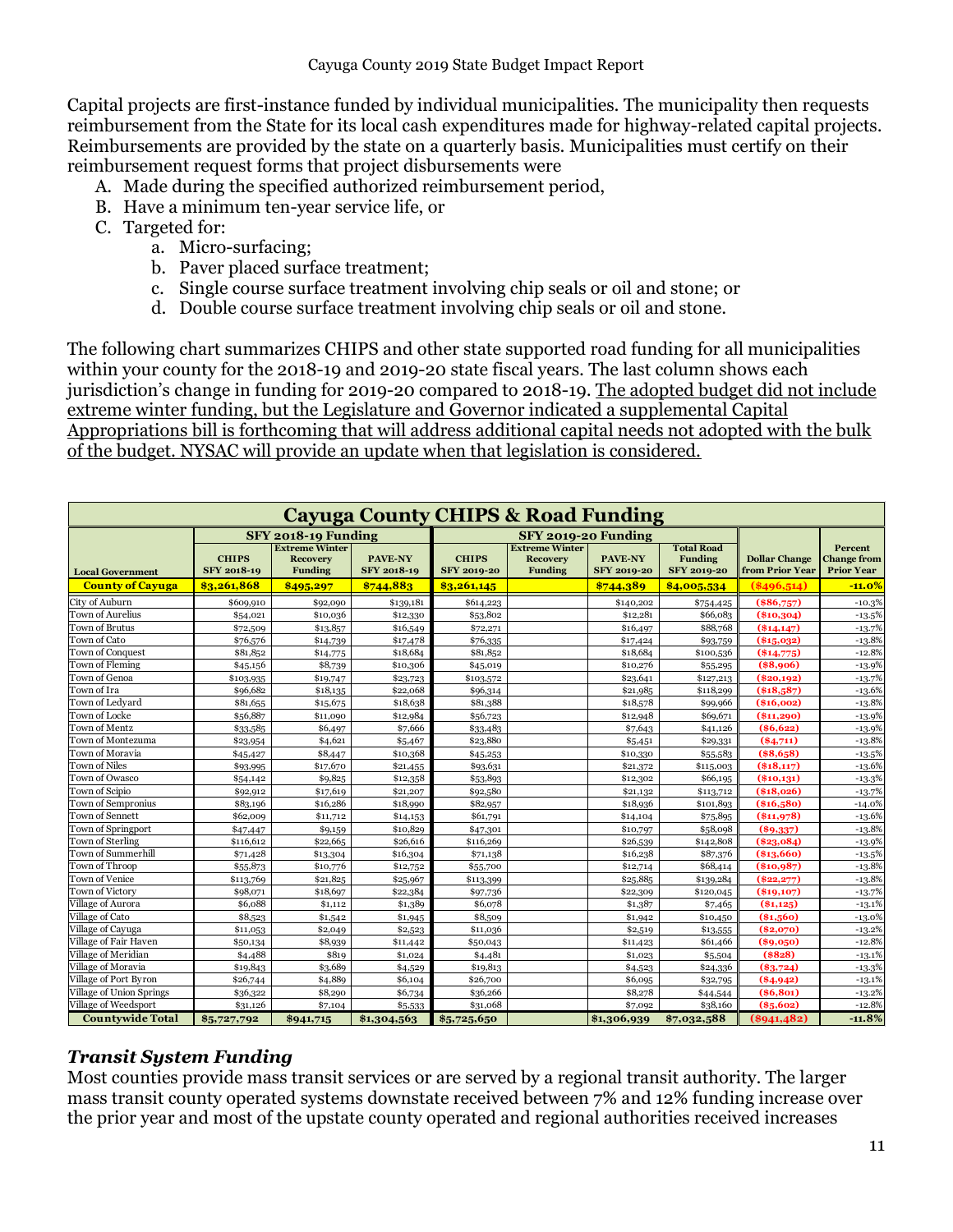between 8% and 12.7% percent in the SFY 2019-20 budget. Overall, transit system funding was up 4.7% across the state.

Below is a chart that highlights recent annual mass transit system funding amounts for your county and any regional authorities that operate within the county.

|                    | <b>Central New York (Centro)*</b>         |             |       |       |                                                |                         |              |          |  |  |  |  |
|--------------------|-------------------------------------------|-------------|-------|-------|------------------------------------------------|-------------------------|--------------|----------|--|--|--|--|
| Year               |                                           |             |       |       | Local Assistance - Mass Transit Accounts/Funds | <b>Capital Projects</b> |              | Annual   |  |  |  |  |
|                    | 10000                                     | 20853       | 20852 | 21402 | 21401                                          | 17551514                | Total        | % Change |  |  |  |  |
| <b>SFY 2017-18</b> | \$11,226,000                              | \$9,469,600 | \$0   | \$0   | \$12,564,700                                   | \$3,282,600             | \$36,542,900 |          |  |  |  |  |
| SFY 2018-19        | \$10,901,300                              | \$9,469,600 | \$0   | \$0   | \$13,546,700                                   | \$3,282,600             | \$37,200,200 | 3.6%     |  |  |  |  |
| SFY 2019-20        | \$10,901,300                              | \$9,469,600 | \$0   | \$0   | \$16,796,400                                   | \$3,282,600             | \$40,449,900 | 12.7%    |  |  |  |  |
|                    | $*$ Sanicas Cavuga Onaida Onondaga Oswago |             |       |       |                                                |                         |              |          |  |  |  |  |

ervices Cayuga, Oneida, Onondaga, Oswego

# <span id="page-11-0"></span>**IV. Community College Funding**

### <span id="page-11-1"></span>*State Base Aid*

The SFY 2019-20 adopted budget provides \$453.9 million for state base aid, this translates to per student FTE aid of \$2,947. While this per student aid is slightly higher than it has been in the past, current student enrollment is lower than in peak years and this can translate to less state funding support for individual community colleges. Importantly, the budget does provide new appropriation language that says no community college will receive less than 98 percent of the state aid they received in the prior year. The chart below provides state per student funding support over the last decade.

| <b>Community College State FTE Rates</b> |                     |          |           |  |  |  |  |  |  |  |
|------------------------------------------|---------------------|----------|-----------|--|--|--|--|--|--|--|
| Year                                     | <b>State FTE \$</b> | % Change | \$ Change |  |  |  |  |  |  |  |
| 2008-09                                  | \$2,675             | 0.0%     | \$0       |  |  |  |  |  |  |  |
| 2009-10                                  | \$2,675             | $0.0\%$  | \$0       |  |  |  |  |  |  |  |
| 2010-11                                  | \$2,260             | $-15.5%$ | $(*415)$  |  |  |  |  |  |  |  |
| 2011-12                                  | \$2,122             | $-6.1%$  | $(*138)$  |  |  |  |  |  |  |  |
| 2012-13                                  | \$2,272             | 7.1%     | \$150     |  |  |  |  |  |  |  |
| 2013-14                                  | \$2,422             | 6.6%     | \$150     |  |  |  |  |  |  |  |
| 2014-15                                  | \$2,497             | 3.1%     | \$75      |  |  |  |  |  |  |  |
| $2015 - 16$                              | \$2,597             | 4.0%     | \$100     |  |  |  |  |  |  |  |
| 2016-17                                  | \$2,697             | 3.9%     | \$100     |  |  |  |  |  |  |  |
| 2017-18                                  | \$2,747             | 1.8%     | \$50      |  |  |  |  |  |  |  |
| 2018-19                                  | \$2,847             | 3.6%     | \$100     |  |  |  |  |  |  |  |
| 2019-20                                  | \$2,947             | 3.5%     | \$100     |  |  |  |  |  |  |  |

These state aid rates fall short when you measure them against inflation over the same time frame. Had the state aid FTE rates kept pace with inflation since 2008, the rate for 2019-20 would amount to \$3,234.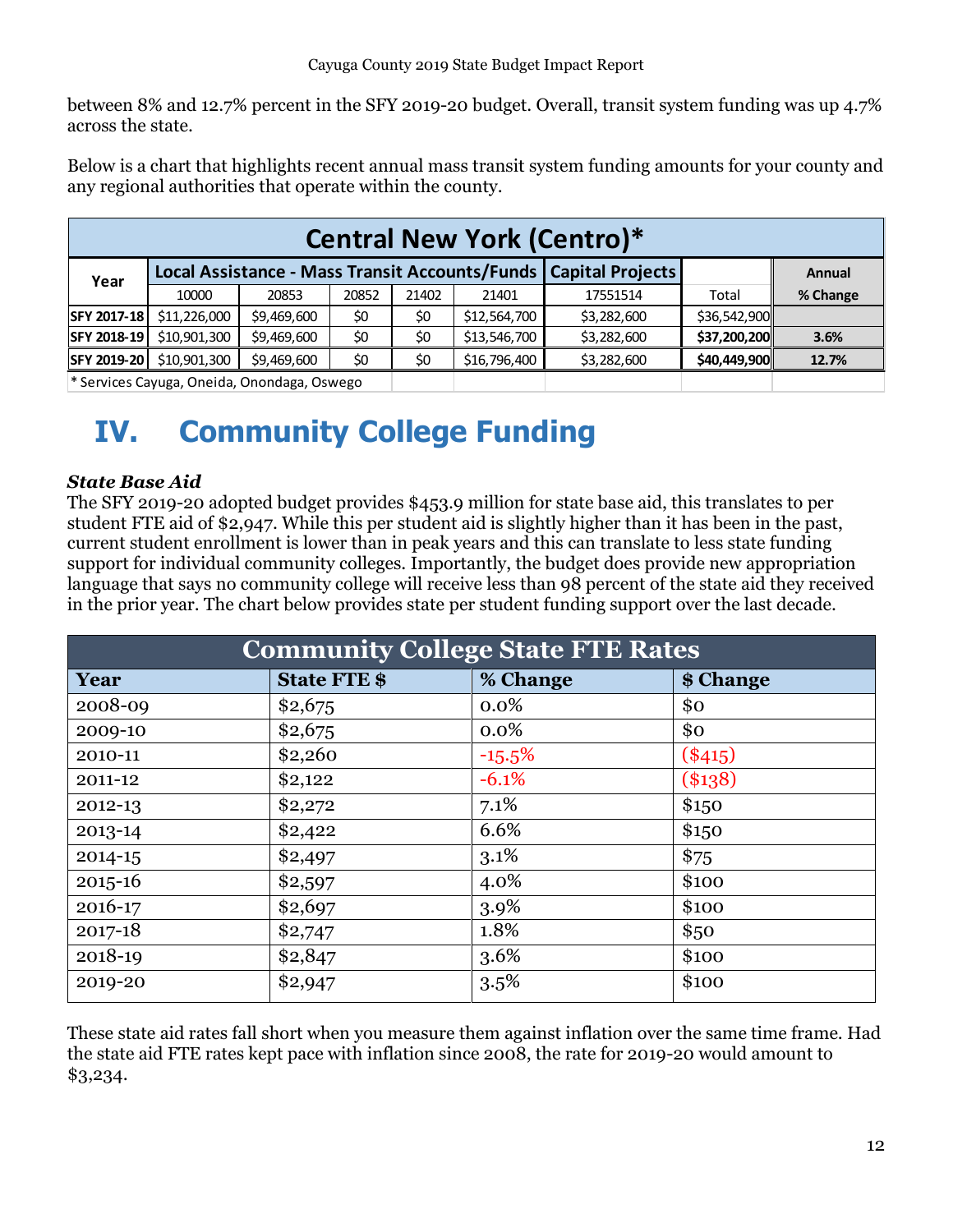### <span id="page-12-0"></span>*Chargebacks*

As indicated, even though the state per student rate amounts have increased, the drop in enrollment can mean less state support overall at individual campuses. The combination of falling student enrollment and declines in total funding from the state can create shortfalls at certain schools that can lead to increased chargeback amounts between counties due to how the current chargeback methodology works.

The following table shows the trend in average community college chargeback rates over the last decade.



### <span id="page-12-1"></span>*Total Operating Budgets for Community Colleges*

Significant revenues flow to community colleges beyond the amount appropriated in the state budget. For the 2017-18 academic year the total operating budgets for the 30 community colleges, (sponsored by 37 counties and New York City) was \$1.96 billion, far beyond the \$480 million appropriated in the state budget.

Historically, funding for community colleges was designed to be a three-way split between the state, counties and students. Initially, the state offered financial support of 40 percent to encourage counties to develop campuses across the state. This state funding commitment was later change to "up to" 40 percent. The following chart provides a SUNY breakdown by campus of the \$1.96 billion in community college operating costs for the 2017-18 academic year and the funding shares by payer.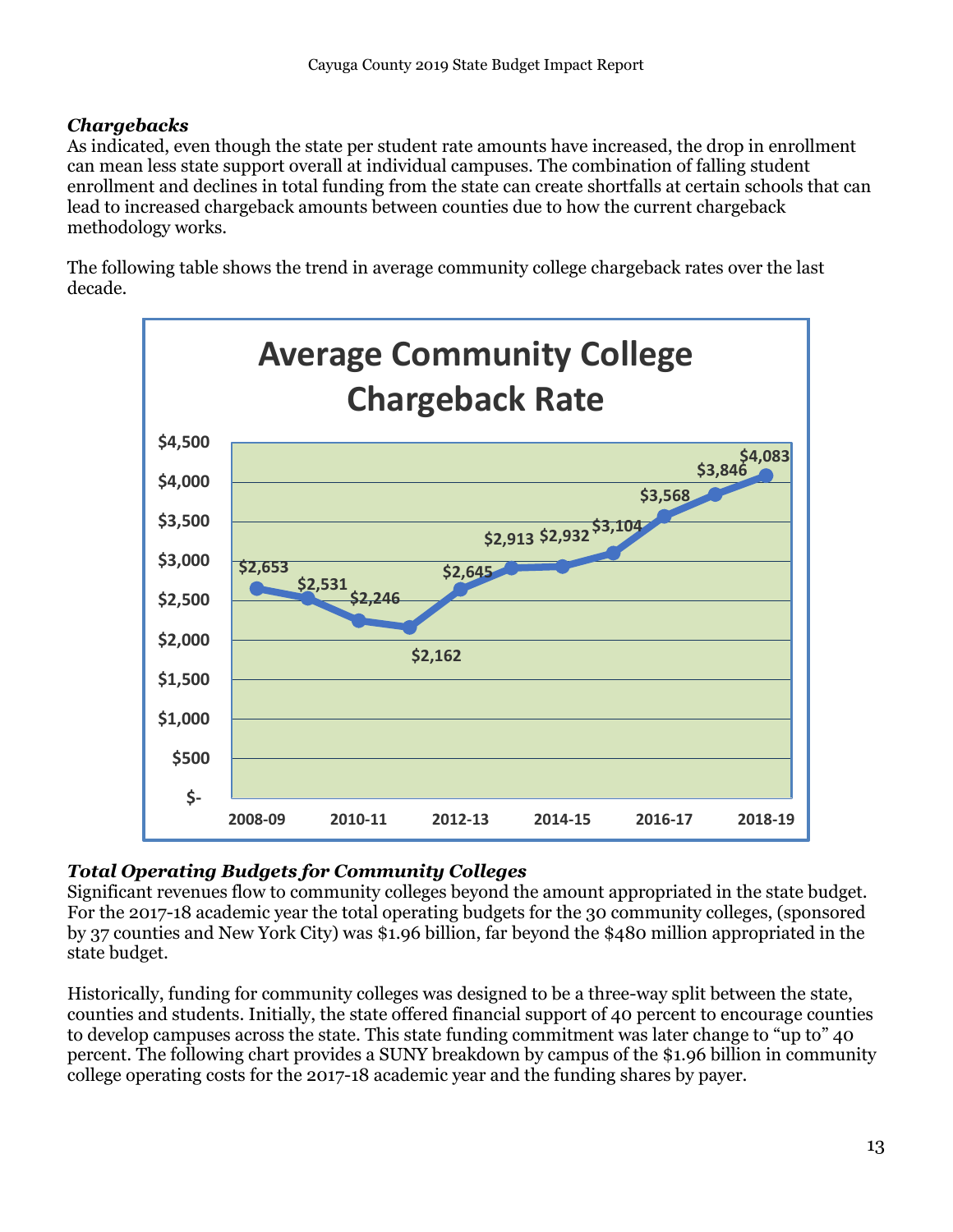| Total Operating Costs for Community Colleges and % Share by Payer -<br>2017/18 |                                                  |                                      |                                    |                             |                      |  |  |  |  |  |
|--------------------------------------------------------------------------------|--------------------------------------------------|--------------------------------------|------------------------------------|-----------------------------|----------------------|--|--|--|--|--|
| <b>Community</b><br><b>College</b>                                             | <b>Total</b><br><b>Operating</b><br><b>Costs</b> | <b>Student</b><br>Share <sup>1</sup> | <b>State</b><br>Share <sup>2</sup> | Local<br>Share <sup>3</sup> | Offsets <sup>4</sup> |  |  |  |  |  |
| <b>Adirondack</b>                                                              | \$31,311,908                                     | 42.5%                                | 26.1%                              | 22.1%                       | 9.2%                 |  |  |  |  |  |
| <b>Broome</b>                                                                  | \$54,712,000                                     | 42.1%                                | 25.4%                              | 24.8%                       | 7.8%                 |  |  |  |  |  |
| Cayuga                                                                         | \$29,677,077                                     | 40.4%                                | 24.7%                              | 31.7%                       | 3.1%                 |  |  |  |  |  |
| <b>Clinton</b>                                                                 | \$13,629,554                                     | 36.9%                                | 22.7%                              | 32.2%                       | 8.2%                 |  |  |  |  |  |
| <b>Columbia-Greene</b>                                                         | \$16,255,837                                     | 27.0%                                | 20.0%                              | 50.6%                       | 2.4%                 |  |  |  |  |  |
| <b>Corning</b>                                                                 | \$29,167,087                                     | 40.1%                                | 25.5%                              | 28.2%                       | 6.2%                 |  |  |  |  |  |
| <b>Dutchess</b>                                                                | \$66,768,821                                     | 37.8%                                | 27.8%                              | 30.2%                       | 4.2%                 |  |  |  |  |  |
| Erie                                                                           | \$110,845,984                                    | 42.9%                                | 27.3%                              | 22.2%                       | 7.5%                 |  |  |  |  |  |
| <b>Fashion Institute</b>                                                       | \$228,691,830                                    | 22.2%                                | 12.4%                              | 62.4%                       | 2.9%                 |  |  |  |  |  |
| <b>Finger Lakes</b>                                                            | \$46,473,314                                     | 37.7%                                | 27.3%                              | 32.5%                       | 2.5%                 |  |  |  |  |  |
| <b>Fulton-Mont.</b>                                                            | \$18,477,732                                     | 39.7%                                | 27.5%                              | 27.0%                       | 5.9%                 |  |  |  |  |  |
| <b>Genesee</b>                                                                 | \$40,923,000                                     | 32.1%                                | 27.7%                              | 37.9%                       | 2.3%                 |  |  |  |  |  |
| <b>Herkimer</b>                                                                | \$23,015,807                                     | 37.4%                                | 26.9%                              | 31.0%                       | 4.7%                 |  |  |  |  |  |
| <b>Hudson Valley</b>                                                           | \$94,711,700                                     | 44.3%                                | 24.4%                              | 26.3%                       | 5.0%                 |  |  |  |  |  |
| <b>Jamestown</b>                                                               | \$31,649,869                                     | 40.0%                                | 27.1%                              | 26.2%                       | 6.7%                 |  |  |  |  |  |
| <b>Jefferson</b>                                                               | \$29,096,680                                     | 43.6%                                | 25.8%                              | 23.4%                       | 7.1%                 |  |  |  |  |  |
| <b>Mohawk Valley</b>                                                           | \$49,412,425                                     | 36.4%                                | 27.1%                              | 25.6%                       | 11.0%                |  |  |  |  |  |
| <b>Monroe</b>                                                                  | \$122,933,000                                    | 45.5%                                | 27.4%                              | 21.6%                       | 5.5%                 |  |  |  |  |  |
| <b>Nassau</b>                                                                  | \$209,148,609                                    | 40.9%                                | 21.7%                              | 32.1%                       | 5.4%                 |  |  |  |  |  |
| <b>Niagara</b>                                                                 | \$47,888,131                                     | 35.9%                                | 25.3%                              | 34.9%                       | 3.9%                 |  |  |  |  |  |
| <b>North Country</b>                                                           | \$14,518,251                                     | 34.4%                                | 27.5%                              | 27.1%                       | 10.9%                |  |  |  |  |  |
| Onondaga                                                                       | \$80,802,434                                     | 45.8%                                | 26.4%                              | 17.3%                       | 10.5%                |  |  |  |  |  |
| Orange                                                                         | \$61,134,138                                     | 39.9%                                | 21.3%                              | 34.4%                       | 4.4%                 |  |  |  |  |  |
| <b>Rockland</b>                                                                | \$64,182,449                                     | 38.5%                                | 26.3%                              | 32.8%                       | 2.4%                 |  |  |  |  |  |
| Schenectady                                                                    | \$29,053,710                                     | 43.0%                                | 33.1%                              | 19.4%                       | 4.6%                 |  |  |  |  |  |
| <b>Suffolk</b>                                                                 | \$217,523,458                                    | 45.7%                                | 24.2%                              | 23.3%                       | 6.8%                 |  |  |  |  |  |
| <b>Sullivan</b>                                                                | \$16,381,096                                     | 31.0%                                | 19.7%                              | 45.2%                       | 4.0%                 |  |  |  |  |  |
| <b>Tompkins-Cort.</b>                                                          | \$40,857,954                                     | 46.8%                                | 25.7%                              | 25.6%                       | 1.9%                 |  |  |  |  |  |
| <b>Ulster</b>                                                                  | \$24,101,248                                     | 38.1%                                | 24.0%                              | 30.6%                       | 7.3%                 |  |  |  |  |  |
| Westchester                                                                    | \$118,311,018                                    | 39.7%                                | 28.4%                              | 26.8%                       | 5.0%                 |  |  |  |  |  |
| <b>GRAND TOTAL</b>                                                             | \$1,961,656,121                                  | 39.1%                                | 24.0%                              | 31.5%                       | 5.5%                 |  |  |  |  |  |

<sup>1</sup> Student tuition and applicable fees

² State Base Aid, Rental Aid, Job Linkage and Low Enrollment funds

<sup>3</sup> Sponsor Contributions, Chargeback Revenues, and Tuition Premium

<sup>4</sup> Revenues collected to offset specific costs such as lab material costs, or federal, state or private grants, etc.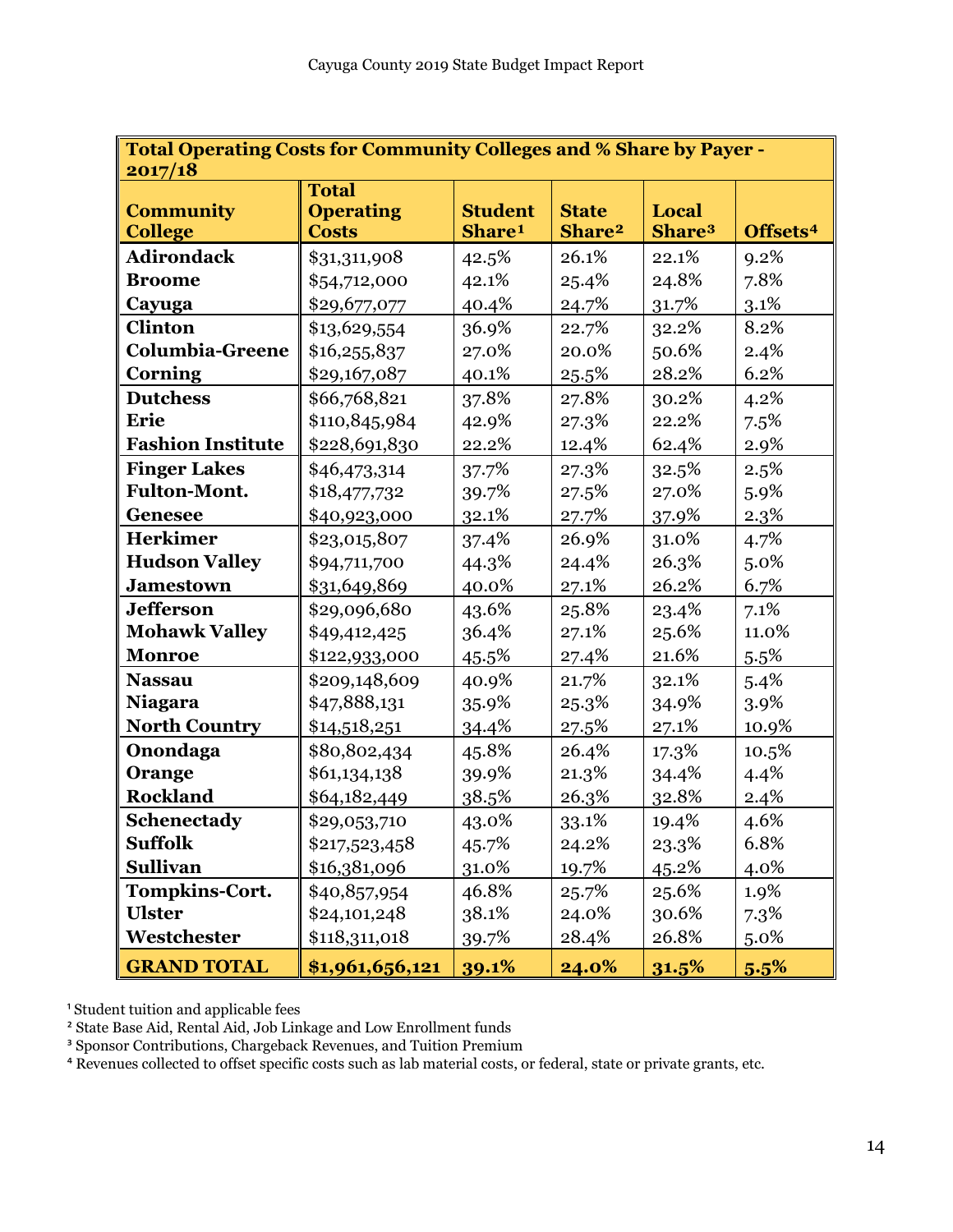# <span id="page-14-0"></span>**V. Economic Development Funding**

### <span id="page-14-1"></span>*Regional Economic Development Council Funding*

For the last eight years the State has provided annual allocations to different regions of the state to promote economic development. This effort consolidated prior economic development programs and created a competition among the regions to submit plans for their respective regions. Applications are taken during the spring and summer months and awards are usually announced in December.

The ten REDC regions are as follows:

| <b>REDC Region</b>      | <b>Counties</b>                                               |
|-------------------------|---------------------------------------------------------------|
| <b>Western New York</b> | Allegany, Cattaraugus, Chautauqua, Erie, Niagara              |
| <b>Finger Lakes</b>     | Genesee, Livingston, Monroe, Ontario, Orleans, Seneca, Wayne, |
|                         | Wyoming, Yates                                                |
| <b>Southern Tier</b>    | Broome, Chemung, Chenango, Delaware, Schuyler, Steuben,       |
|                         | Tioga, Tompkins                                               |
| <b>Central New York</b> | Cayuga, Cortland, Madison, Onondaga, Oswego                   |
| <b>Mohawk Valley</b>    | Fulton, Herkimer, Montgomery, Oneida, Otsego, Schoharie       |
| <b>North Country</b>    | Clinton, Essex, Franklin, Hamilton, Jefferson, Lewis, St.     |
|                         | Lawrence                                                      |
| <b>Capital Region</b>   | Albany, Columbia, Greene, Saratoga, Schenectady, Rensselaer,  |
|                         | Warren, Washington                                            |
| Mid-Hudson              | Dutchess, Orange, Putnam, Rockland, Sullivan, Ulster,         |
|                         | Westchester                                                   |
| <b>New York City</b>    | Bronx, Kings, New York, Richmond, Queens                      |
| <b>Long Island</b>      | Nassau, Suffolk                                               |

The table on the next page highlights funding awards for each of the 10 regions over the eight years that the Regional Economic Development Councils (REDCs) have been operating, as well as the total each region has been awarded. More information is available at [www.regionalcouncils.ny.gov.](http://www.regionalcouncils.ny.gov/)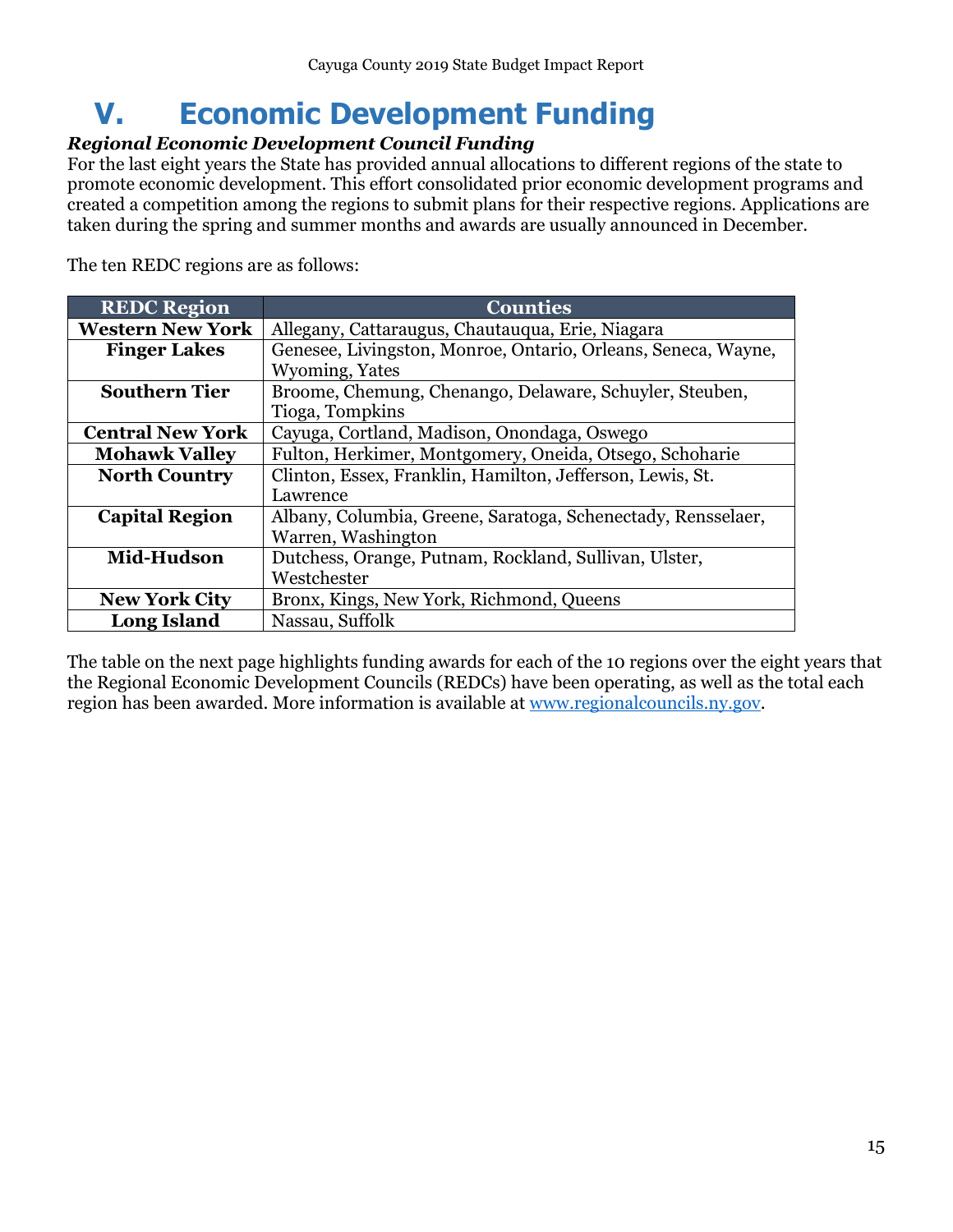| <b>REDC Awards (in Millions)</b> |                      |                      |                      |                                                   |                                            |                              |                               |                                |              |  |  |  |
|----------------------------------|----------------------|----------------------|----------------------|---------------------------------------------------|--------------------------------------------|------------------------------|-------------------------------|--------------------------------|--------------|--|--|--|
| <b>Region</b>                    | Round<br>Τ<br>(2011) | Round<br>П<br>(2012) | Round<br>Ш<br>(2013) | <b>Round</b><br>$\mathbf{I} \mathbf{V}$<br>(2014) | Round<br>$\overline{\mathbf{V}}$<br>(2015) | <b>Round</b><br>VT<br>(2016) | Round<br><b>VII</b><br>(2017) | Round<br><b>VIII</b><br>(2018) | <b>TOTAL</b> |  |  |  |
| Western<br><b>NY</b>             | \$100.3              | \$52.8               | \$60.8               | \$58.6                                            | \$83.9                                     | \$62.0                       | \$68.8                        | \$66.0                         | \$553.2      |  |  |  |
| <b>Finger</b><br><b>Lakes</b>    | \$68.8               | \$96.2               | \$59.8               | \$80.7                                            | \$120.1                                    | \$80.5                       | \$63.9                        | \$86.5                         | \$656.5      |  |  |  |
| <b>Southern</b><br><b>Tier</b>   | \$49.4               | \$91.1               | \$81.9               | \$80.8                                            | \$117.0                                    | \$60.4                       | \$67.3                        | \$65.4                         | \$613.3      |  |  |  |
| <b>Central</b><br><b>NY</b>      | \$103.7              | \$93.8               | \$66.9               | \$80.2                                            | \$122.4                                    | \$62.2\$                     | \$86.4                        | \$88.2                         | \$703.8      |  |  |  |
| <b>Mohawk</b><br><b>Valley</b>   | \$60.2               | \$59.7               | \$82.4               | \$59.6                                            | \$100.3                                    | \$81.9                       | \$85.5                        | \$85.4                         | \$615.0      |  |  |  |
| <b>North</b><br><b>Country</b>   | \$103.2              | \$90.2               | \$81.3               | \$63.4                                            | \$85.1                                     | \$61.4                       | \$64.9                        | \$64.8                         | \$614.3      |  |  |  |
| <b>Capital</b><br><b>Region</b>  | \$62.7               | \$50.3\$             | \$82.8               | \$60.0                                            | \$98.1                                     | \$83.0                       | \$85.0                        | \$67.0                         | \$588.9      |  |  |  |
| Mid-<br><b>Hudson</b>            | \$67.0               | \$92.8               | \$59.6               | \$82.8                                            | \$90.4                                     | \$83.3                       | \$84.8                        | \$87.1                         | \$647.8      |  |  |  |
| <b>NYC</b>                       | \$66.2               | \$51.4               | \$57.4               | \$61.2                                            | \$84.1                                     | \$80.2                       | \$64.8                        | \$84.4                         | \$549.7      |  |  |  |
| Long<br><b>Island</b>            | \$101.6              | \$59.7               | \$83.0               | \$81.9                                            | \$98.3                                     | \$62.0                       | \$84.3                        | \$68.3                         | \$639.1      |  |  |  |
| <b>TOTAL</b>                     | \$783                | \$738                | \$716                | \$709                                             | \$999                                      | \$717                        | \$756                         | \$763                          |              |  |  |  |

2018 Regional Economic Development Council progress reports which outline the status of prior year projects can be found at <https://regionalcouncils.ny.gov/>. Select your region under the drop-down menu to view the most recent progress report.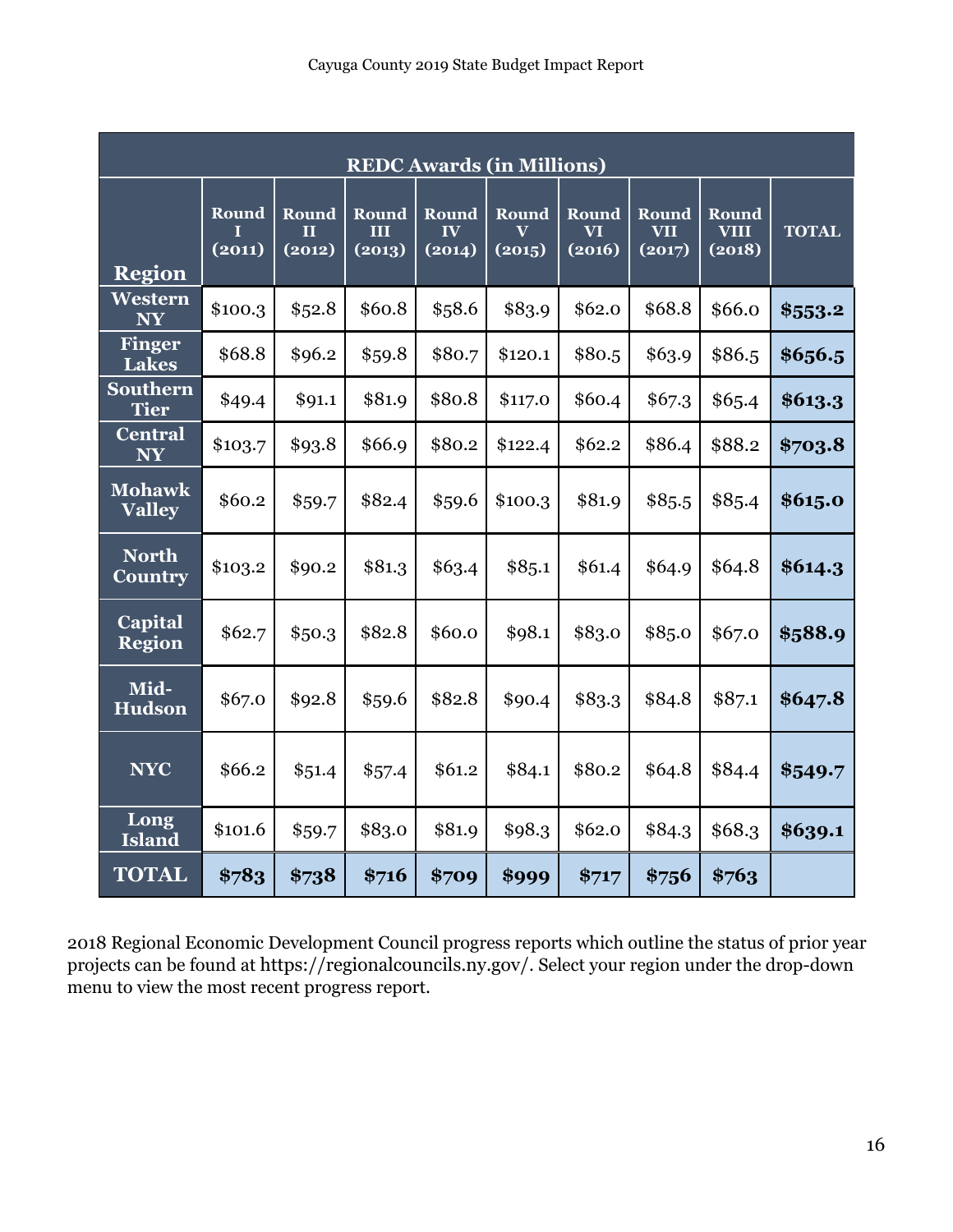# <span id="page-16-0"></span>**VI. Election Reforms**

As mentioned in the beginning of this report, the budget included some funding to assist counties with the implementation of early voting reforms. The budget included \$10 million for operating aid and \$14.7 million to assist counties in acquiring electronic poll books, on-demand ballot printers and cybersecurity software. There is no designation for the distribution of the operating aid, but the budget does lay out that capital assistance will be available based on the number of registered voters in each county. The chart below provides NYSAC estimates of what might be available for each county using registered voter data from the State Board of Elections.

|                    | <b>Estimated Capital Funding SFY 2019-20 By County</b>     |                          |                    |                          |                          |  |  |  |  |  |  |  |  |
|--------------------|------------------------------------------------------------|--------------------------|--------------------|--------------------------|--------------------------|--|--|--|--|--|--|--|--|
|                    | Source: https://www.elections.ny.gov/EnrollmentCounty.html |                          |                    |                          |                          |  |  |  |  |  |  |  |  |
|                    | <b>TOTAL</b>                                               | <b>Estimated Funding</b> |                    | <b>TOTAL</b>             | <b>Estimated Funding</b> |  |  |  |  |  |  |  |  |
| <b>COUNTY</b>      | <b>Registered Voters</b>                                   | <b>Avail.</b> by County  | <b>COUNTY</b>      | <b>Registered Voters</b> | <b>Avail.</b> by County  |  |  |  |  |  |  |  |  |
| <b>Albany</b>      | 203,621                                                    | \$235,766                | <b>Orleans</b>     | 24,590                   | \$28,472                 |  |  |  |  |  |  |  |  |
| <b>Allegany</b>    | 26,090                                                     | \$30,209                 | <b>Oswego</b>      | 78,688                   | \$91,110                 |  |  |  |  |  |  |  |  |
| <b>Broome</b>      | 129,448                                                    | \$149,884                | <b>Otsego</b>      | 35,654                   | \$41,283                 |  |  |  |  |  |  |  |  |
| <b>Cattaraugus</b> | 48,582                                                     | \$56,251                 | Putnam             | 66,876                   | \$77,433                 |  |  |  |  |  |  |  |  |
| Cayuga             | 49,324                                                     | \$57,111                 | Rensselaer         | 107,464                  | \$124,429                |  |  |  |  |  |  |  |  |
| Chautauqua         | 80,314                                                     | \$92,993                 | <b>Rockland</b>    | 202,591                  | \$234,573                |  |  |  |  |  |  |  |  |
| <b>Chemung</b>     | 52,963                                                     | \$61,324                 | Saratoga           | 162,883                  | \$188,597                |  |  |  |  |  |  |  |  |
| Chenango           | 29,614                                                     | \$34,289                 | <b>Schenectady</b> | 101,574                  | \$117,609                |  |  |  |  |  |  |  |  |
| <b>Clinton</b>     | 48,799                                                     | \$56,503                 | Schoharie          | 20,551                   | \$23,795                 |  |  |  |  |  |  |  |  |
| Columbia           | 46,393                                                     | \$53,717                 | <b>Schuyler</b>    | 12,418                   | \$14,378                 |  |  |  |  |  |  |  |  |
| <b>Cortland</b>    | 30,924                                                     | \$35,806                 | <b>Seneca</b>      | 20,906                   | \$24,206                 |  |  |  |  |  |  |  |  |
| <b>Delaware</b>    | 29,431                                                     | \$34,077                 | <b>St.Lawrence</b> | 65,404                   | \$75,729                 |  |  |  |  |  |  |  |  |
| <b>Dutchess</b>    | 199,344                                                    | \$230,814                | <b>Steuben</b>     | 60,272                   | \$69,787                 |  |  |  |  |  |  |  |  |
| Erie               | 638,300                                                    | \$739,066                | <b>Suffolk</b>     | 1,046,712                | \$1,211,953              |  |  |  |  |  |  |  |  |
| <b>Essex</b>       | 27,389                                                     | \$31,713                 | <b>Sullivan</b>    | 52,327                   | \$60,588                 |  |  |  |  |  |  |  |  |
| <b>Franklin</b>    | 27,509                                                     | \$31,852                 | <b>Tioga</b>       | 33,333                   | \$38,595                 |  |  |  |  |  |  |  |  |
| <b>Fulton</b>      | 33,406                                                     | \$38,680                 | <b>Tompkins</b>    | 59,941                   | \$69,404                 |  |  |  |  |  |  |  |  |
| Genesee            | 38,572                                                     | \$44,661                 | <b>Ulster</b>      | 127,869                  | \$148,055                |  |  |  |  |  |  |  |  |
| Greene             | 33,028                                                     | \$38,242                 | <b>Warren</b>      | 44,328                   | \$51,326                 |  |  |  |  |  |  |  |  |
| <b>Hamilton</b>    | 4,616                                                      | \$5,345                  | <b>Washington</b>  | 36,470                   | \$42,227                 |  |  |  |  |  |  |  |  |
| <b>Herkimer</b>    | 40,638                                                     | \$47,053                 | <b>Wayne</b>       | 56,801                   | \$65,768                 |  |  |  |  |  |  |  |  |
| <b>Jefferson</b>   | 63,775                                                     | \$73,843                 | Westchester        | 629,000                  | \$728,298                |  |  |  |  |  |  |  |  |
| Lewis              | 18,218                                                     | \$21,094                 | <b>Wyoming</b>     | 25,045                   | \$28,999                 |  |  |  |  |  |  |  |  |
| Livingston         | 41,001                                                     | \$47,474                 | <b>Yates</b>       | 14,041                   | \$16,258                 |  |  |  |  |  |  |  |  |
| <b>Madison</b>     | 43,049                                                     | \$49,845                 | <b>ROS Total</b>   | 7,515,608                | \$8,702,072              |  |  |  |  |  |  |  |  |
| <b>Monroe</b>      | 486,942                                                    | \$563,814                | <b>Bronx</b>       | 819,141                  | \$948,456                |  |  |  |  |  |  |  |  |
| Montgomery         | 28,729                                                     | \$33,264                 | <b>Kings</b>       | 1,607,640                | \$1,861,433              |  |  |  |  |  |  |  |  |
| <b>Nassau</b>      | 1,028,334                                                  | \$1,190,674              | <b>New York</b>    | 1,181,425                | \$1,367,933              |  |  |  |  |  |  |  |  |
| <b>Niagara</b>     | 141,801                                                    | \$164,187                | Queens             | 1,258,019                | \$1,456,618              |  |  |  |  |  |  |  |  |
| Oneida             | 134,772                                                    | \$156,048                | <b>Richmond</b>    | 313,930                  | \$363,489                |  |  |  |  |  |  |  |  |
| Onondaga           | 318,011                                                    | \$368,214                | <b>NYC Total</b>   | 5,180,155                | \$5,997,928              |  |  |  |  |  |  |  |  |
| Ontario            | 74,670                                                     | \$86,458                 | <b>GRAND TOTAL</b> | 12,695,763               | \$14,700,000             |  |  |  |  |  |  |  |  |
| Orange             | 232,263                                                    | \$268,930                |                    |                          |                          |  |  |  |  |  |  |  |  |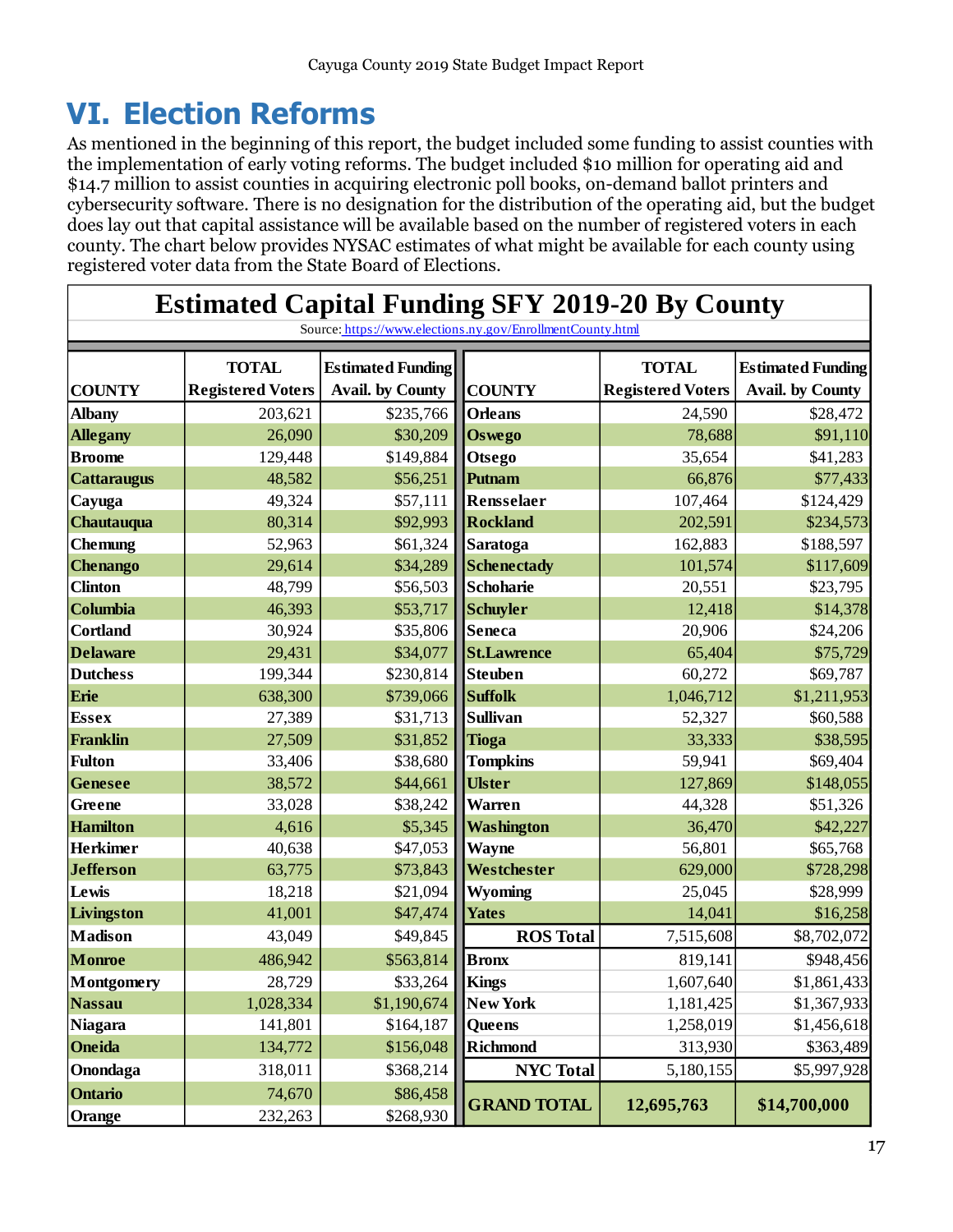# <span id="page-17-0"></span>**VII. Gaming Revenues - Casino**

### <span id="page-17-1"></span>*Commercial and Native American Casino Revenue*

On November 5, 2013 voters approved an amendment to the State Constitution to allow for private casino gaming in New York. This change allowed the State of New York to enact legislation requiring the sharing of revenue by both commercial and Native American casinos (the latter through compacts that were adopted in State law).

The State distributes 80 percent of the net gaming revenues retained by the State for state education aid above the state education formula. The host municipalities (city/town and county) share 10 percent. The remaining counties within each region share the final 10 percent.

In State fiscal year 2017-18 (last year data is publicly available), all casinos combined contributed \$249 million to school districts, counties, and host communities. Of this amount, \$173 million was for schools, and \$76 million was for counties and host communities.

Each county's amount is determined by their proportionate share of the gaming region's total population (not including the host communities). For counties in commercial gaming zones the revenue is highlighted as it accrues on a monthly-basis since these facilities have started operations. For commercial casino zones, the monthly amounts due to each county can be found at <https://www.gaming.ny.gov/gaming/index.php?ID=1> .

The revenue from both commercial and Native American casinos is paid out to counties on a quarterly basis. At this time, the most recent data for Native American gaming facilities is not available.

# <span id="page-17-2"></span>**VIII. Human Services**

#### <span id="page-17-3"></span>*Background*

Counties are responsible for the delivery of state mandated human service programs including all of the federal entitlement programs—Supplemental Nutrition Assistance Program (SNAP), Home Energy Assistance Program (HEAP), Safety Net Program, and Temporary Assistance for Needy Families (TANF).

These programs along with Medicaid consume a large portion of county budgets and the state budget.

### <span id="page-17-4"></span>*The Supplemental Nutrition Assistance Program*

SNAP continues to be a key part of New York State's efforts to address hunger. For an eligible household consisting of a single parent and two children, SNAP can provide up to \$6,060 a year. An average of 2.7 million people a month received a total of almost \$4.5 billion in SNAP benefits during the past year.

The chart below represents the total spend within your county on the SNAP program along with a percent comparison to the statewide total SNAP program spend.

|                       | percent comparison to the state may total stark program spend.                                                                                          |                         |                                                                             |         |                             |                                         |                   |              |                                 |                                                 |  |  |
|-----------------------|---------------------------------------------------------------------------------------------------------------------------------------------------------|-------------------------|-----------------------------------------------------------------------------|---------|-----------------------------|-----------------------------------------|-------------------|--------------|---------------------------------|-------------------------------------------------|--|--|
|                       | Master (February 2018- January 2019) Last 12 Months of Data                                                                                             |                         |                                                                             |         |                             |                                         |                   |              |                                 |                                                 |  |  |
|                       | Table 16                                                                                                                                                |                         |                                                                             |         |                             |                                         |                   |              |                                 |                                                 |  |  |
|                       |                                                                                                                                                         |                         |                                                                             |         |                             |                                         |                   |              |                                 |                                                 |  |  |
|                       | SUPPLEMENTAL NUTRITION ASSISTANCE PROGRAM (SNAP)                                                                                                        |                         |                                                                             |         |                             |                                         |                   |              |                                 |                                                 |  |  |
|                       | Households, Persons and Value of SNAP Benefit by Local District                                                                                         |                         |                                                                             |         |                             |                                         |                   |              |                                 |                                                 |  |  |
|                       |                                                                                                                                                         | <b>Total</b>            |                                                                             |         | <b>Temporary Assistance</b> |                                         |                   |              | <b>Non Temporary Assistance</b> |                                                 |  |  |
| <b>Local District</b> | <b>Households</b>                                                                                                                                       | Persons                 | <b>SNAP Benefits</b>                                                        |         |                             | <b>Households Persons SNAP Benefits</b> | <b>Households</b> | Persons      |                                 | <b>SNAP Benefits Percent of Statewide Total</b> |  |  |
| New York State        |                                                                                                                                                         | $1,549,566$   2,755,671 | \$4,531,087,249                                                             | 642.499 |                             | 945,344   \$1,758,444,099               | 907.068           |              | $1,810,328$   \$ 2,772,643,150  | $0.31\%$                                        |  |  |
| Cayuga                | 5.229                                                                                                                                                   | $9.708 \pm S$           | 14,034,028                                                                  | 1.539   |                             | 3.842.436                               | 3.690             | $7,600$ \ \$ | 10,191,592                      |                                                 |  |  |
|                       | Note: Supplemental Nutrition Assistance Program households containing only Supplemental Security Income recipients or a mix of Temporary Assistance and |                         |                                                                             |         |                             |                                         |                   |              |                                 |                                                 |  |  |
|                       |                                                                                                                                                         |                         | Supplemental Security Income recipients are counted as Temporary Assistance |         |                             |                                         |                   |              |                                 |                                                 |  |  |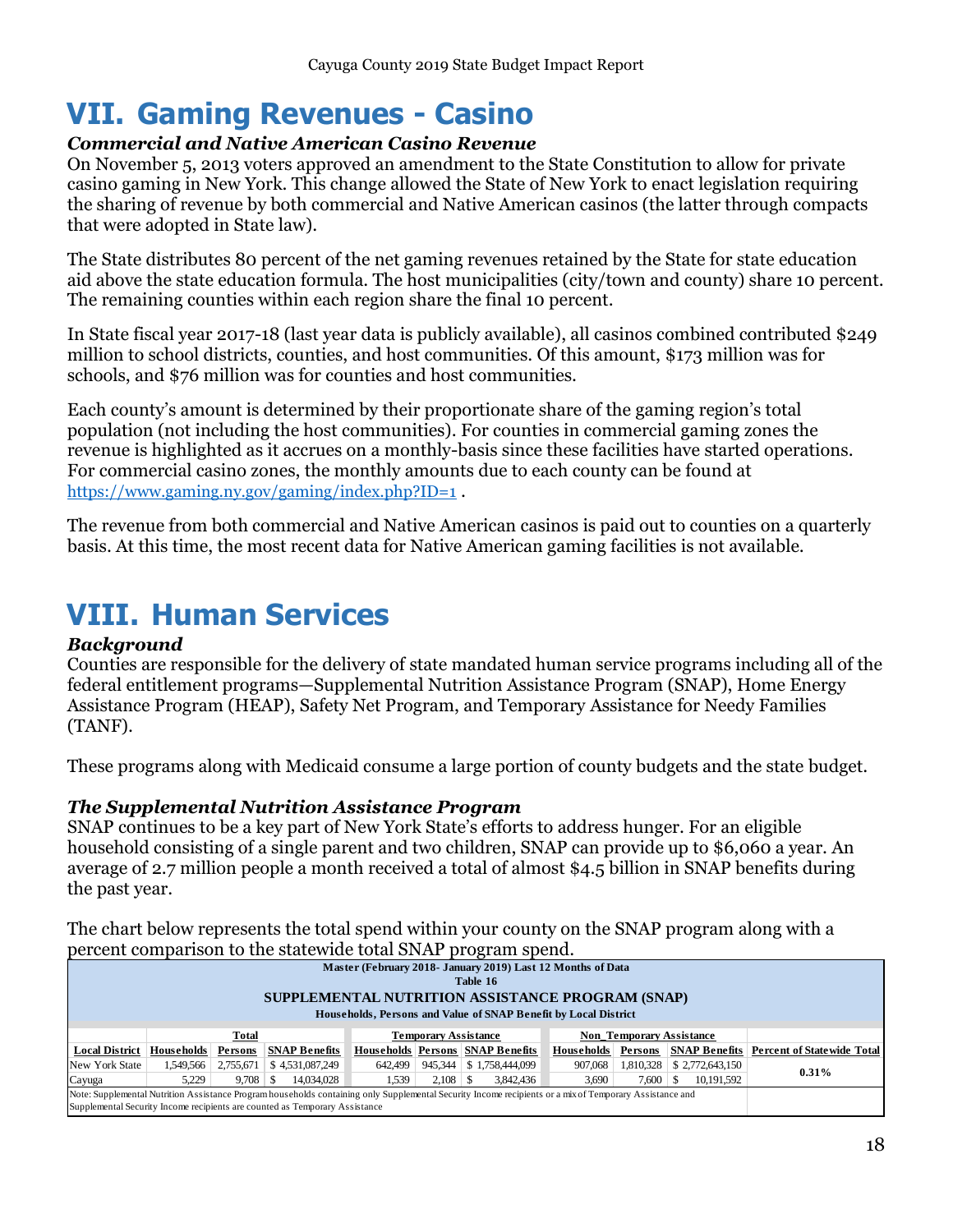### <span id="page-18-0"></span>*The Home Energy Assistance Program*

HEAP helps eligible households cover the cost of heating their homes during the winter. The federallyfunded program also offers an emergency benefit for households facing a heat-related emergency. In 2017, 1.46 million households received a regular HEAP benefit and approximately 117,000 of those households also received an emergency HEAP benefit.

The chart below represents the total spend within your county on the HEAP program along with a percent comparison to the statewide total HEAP program spend.

| Master (October 2017- September 2018) FFY 2018 Totals<br>Table 25<br><b>HOME ENERGY ASSISTANCE PROGRAM</b><br>Number and Dollar Amount of Benefits Authorized and Administrative Allocations |           |                            |                                                                                                                 |                                      |  |  |  |  |
|----------------------------------------------------------------------------------------------------------------------------------------------------------------------------------------------|-----------|----------------------------|-----------------------------------------------------------------------------------------------------------------|--------------------------------------|--|--|--|--|
| <b>Local District</b>                                                                                                                                                                        |           | <b>Benefits Authorized</b> | <b>Administrative Allocations</b>                                                                               | <b>Percent of Statewide Spending</b> |  |  |  |  |
|                                                                                                                                                                                              | Number    | Dollar Amount              |                                                                                                                 |                                      |  |  |  |  |
| <b>New York State</b>                                                                                                                                                                        | 1,605,143 | \$313,593,197              | 23,966,970                                                                                                      | $1.01\%$                             |  |  |  |  |
| Cayuga                                                                                                                                                                                       | 7,633     | 3,204,010<br>\$            | 206,982                                                                                                         |                                      |  |  |  |  |
|                                                                                                                                                                                              |           |                            | * Please Note: The Home Energy Assistance Program Federal Fiscal Year runs from October 1 through September 30. |                                      |  |  |  |  |

### <span id="page-18-1"></span>*Public Assistance*

Public Assistance provides temporary cash assistance to eligible families and individuals to help them meet basic needs such as housing. This benefit is essential to those who may be temporarily unemployed or unable to work, as well as very low-wage workers. Adult Public Assistance applicants and recipients are assessed to determine what activities are most appropriate to help them obtain employment. Individuals may be exempt from engaging in work or work activities based on certain factors outlined in social services law, such as being too ill to work, caring for a child under three months of age or caring for an incapacitated family member.

Those who can work must look for work and/or participate in activities to prepare them for work. These activities include job search, job readiness instruction, adult education and job skills training, or college degree programs.

The charts below represent the total spend within your county on the TANF program (generally funded 100 percent with federal funds) and Safety Net program (for the nonfederal portion it is 29 percent state and 71 percent county) along with a percent comparison to the statewide total TANF and Safety Net program spending.

| Master (February 2018- January 2019) Last 12 Months of Data<br>Table 9<br><b>TEMPORARY ASSISTANCE FOR NEEDY FAMILIES-FP BY PROGRAM</b><br>Cases, Recipients, Children, Adults and Expenditures by Local District |        |                                   |                      |        |     |                                                                                              |       |                                                      |                          |              |           |                                   |
|------------------------------------------------------------------------------------------------------------------------------------------------------------------------------------------------------------------|--------|-----------------------------------|----------------------|--------|-----|----------------------------------------------------------------------------------------------|-------|------------------------------------------------------|--------------------------|--------------|-----------|-----------------------------------|
|                                                                                                                                                                                                                  |        |                                   | Family Assistance-FP |        |     |                                                                                              |       |                                                      | Safety Net Assistance-FP |              |           |                                   |
| <b>Local District</b>                                                                                                                                                                                            | Cases  | <b>Recipients Children Adults</b> |                      |        |     | <b>Expenditures</b>                                                                          |       | <b>Cases Recipients Children Adults Expenditures</b> |                          |              |           | <b>Percent of Statewide Total</b> |
| New York State                                                                                                                                                                                                   | 85.110 | 197.494                           | 145.246              | 52,248 | \$. | 684,446,516                                                                                  | 1,016 | 2.712                                                | 1.575                    |              | 8,178,852 |                                   |
| Cayuga                                                                                                                                                                                                           | 311    | 688                               | 527                  | 161    | S   | 2.272.218                                                                                    | 14    | 37                                                   | 22                       | $16 \mid$ \$ | 122,238   | $0.35\%$                          |
|                                                                                                                                                                                                                  |        |                                   |                      |        |     | ** Cases, Recipients, Children, Adults values represent the average over the last 12 months. |       |                                                      |                          |              |           |                                   |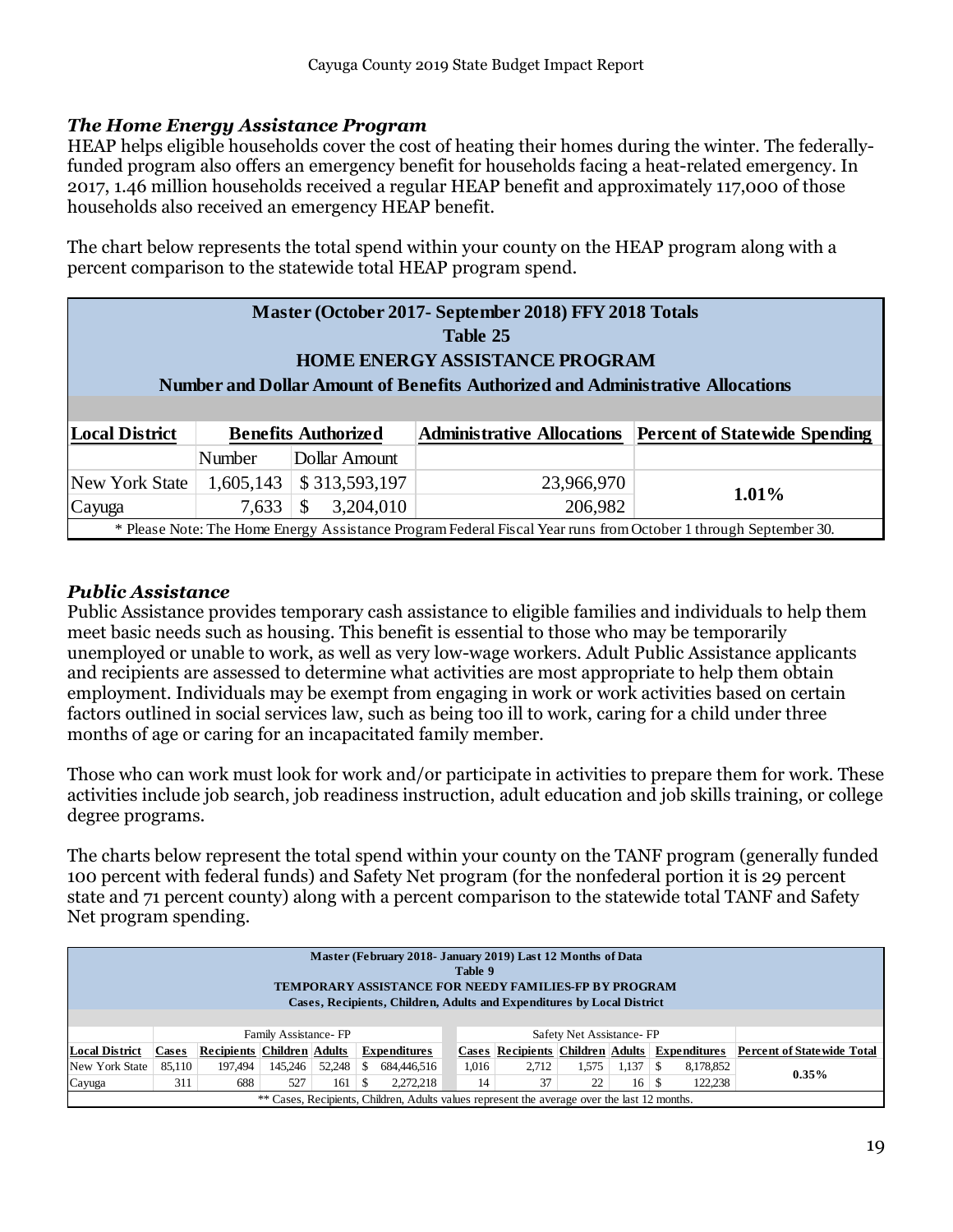Cayuga County 2019 State Budget Impact Report

| Master (February 2018- January 2019) Last 12 Months of Data<br>Table 7<br><b>SAFETY NET ASSISTANCE*</b><br>Cases, Recipients, Children, Adults and Expenditures by Local District |              |                   |                 |               |               |                     |                                   |  |  |
|-----------------------------------------------------------------------------------------------------------------------------------------------------------------------------------|--------------|-------------------|-----------------|---------------|---------------|---------------------|-----------------------------------|--|--|
| <b>Local District</b>                                                                                                                                                             | <b>Cases</b> | <b>Recipients</b> | <b>Children</b> | <b>Adults</b> |               | <b>Expenditures</b> | <b>Percent of Statewide Total</b> |  |  |
| New York State                                                                                                                                                                    | 189,000      | 319,079           | 106,412         | 212,746       |               | \$1,501,315,508     |                                   |  |  |
| Cayuga                                                                                                                                                                            | 445          | 594               | 149             | 445           | <sup>\$</sup> | 3,438,809           | 0.23%                             |  |  |
| <sup>*</sup> Includes Federally Non-Participating Family Assistance cases (non-disabled two-parent Family Assistance cases)                                                       |              |                   |                 |               |               |                     |                                   |  |  |
| $\ast$ Cases, Recipients, Children, Adults values represent the average over the last 12 months.                                                                                  |              |                   |                 |               |               |                     |                                   |  |  |

# <span id="page-19-0"></span>**IX. K-12 Education Funding**

For SFY 2019-20, total preschool through 12<sup>th</sup> grade state aid is \$27.3 billion, a 3.6 percent increase. This compares to a 4.7 percent increase in SFY 2018-19. The share of funding set aside for New York City was \$11.3 billion, 3.4 percent higher than last year.

Overall, state school aid is one of the largest expenses in the state budget, responsible for 26.8 percent of total State Operating Funds spending, and about 16 percent of All Funds spending in the state budget.

While the total funding change is 3.6 percent, the change by school district, and across counties, can vary dramatically. Typically, if a school district's funding share is negative or shows a large increase (5+ percent) there is a good chance the funding level was impacted, in either direction, by one-time changes in building aid (related to capital projects) or BOCES funding.

In 2008-09, K-12 school aid was about \$20.7 billion after mid-year cuts imposed due to the onset of the Great Recession. It took five years before state aid for K-12 would return to the 2009 levels. The school aid funding history since the Great Recession has been marked by funding cuts in the early years followed by marked improvement in the last several years. State funding for schools has exceeded the statutorily imposed cap linked to the growth in personal income for seven consecutive years including SFY 2019-20. State school aid funding is up 41 percent since 2012.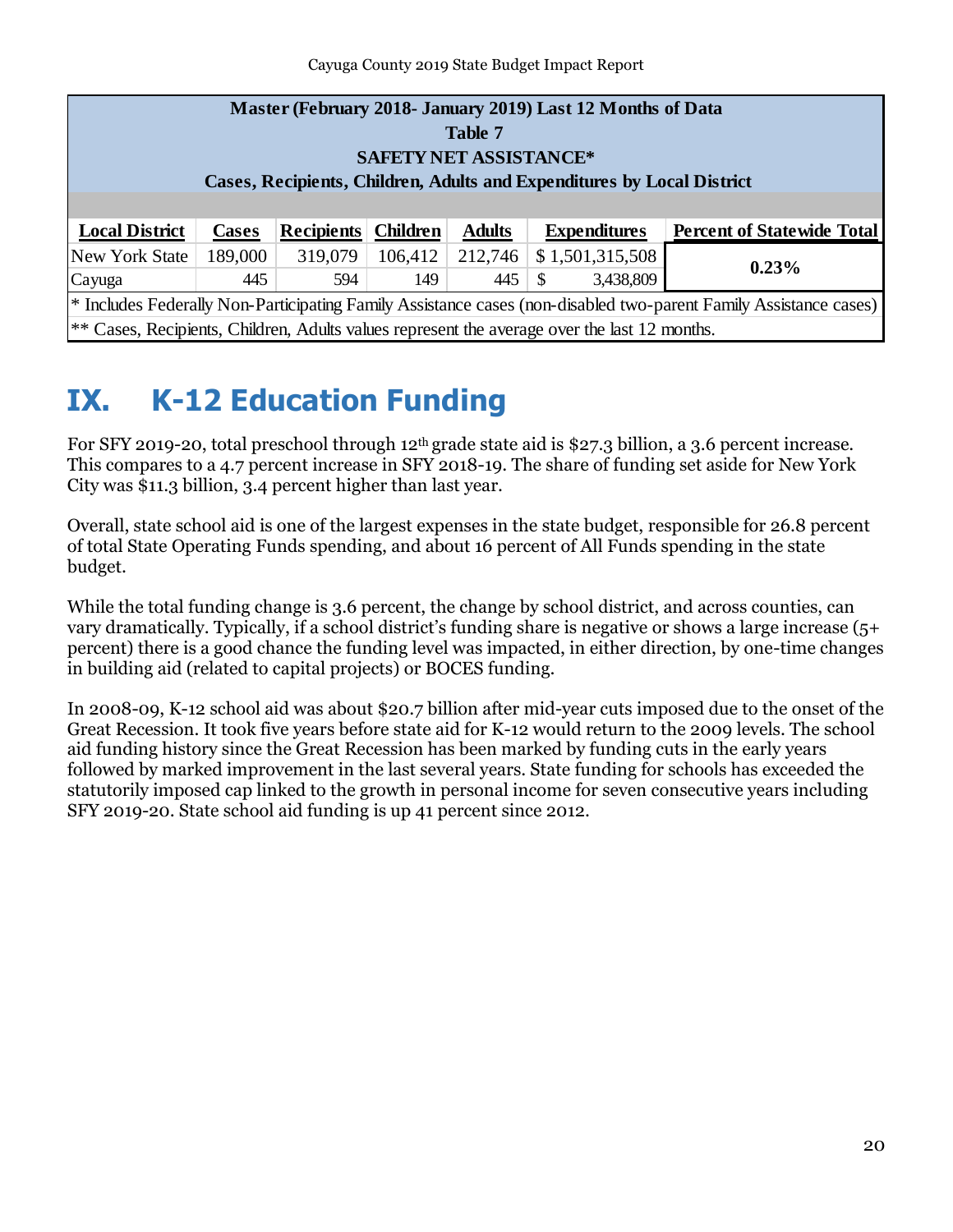| <b>State School Aid Funding 2008 through 2020</b> |                      |                       |  |  |  |  |  |  |
|---------------------------------------------------|----------------------|-----------------------|--|--|--|--|--|--|
| <b>Year Ending in</b>                             | <b>Funding Level</b> | <b>Percent Change</b> |  |  |  |  |  |  |
| 2008                                              | \$19.3 billion       |                       |  |  |  |  |  |  |
| 2009                                              | \$20.7 billion       | $5.0\%$               |  |  |  |  |  |  |
| 2010                                              | \$20.4 billion       | $-1.6%$               |  |  |  |  |  |  |
| 2011                                              | \$19.9 billion       | $-2.1%$               |  |  |  |  |  |  |
| 2012                                              | \$19.4 billion       | $-2.9%$               |  |  |  |  |  |  |
| 2013                                              | \$19.9 billion       | 2.7%                  |  |  |  |  |  |  |
| 2014                                              | \$20.8 billion       | 4.6%                  |  |  |  |  |  |  |
| 2015                                              | \$21.8 billion       | 4.6%                  |  |  |  |  |  |  |
| 2016                                              | \$22.9 billion       | $5.0\%$               |  |  |  |  |  |  |
| 2017                                              | \$24.3 billion       | $5.9\%$               |  |  |  |  |  |  |
| 2018                                              | \$25.2 billion       | 3.7%                  |  |  |  |  |  |  |
| 2019                                              | \$26.4 billion       | 4.7%                  |  |  |  |  |  |  |
| $2020^1$                                          | \$27.3 billion       | 3.6%                  |  |  |  |  |  |  |

The table below highlights state aid for schools since 2008 (does not include federal funds).

<sup>1</sup>2019-20 Estimate provided by New York State Education Department.

The chart below provides a projection of how school districts in your county fared in receiving general state aid for schools in SFY 2019-20 and how that compares to prior state aid funding changes.

| 2019-20 State School Aid – Cayuga County                   |                                    |                                                |                                    |                                                |                                                        |                                            |  |  |  |
|------------------------------------------------------------|------------------------------------|------------------------------------------------|------------------------------------|------------------------------------------------|--------------------------------------------------------|--------------------------------------------|--|--|--|
| <b>School District</b>                                     | 2017-18 Total<br><b>Allocation</b> | $2017 - 18$<br><b>Percent</b><br><b>Change</b> | 2018-19 Total<br><b>Allocation</b> | $2018 - 19$<br><b>Percent</b><br><b>Change</b> | 2019-20<br><b>Estimated</b><br>Allocation <sup>1</sup> | 2019-20<br><b>Percent</b><br><b>Change</b> |  |  |  |
| Auburn                                                     | \$40,703,691                       | 2.59%                                          | \$44,837,348                       | 10.16%                                         | \$46,531,118                                           | 3.78%                                      |  |  |  |
| Weedsport                                                  | \$10,396,020                       | 2.49%                                          | \$10,510,281                       | $1.10\%$                                       | \$10,885,264                                           | 3.57%                                      |  |  |  |
| Cato Meridian                                              | \$13,945,043                       | $2.51\%$                                       | \$14,607,381                       | $4.75\%$                                       | \$14,917,098                                           | 2.12%                                      |  |  |  |
| Southern Cayuga                                            | \$8,741,517                        | $0.21\%$                                       | \$8,961,245                        | $2.51\%$                                       | \$9,393,218                                            | 4.82%                                      |  |  |  |
| Port Byran                                                 | \$14,069,842                       | $5.69\%$                                       | \$13,874,909                       | $-1.39\%$                                      | \$14,754,528                                           | 6.34%                                      |  |  |  |
| Moravia                                                    | \$13,070,263                       | 4.45%                                          | \$13,431,097                       | 2.76%                                          | \$14,347,193                                           | 6.82%                                      |  |  |  |
| <b>Union Springs</b>                                       | \$10,038,433                       | 1.19%                                          | \$10,506,457                       | 4.66%                                          | \$11,462,951                                           | 9.10%                                      |  |  |  |
| <b>Countywide Total</b>                                    | \$110,964,809                      | 2.85%                                          | \$116,728,718                      | 5.19%                                          | \$122,291,370                                          | 4.77%                                      |  |  |  |
| 1 Estimate provided by New York State Education Department |                                    |                                                |                                    |                                                |                                                        |                                            |  |  |  |

sumate provided by New Y ork State Education Department.

# <span id="page-20-0"></span>**X. Medicaid**

### <span id="page-20-1"></span>*Background*

Counties have lobbied for decades regarding the extreme burden that paying for the State's Medicaid program places on local budgets and property taxpayers – especially compared to other states. In recognition of these concerns, the state imposed two separate county Medicaid growth caps since 2005. In the absence of these changes, county costs would be billions of dollars higher today.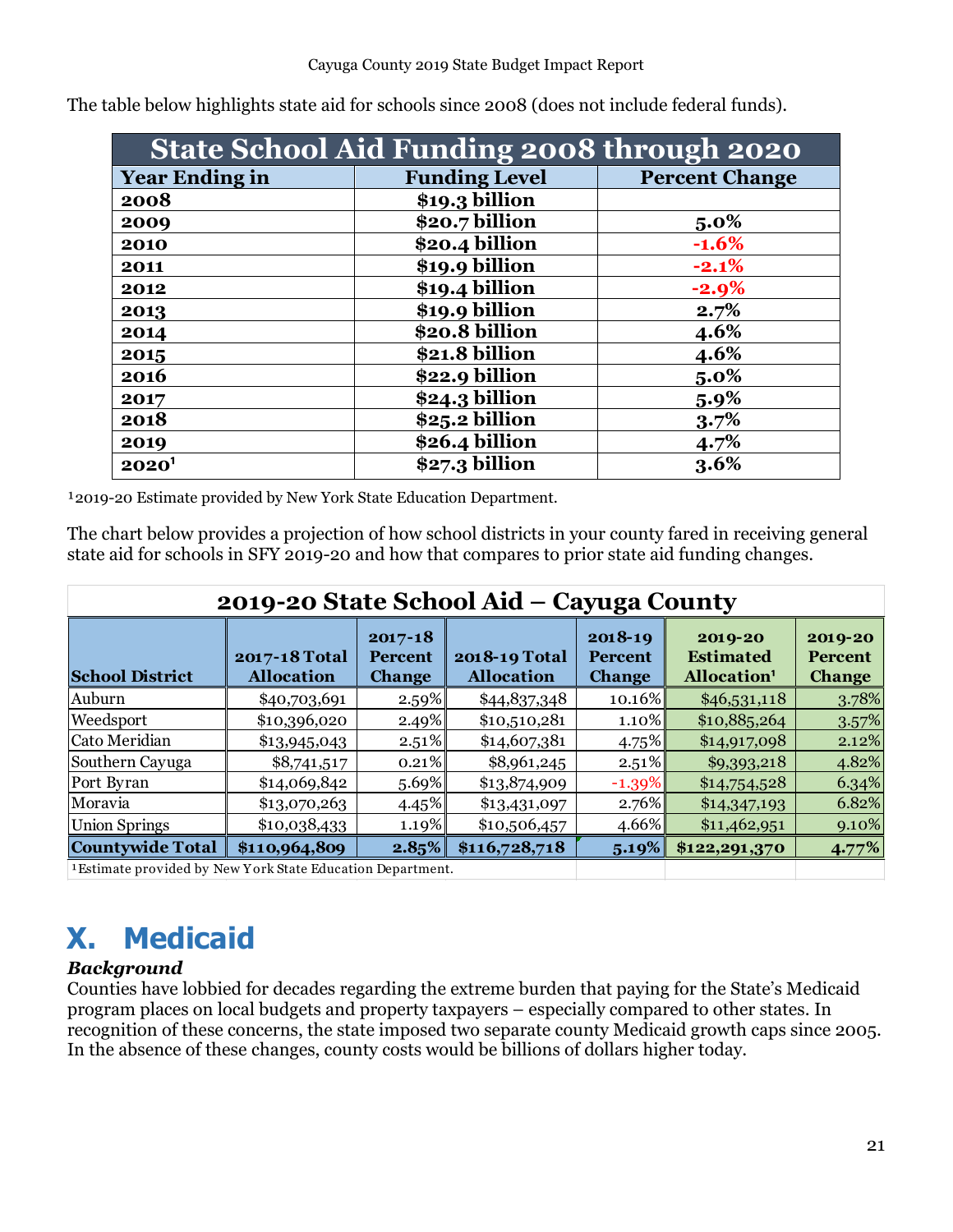### <span id="page-21-0"></span>*Three Percent Medicaid Growth Cap*

In 2005, the state enacted a cap on the annual growth of county Medicaid expenses to no more than 3.5 percent of the designated base year, which ratcheted down to annual growth of no more than 3 percent of base year costs by 2008 – this capped annual increase to \$182 million per year for counties and New York City. By 2020, this initial cap will have reduced the county share by over \$2.7 billion annually.

Prior to the cap, the county share of Medicaid costs was a set percentage of each Medicaid service delivered. These rates varied from zero percent to 50 percent of the nonfederal share. County costs would generally rise each year based on state-imposed provider rate changes, and any changes to benefit design or eligibility. A large expansion of Medicaid eligibility and benefit enhancements in 2002 caused county costs to spike and this led to the first growth cap on county Medicaid costs as described above.

### <span id="page-21-1"></span>*Zero Percent Medicaid Growth Cap*

In 2012, the enactment of a state-imposed local property tax cap led to a second growth cap on county Medicaid costs that slowly lowered the three percent annual growth rate in effect to zero percent by 2015. Since enactment of the zero percent Medicaid growth cap counties are spending about \$1 billion less today on Medicaid then if the zero percent cap were not enacted.

The State estimates that due to these two caps, county Medicaid costs are \$3.7 billion lower today. The combined county and New York City Medicaid shares are capped at \$7.6 billion, rather than \$11.3 billion in the absence of the two caps. The chart on the next page highlights the county savings generated by these state actions.



### <span id="page-21-2"></span>*Total Impact of Recent Changes on County Medicaid Costs*

The gross impact of these important Medicaid financing changes on each county varies based on the population served upon enactment of the first cap in 2005 and the caseload mix experienced by each county since then. The chart below provides state estimates of the annual savings for state fiscal years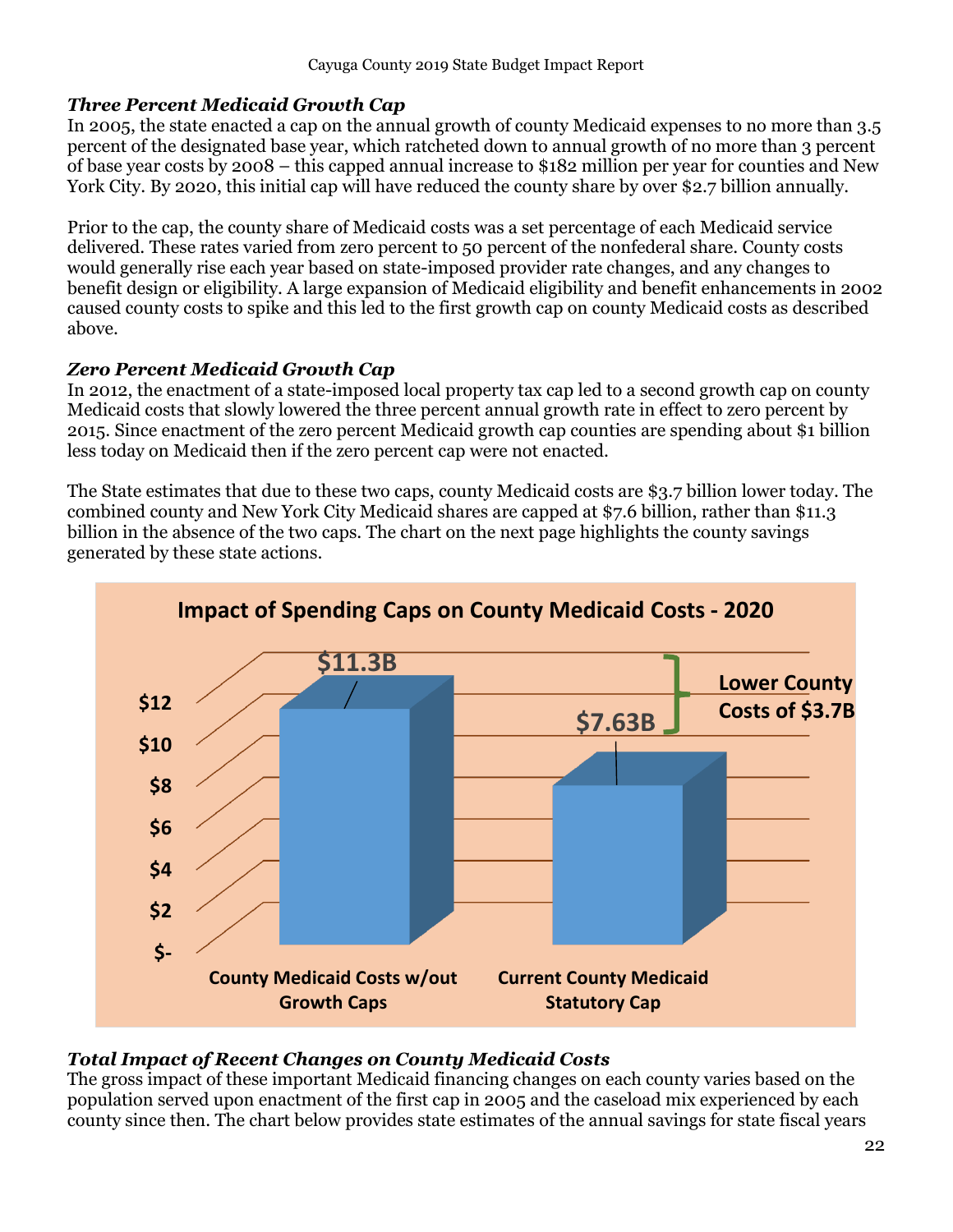2019 through 2023 for your county due to the state-imposed Medicaid spending caps. There are a variety of potential offsets the state may enforce related to other Medicaid costs owed to the state that can impact the net fiscal benefit for each county in any given year. These offsets could include funding reserves against future federal disallowances, audit findings, or differences resulting from annual Medicaid reconciliations.

### **SFY 2019 SFY 2020 SFY 2021 SFY 2022 SFY 2023 Cayuga |** \$12,686,410 \$13,536,456 \$14,412,854 \$15,316,420 \$16,427,996 **County Government Savings State Takeover of Local Medicaid Costs (2005 Cap and Growth Takeover)** Annual Savings SFY 2019 through 2023

### <span id="page-22-0"></span>*Federal Affordable Care Act Reduces County Medicaid Costs*

In addition, counties also receive Medicaid cost reductions from the federal government through the Affordable Care Act (ACA). Under the ACA, the federal government began phasing in enhanced federal Medicaid matching rates for certain enrollees that will grow from a 50 percent federal match to a 93 percent federal match by calendar year 2019, which drops back to 90 percent for calendar year 2020 and beyond. Under the federal law these enhanced federal payments provide direct fiscal relief to the state of New York and its counties. These federal savings began flowing to counties in 2014 when the state began passing through the federal savings to counties by lowering each counties' weekly Medicaid payments.

While these federal savings vary, a typical county is spending about 6.6 percent less for Medicaid than the State's zero percent statutory cap requires. In the 2019-20 state fiscal year counties statewide will spend about \$550 million less than their respective state statutory caps because of the Affordable Care Act.

*It is important to note that the fiscal benefits from the ACA will begin to plateau for nearly all counties in the next year as the enhanced federal matching rates reach their maximum level. Future benefits will vary based on caseload changes in each county compared to the rest of the state, which could result in small fiscal increases or decreases from year to year.*

*Another key factor that remains unknown is the impact of federal changes to the ACA. Congress has tried to repeal the law and the President continues to maximize his administrative authority to dismantle as much of the law as possible. These actions could cause enrollment to decline (which can reduce fiscal benefits for New York), or even cause the law to eventually fail – if this occurs, the federal fiscal benefits currently provided would be eliminated.* 

The chart below highlights that in state fiscal year 2019-20, counties will spend \$1.9 billion less through the combined impact of the zero percent growth cap and the ACA enhanced federal Medicaid match. This equals county cost avoidance of 21 percent since 2013, in the absence of the zero percent growth cap and the ACA enhanced federal match.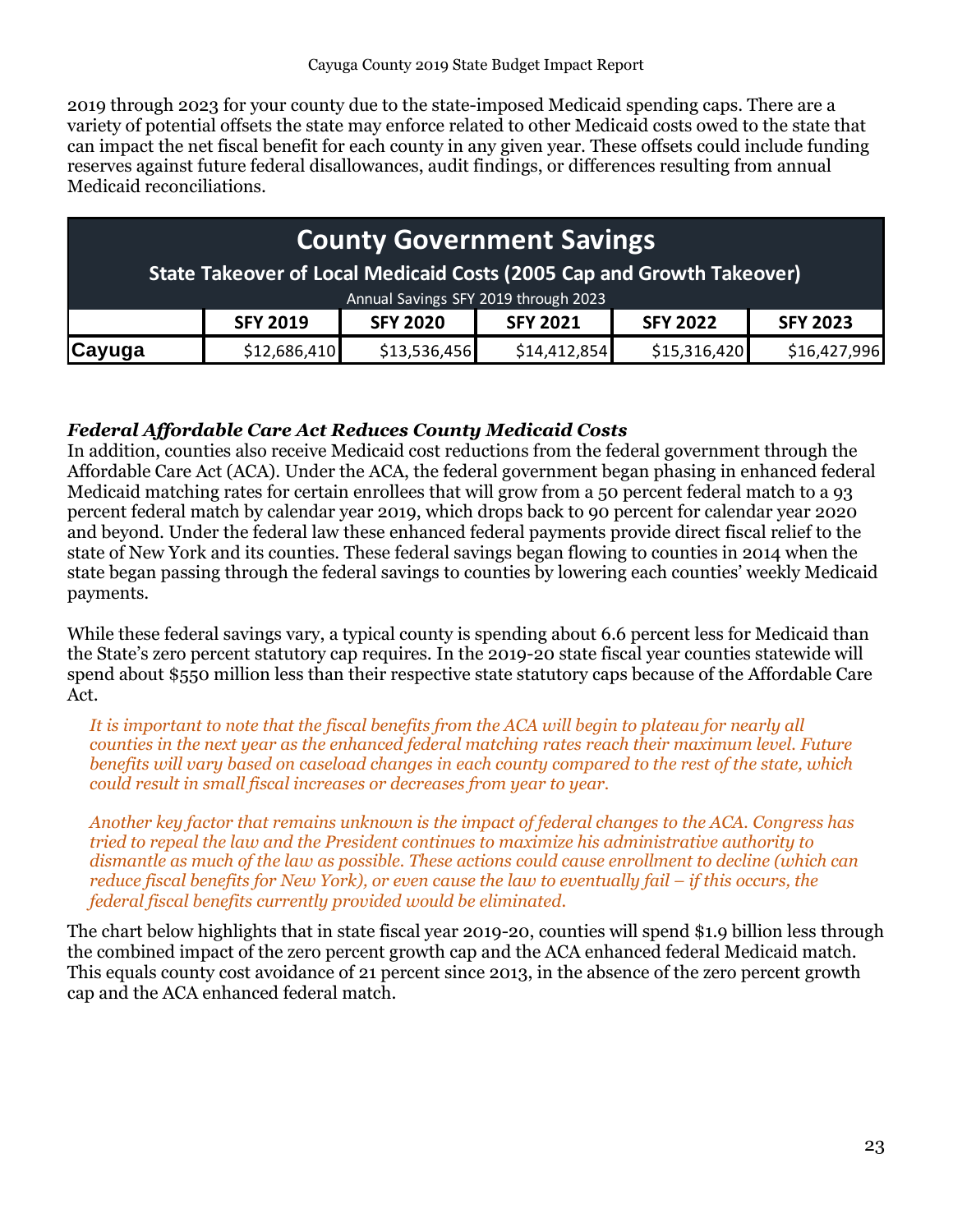

### <span id="page-23-0"></span>*Total Medicaid Spending by County*

New York State has the second largest Medicaid program in the country with total spending of about \$78.9 billion projected in SFY 2020. This includes:

- \$24.7 billion in State Operating Funds and other State Agency spending;
- \$7.3 billion in county and New York City match; and
- \$46.8 billion in federal funds (this includes about \$4.9 billion for the Essential Plan under the ACA – not a Medicaid program, but provides health insurance coverage for low income individuals).

Medicaid encompasses about 24 percent of State Operating Funds spending, and about 41 percent of All Funds spending in the state budget. Below is a chart that estimates how much of this total spending occurs in your county and the county per capita spend. These amounts are influenced by historical trends related to income and poverty levels in each county, as well as the general cost of living in certain communities. There is a wide variation in per capita spending ranging from \$1,387 to \$5,932 – the median is \$2,397.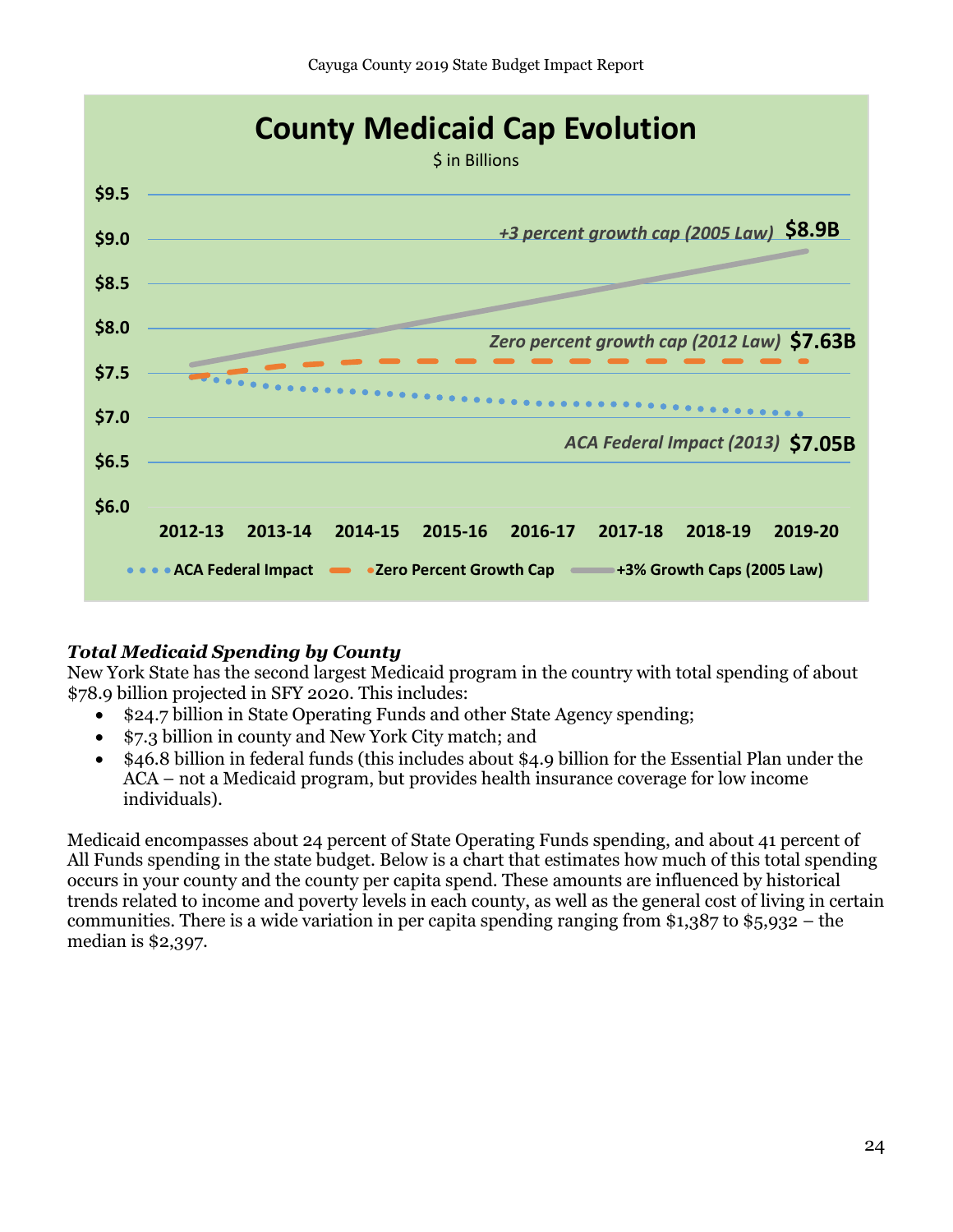| <b>Projected Medicaid Expenditures - SFY 2020</b> |                                                                     |                                                                 |                                                                 |  |  |  |  |  |
|---------------------------------------------------|---------------------------------------------------------------------|-----------------------------------------------------------------|-----------------------------------------------------------------|--|--|--|--|--|
| <b>County</b>                                     | 2020 Estimated<br><b>Medicaid</b><br><b>Spending</b><br>(All Funds) | <b>Estimated 2020</b><br><b>Medicaid spending</b><br>per capita | <b>Share of Total</b><br><b>NYS Medicaid</b><br><b>Spending</b> |  |  |  |  |  |
| Cayuga                                            | \$165,038,434                                                       | \$2,161                                                         | 0.21%                                                           |  |  |  |  |  |
| <b>Rest of State</b>                              | \$26,819,358,558                                                    | \$2,393                                                         | 34.00%                                                          |  |  |  |  |  |
| <b>New York City</b>                              | \$52,058,642,442                                                    | \$5,932                                                         | 66.00%                                                          |  |  |  |  |  |
| <b>New York State Total</b>                       | \$78,878,000,000                                                    | \$3,947                                                         | 100.00%                                                         |  |  |  |  |  |

# <span id="page-24-0"></span>**XI. 9-1-1 System Funding**

There have been significant changes in recent years in the way the state provides funding for 9-1-1 systems. The primary state funding method remains the \$1.20 state, and \$.30 local, surcharge that is assessed on most cellular devices. Originally, this surcharge was known as the *9-1-1 Cellular Surcharge*, but the name was later changed to the *Public Safety Communications Surcharge* by the state in recognition that funds raised were not being used for just 9-1-1 purposes.

In state fiscal year 2018 the state dispersed the revenue raised from the \$1.20 Public Safety Communications Surcharge (\$200.2 million) as follows:

- 42 percent (\$84 million) goes to the State's General Fund
- 13 percent (\$26 million) goes to state agencies for direct public safety purposes
- 5 percent (\$10 million) to county public safety answering points (PSAPs)
- 40 percent (up to \$45 million) set aside for formula grants to improve interoperability of county 9-1-1 systems, and another \$20 million to be used by the state for projects to fill gaps in the statewide system

### <span id="page-24-1"></span>*Public Safety Surcharge Changes in SFY 2017-18 Budget*

### *Prepaid Surcharge*

The SFY 2017-18 Budget authorized a public safety surcharge to be applied on prepaid cellular devices for the first time. NYSAC provided research to the state that the old surcharge model needed to be updated and that a sizable number of cellular users were not paying any surcharge. NYSAC concluded that up to 25 percent of surcharges were not being collected because of changes in consumer behavior and the marketing practices of major cellular service providers.

The prepaid public safety surcharge authority was effective December 1, 2017. This legislation requires sellers to collect a surcharge on the sale of each prepaid wireless communications service or device sold within the state using a vendor-based sales tax collection model. The state is authorized to collect \$.90 on each transaction. In addition, each county has the authorization to impose a \$.30 local surcharge on prepaid wireless devices. The surcharge does not apply to "Lifeline" devices. As of the release of this report all counties except Columbia, Hamilton, and St. Lawrence have enacted this surcharge.

### *Postpaid Surcharge*

In addition to the prepaid surcharge, this legislation allows New York City and all counties the authority to continue to charge, or establish, a \$.30 local public safety surcharge on all postpaid cellular devices, without going through the state legislative process. As of the release of this report all counties except Columbia, Hamilton, and St. Lawrence have enacted this surcharge.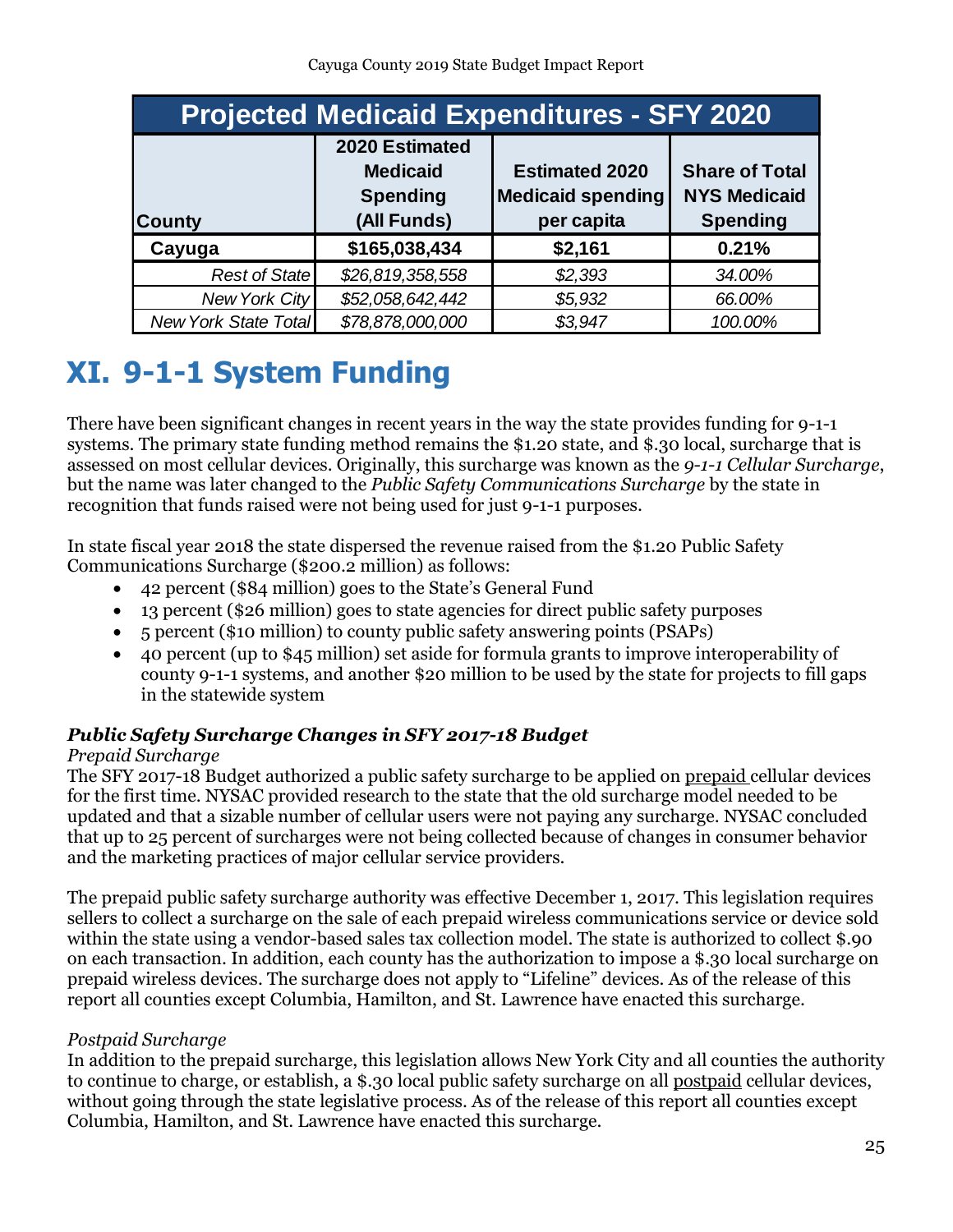### <span id="page-25-0"></span>*New Centralized Surcharge Collection Process*

Under the new surcharge authority, the state also centralized the administration and collection of surcharges through the NYS Department of Taxation and Finance. Effective December 1, 2017 and for all sales tax quarters thereafter the state is collecting this revenue and dispersing it back to counties on a quarterly basis. For the annual sales tax period (December 2017 through November 2018) subject to the new model, the state collected \$59.69 million in local surcharges (prepaid and postpaid). The chart below highlights these collections by county.

| <b>County Cellular Surcharge Collections</b><br>December 2017 through November 2018 |                                                                                                    |                                                                                                     |                     |  |  |  |  |  |  |
|-------------------------------------------------------------------------------------|----------------------------------------------------------------------------------------------------|-----------------------------------------------------------------------------------------------------|---------------------|--|--|--|--|--|--|
| <b>County</b>                                                                       | <b>Net Receipts</b>                                                                                | <b>County</b>                                                                                       | <b>Net Receipts</b> |  |  |  |  |  |  |
| <b>Albany County</b>                                                                |                                                                                                    | \$926,049   Onondaga County                                                                         | \$1,364,555         |  |  |  |  |  |  |
| <b>Allegany County</b>                                                              | \$107,003                                                                                          | Ontario County                                                                                      | \$315,373           |  |  |  |  |  |  |
| <b>Broome County</b>                                                                | \$528,564                                                                                          | Orange County                                                                                       | \$1,149,769         |  |  |  |  |  |  |
| <b>Cattaraugus County</b>                                                           | \$208,322                                                                                          | Orleans County                                                                                      | \$107,753           |  |  |  |  |  |  |
| Cayuga County                                                                       | \$212,396                                                                                          | <b>Oswego County</b>                                                                                | \$297,749           |  |  |  |  |  |  |
| Chautauqua County                                                                   | \$325,503                                                                                          | <b>Otsego County</b>                                                                                | \$152,889           |  |  |  |  |  |  |
| <b>Chemung County</b>                                                               | \$233,783                                                                                          | Putnam County                                                                                       | \$313,241           |  |  |  |  |  |  |
| Chenango County                                                                     | \$120,949                                                                                          | <b>Rensselaer County</b>                                                                            | \$521,302           |  |  |  |  |  |  |
| <b>Clinton County</b>                                                               | \$204,552                                                                                          | <b>Rockland County</b>                                                                              | \$960,974           |  |  |  |  |  |  |
| <b>Columbia County</b>                                                              | \$0                                                                                                | St. Lawrence County                                                                                 | \$0                 |  |  |  |  |  |  |
| <b>Cortland County</b>                                                              | \$117,313                                                                                          | Saratoga County                                                                                     | \$670,250           |  |  |  |  |  |  |
| <b>Delaware County</b>                                                              | \$105,321                                                                                          | <b>Schenectady County</b>                                                                           | \$472,129           |  |  |  |  |  |  |
| Dutchess County*                                                                    | \$636,287                                                                                          | <b>Schoharie County</b>                                                                             | \$83,420            |  |  |  |  |  |  |
| <b>Erie County</b>                                                                  | \$2,677,905                                                                                        | Schuyler County                                                                                     | \$57,590            |  |  |  |  |  |  |
| <b>Essex County</b>                                                                 | \$89,896                                                                                           | Seneca County                                                                                       | \$89,433            |  |  |  |  |  |  |
| <b>Franklin County</b>                                                              | \$110,236                                                                                          | <b>Steuben County</b>                                                                               | \$270,636           |  |  |  |  |  |  |
| <b>Fulton County</b>                                                                | \$134,794                                                                                          | Suffolk County                                                                                      | \$4,962,099         |  |  |  |  |  |  |
| <b>Genesee County</b>                                                               | \$167,535                                                                                          | <b>Sullivan County</b>                                                                              | \$184,054           |  |  |  |  |  |  |
| Greene County                                                                       | \$124,045                                                                                          | Tioga County                                                                                        | \$127,157           |  |  |  |  |  |  |
| <b>Hamilton County</b>                                                              | \$0                                                                                                | <b>Tompkins County</b>                                                                              | \$248,375           |  |  |  |  |  |  |
| <b>Herkimer County</b>                                                              | \$170,008                                                                                          | <b>Ulster County</b>                                                                                | \$490,912           |  |  |  |  |  |  |
| Jefferson County                                                                    | \$312,956                                                                                          | <b>Warren County</b>                                                                                | \$203,388           |  |  |  |  |  |  |
| Lewis County                                                                        | \$60,687                                                                                           | <b>Washington County</b>                                                                            | \$144,491           |  |  |  |  |  |  |
| Livingston County                                                                   | \$159,896                                                                                          | <b>Wayne County</b>                                                                                 | \$257,363           |  |  |  |  |  |  |
| <b>Madison County</b>                                                               | \$175,337                                                                                          | <b>Westchester County</b>                                                                           | \$3,111,679         |  |  |  |  |  |  |
| <b>Monroe County</b>                                                                | \$2,226,552                                                                                        | <b>Wyoming County</b>                                                                               | \$102,055           |  |  |  |  |  |  |
| <b>Montgomery County</b>                                                            | \$117,260                                                                                          | <b>Yates County</b>                                                                                 | \$56,230            |  |  |  |  |  |  |
| Nassau County                                                                       | \$4,543,702                                                                                        | <b>ROS Subtotal</b>                                                                                 | \$32,524,561        |  |  |  |  |  |  |
| Niagara County*                                                                     | \$401,304                                                                                          | <b>City of New York</b>                                                                             | \$27,067,627        |  |  |  |  |  |  |
| Oneida County                                                                       | \$611,541                                                                                          | <b>GRAND TOTAL</b>                                                                                  | \$59,592,187        |  |  |  |  |  |  |
| *Local Surcharge is effective March 1, 2018                                         |                                                                                                    |                                                                                                     |                     |  |  |  |  |  |  |
| state data.                                                                         | * This chart represents a NYSAC caluclated total to adjust for inaccuracies in the September, 2018 |                                                                                                     |                     |  |  |  |  |  |  |
| being 10% to 37% depending on the county.                                           |                                                                                                    | ** Prepaid collections represent roughly 23% of total collections. The range of prepaid collections |                     |  |  |  |  |  |  |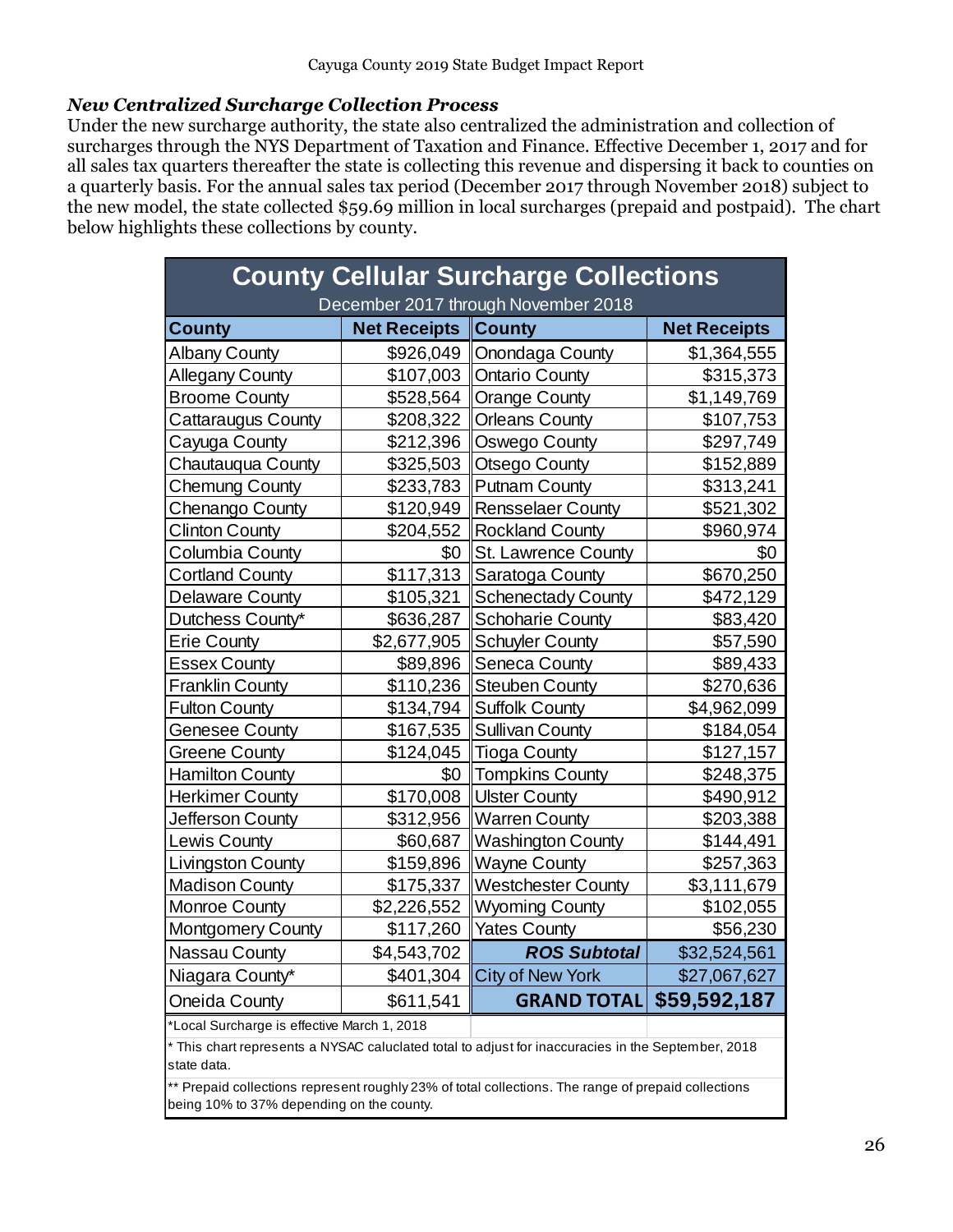### <span id="page-26-0"></span>*Interoperability Communications Program*

The 2019-20 budget includes \$75 million for the Interoperable Communications Grant Program (SICG) (\$65 million) and the Public Safety Answering Points (PSAPs) Program (\$10 million). The program provides \$65 million for the development, consolidation or operation of public safety communications systems or networks designed to support statewide interoperable communications for first responders with most of the funding being distributed by a formula (\$45 million) and the rest to be used by the state to fill gaps in 9-1-1 systems where they exist (\$20 million). The remaining \$10 million is distributed via a formula to help cover operating expenses of Public Safety Answering Points (PSAPs) in each county.

### <span id="page-26-1"></span>*Statewide Interoperable Communications Grants (SICG)*

In 2010, the New York State Division of Homeland Security and Emergency Services (DHSES), through its Office of Interoperable and Emergency Communications (OIEC), issued a grant program to facilitate the development, consolidation and/or operation of public safety communications and networks designed to support statewide interoperable communications for first responders. The grants were competitive and awarded to counties after filling out an application. These competitive grants were not intended to be recurring and usually helped pay for major capital expenditures.

As of 2016, the OIEC transformed the competitive grant process to a formula-based model. The SICG-Formula Program focuses on further minimizing gaps in interoperable communications by aligning technology acquisitions with operational use by first responders, which provides the foundation necessary to accomplish a high level of interoperability. The new grant program is intended to provide recurring annual awards with a goal of improving interoperability, administration and enhancements of 9-1-1 communication systems in New York State. The switch to a formula-based system for a large share of the interoperability funding provides a more stable source of revenue to counties to support and upgrade their 9-1-1 systems and prepare for NextGen 9-1-1 system development.

The Statewide Interoperable Communications Grant (SICG) program distributions have been as follows:

2010-11 Round 1 SICG (Competitive) Total Awarded: \$20,000,000 2011-12 Round 2 SICG (Competitive) Total Awarded: \$102,000,000 2012-13 Round 3 SICG (Competitive) Total Awarded: \$75,000,000 2014-15 Round 4 SICG (Competitive) Total Awarded: \$50,000,000 2016-17 Round 5 SICG *(Formula)* Total Awarded: \$45,000,000 2016-17 Round 5 SICG *(Target Grant)* Total Awarded: \$20,000,000 2017-18 Round 6 SICG *(Formula)* 2017-18 Round 6 SICG *(Target Grant)* Total Awarded: \$20,000,000 2018-19 Round 7 SICG *(Formula)* Total Awarded: \$45,000,000 2018-19 Round 7 SICG *(Target Grant)* Total Awarded: \$20,000,000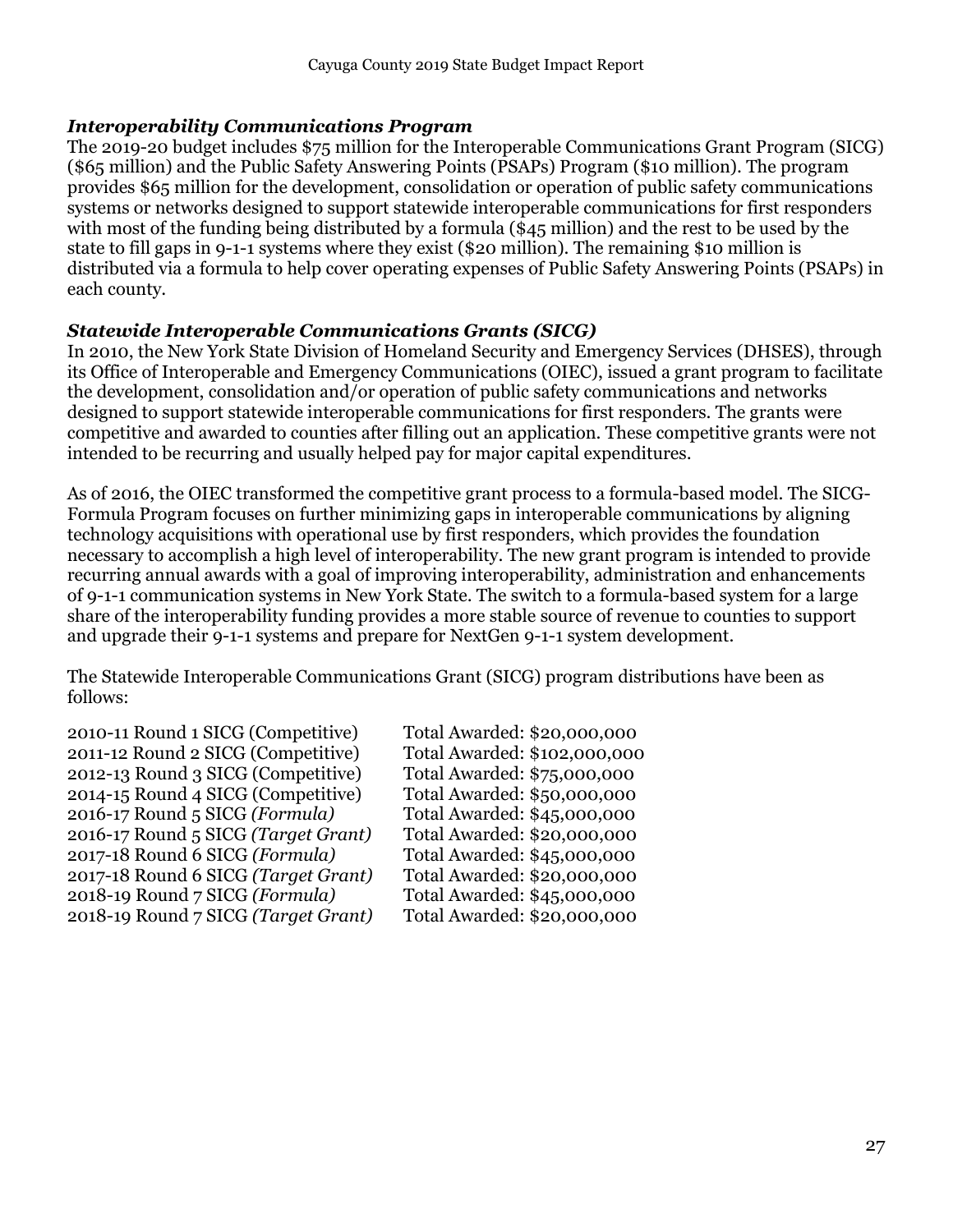### **Statewide Interoperable Communications Grants (SICG) by County – 2016, 2017, and 2018 funds while allocated are still in the process of being drawn down by counties.**

|                  | County Name 2010-11 Round 1 | 2011-12 Round 2            | 2013-14 Round 3 2014-15 Round 4 2016 Formula |              |                        | 2017 Formula           | 2018 Formula           |
|------------------|-----------------------------|----------------------------|----------------------------------------------|--------------|------------------------|------------------------|------------------------|
| Albany           |                             | \$6,000,000                |                                              |              | \$1,000,417            | \$1,272,530            | \$1,276,449            |
| Allegany         |                             |                            | \$5,951,039                                  |              | \$911,523              | \$958,841              | \$889,690              |
| <b>Broome</b>    |                             |                            | \$6,000,000                                  |              | \$674,824              | \$718,401              | \$678,019              |
| Cattaraugus      |                             |                            | \$6,000,000                                  |              | \$663,916              | \$726,536              | \$674,160              |
| Cayuga           |                             |                            | \$5,251,690                                  | \$2,525,492  | \$838,244              | \$778,135              | \$806,629              |
| Chautauqua       |                             | \$6,000,000                |                                              |              | \$657,306              | \$647,798              | \$639,301              |
| Chemung          |                             | \$6,000,000                |                                              |              | \$566,034              | \$543,685              | \$541,201              |
| Chenango         |                             |                            |                                              |              | \$456,553              | \$o                    | \$534,819              |
| Clinton          |                             | \$2,152,080                |                                              |              | \$584,478              | \$664,424              | \$646,188              |
| Columbia         |                             |                            |                                              | \$3,500,000  | \$516,279              | \$516,018              | \$476,985              |
| Cortland         | \$4,000,000                 | \$6,000,000                |                                              |              | \$995,456              | \$978,349              | \$964,140              |
| Delaware         | \$1,078,000                 | \$3,404,000                |                                              |              | \$447,657              | \$480,891              | \$497,400              |
| Dutchess         |                             |                            |                                              | \$2,048,758  | \$682,199              | \$630,120              | \$616,793              |
| Erie             |                             | \$830,405                  |                                              | \$2,132,185  | \$1,096,094            | \$1,072,420            | \$1,106,090            |
| Essex            | \$2,000,000                 | \$2,251,759                |                                              | \$420,814    | \$798,157              | \$799,637              | \$782,665              |
| Franklin         |                             |                            | \$3,407,921                                  |              | \$701,096              | \$703,803              | \$681,121              |
| Fulton           |                             |                            | \$2,327,780                                  |              | \$437,407              | \$429,721              | \$471,118              |
| Genesee          | \$228,309                   | \$5,435,095                |                                              | \$3,065,120  | \$705,023              | \$579,558              | \$664,778              |
| Greene           | \$893,000                   |                            |                                              | \$3,500,000  | \$464,037              | \$468,265              | \$438,850              |
| Hamilton         |                             |                            | \$2,530,385                                  |              | \$471,640              | \$540,339              | \$544,803              |
| Herkimer         |                             |                            | \$899,462                                    |              | \$637,534              | \$639,876              | \$595,532              |
| Jefferson        |                             |                            | \$6,000,000                                  |              | \$659,672              | \$647,104              | \$612,697              |
| Lewis            |                             |                            | \$6,000,000                                  |              | \$539,653              | \$653,718              | \$682,650              |
| Livingston       |                             |                            | \$5,994,854                                  | \$3,500,000  | \$598,108              | \$589,682              | \$667,855              |
| Madison          | \$1,997,812                 | \$4,194,189                |                                              | \$3,500,000  | \$821,280              | \$782,596              | \$763,731              |
| Monroe           |                             | \$5,468,173                |                                              | \$3,493,045  | \$1,459,024            | \$1,727,572            | \$1,683,479            |
| Montgomery       |                             |                            | \$1,685,554                                  |              | \$447,091              | \$463,291              | \$423,415              |
| Nassau           | \$877,729                   |                            |                                              | \$3,500,000  | \$856,563              | \$899,859              | \$1,009,797            |
| New York City    |                             | \$3,543,309                |                                              |              | \$5,680,831            | \$5,326,241            | \$5,448,636            |
| Niagara          | \$2,000,000                 | \$742,164                  |                                              |              | \$673,193              | \$711,170              | \$669,712              |
| Oneida           |                             |                            |                                              | \$3,500,000  | \$637,360              | \$773,684              | \$857,631              |
| Onondaga         | \$331,446                   | \$4,959,000                |                                              |              | \$1,404,362            | \$1,360,003            | \$1,274,666            |
| Ontario          |                             | \$2,202,885                |                                              |              | \$716,143              | \$682,338              | \$621,204              |
| Orange           |                             | \$5,998,000                |                                              |              | \$757,344              | \$864,231              | \$802,256              |
| Orleans          |                             | \$2,000,000                |                                              |              | \$448,993              | \$420,587              | \$403,172              |
| Oswego           |                             |                            | \$6,000,000                                  |              | \$886,284              | \$846,320<br>\$684,650 | \$844,821              |
| Otsego<br>Putnam | \$1,128,000                 |                            |                                              | \$3,500,000  | \$797,694<br>\$482,829 | \$454,708              | \$796,814<br>\$460,753 |
| Rensselaer       |                             |                            |                                              | \$3,500,000  | \$798,760              | \$736,407              |                        |
| Rockland         |                             | \$5,066,512<br>\$5,500,000 |                                              |              | \$853,925              | \$852,018              | \$746,423<br>\$825,122 |
| Saratoga         |                             |                            | \$2,280,500                                  | \$2,961,221  | \$874,563              | \$834,169              | \$812,919              |
| Schenectady      |                             |                            |                                              |              | \$610,436              | \$518,618              | \$669,427              |
| Schoharie        | \$858,000                   | \$433,500                  |                                              | \$2,406,500  | \$436,557              | \$485,123              | \$455,260              |
| Schuyler         |                             | \$4,271,900                |                                              |              | \$398,500              | \$381,179              | \$382,595              |
| Seneca           |                             |                            | \$6,000,000                                  |              | \$476,901              | \$441,439              | \$411,692              |
| St Lawrence      |                             |                            | \$2,679,690                                  |              | \$759,073              | \$937,148              | \$811,132              |
| Steuben          | \$1,523,264                 | \$3,169,693                |                                              | \$2,946,865  | \$862,857              | \$804,996              | \$776,687              |
| Suffolk          |                             | \$6,000,000                |                                              |              | \$1,118,377            | \$1,069,314            | \$1,007,048            |
| Sullivan         | \$1,198,000                 | \$841,833                  |                                              |              | \$680,727              | \$757,308              | \$685,016              |
| Tioga            |                             | \$2,342,000                |                                              |              | \$442,981              | \$453,399              | \$450,221              |
| Tompkins         |                             | \$2,854,312                |                                              |              | \$738,565              | \$704,018              | \$680,422              |
| Ulster           | \$978,000                   |                            |                                              |              | \$521,553              | \$524,993              | \$575,721              |
| Warren           | \$736,939                   |                            |                                              |              | \$523,375              | \$550,861              | \$522,261              |
| Washington       | \$171,501                   |                            |                                              |              | \$709,086              | \$837,216              | \$771,550              |
| Wayne            |                             | \$2,036,700                |                                              |              | \$514,825              | \$541,839              | \$488,881              |
| Westchester      |                             |                            | \$5,991,125                                  |              | \$677,239              | \$608,545              | \$569,661              |
| Wyoming          |                             | \$1,771,236                |                                              |              | \$474,197              | \$473,355              | \$456,166              |
| Yates            |                             | \$531,255                  |                                              |              | \$355,205              | \$350,954              | \$351,776              |
| <b>Totals</b>    | \$20,000,000                | \$102,000,000              | \$75,000,000                                 | \$50,000,000 | \$45,000,000           | \$45,000,000           | \$45,000,000           |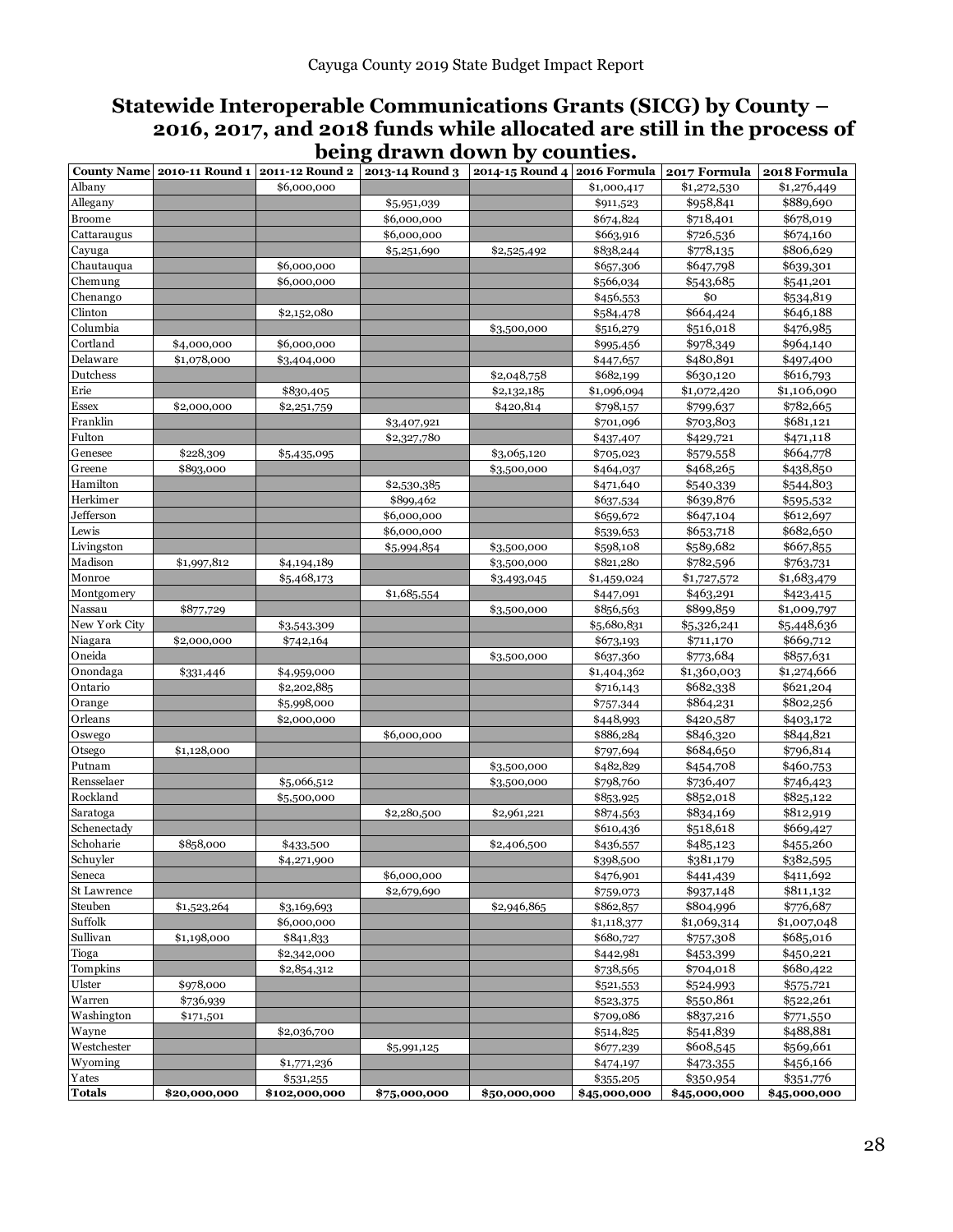### <span id="page-28-0"></span>*Public Safety Answering Points (PSAPs) Funding*

In addition, the Division of Homeland Security and Emergency Services awards grants to counties across the State on a formula basis to reimburse for costs associated with Public Safety Answering Points (PSAP) operations, consolidation, and improvements.

| <b>Cayuga County</b>     |             |              |  |  |  |  |  |
|--------------------------|-------------|--------------|--|--|--|--|--|
|                          | <b>SICG</b> |              |  |  |  |  |  |
| 2010-11                  |             | \$0          |  |  |  |  |  |
| 2011-12                  |             | \$0          |  |  |  |  |  |
| 2012-13                  | \$0         |              |  |  |  |  |  |
| 2013-14                  | \$0         | \$5,251,690  |  |  |  |  |  |
| $2014 - 15$              | \$168,619   | \$2,525,492  |  |  |  |  |  |
| $2015 - 16$              | \$170,907   |              |  |  |  |  |  |
| 2016-17                  | \$173,311   | \$838,244    |  |  |  |  |  |
| 2017-18                  | \$202,548   | \$778,135    |  |  |  |  |  |
| 2018-19                  | \$167,647   | \$806,629    |  |  |  |  |  |
| <b>Total</b>             | \$883,032   | \$10,200,190 |  |  |  |  |  |
| Shading denotes no award |             |              |  |  |  |  |  |

The most recent interoperability (SICG) and PSAP awards for your county are listed below:

### <span id="page-28-1"></span>**XII. Sales Tax Reforms**

### <span id="page-28-2"></span>*Key Revenue Items that Will Impact Counties*

The adopted budget provided significant changes in the administration of sales tax in New York, including:

- An update to sales tax practices regarding internet retail transactions to conform with a recent U.S. Supreme Court decision and to impose more fairness in the application of sales tax in New York; and
- The elimination of a sales tax exemption for energy service companies (ESCOs), that the legislature and Governor felt were no longer necessary as the industry has become well established in New York.

These changes will provide increased revenues for counties, all things being equal, but the impact by county will vary considerably due to interactions with other items in the budget.

### <span id="page-28-3"></span>*Marketplace Fairness - Internet Sales Tax Collections*

After three years, the Governor's proposal to update New York's sales tax collection process was adopted to ensure that sales tax owed on internet transactions is collected and to reduce the unfair application of sales tax based on the mode of the purchase. The new provisions will become effective June 1, 2019. The internet fairness proposal requires large internet marketplace providers to collect sales tax on behalf of all vendors that use their platform and remit these sales taxes to the state. On a full annual basis, the state estimates that as much as \$280 million in local sales tax could be collected through this "marketplace" fairness change – DOB estimates \$158 million for all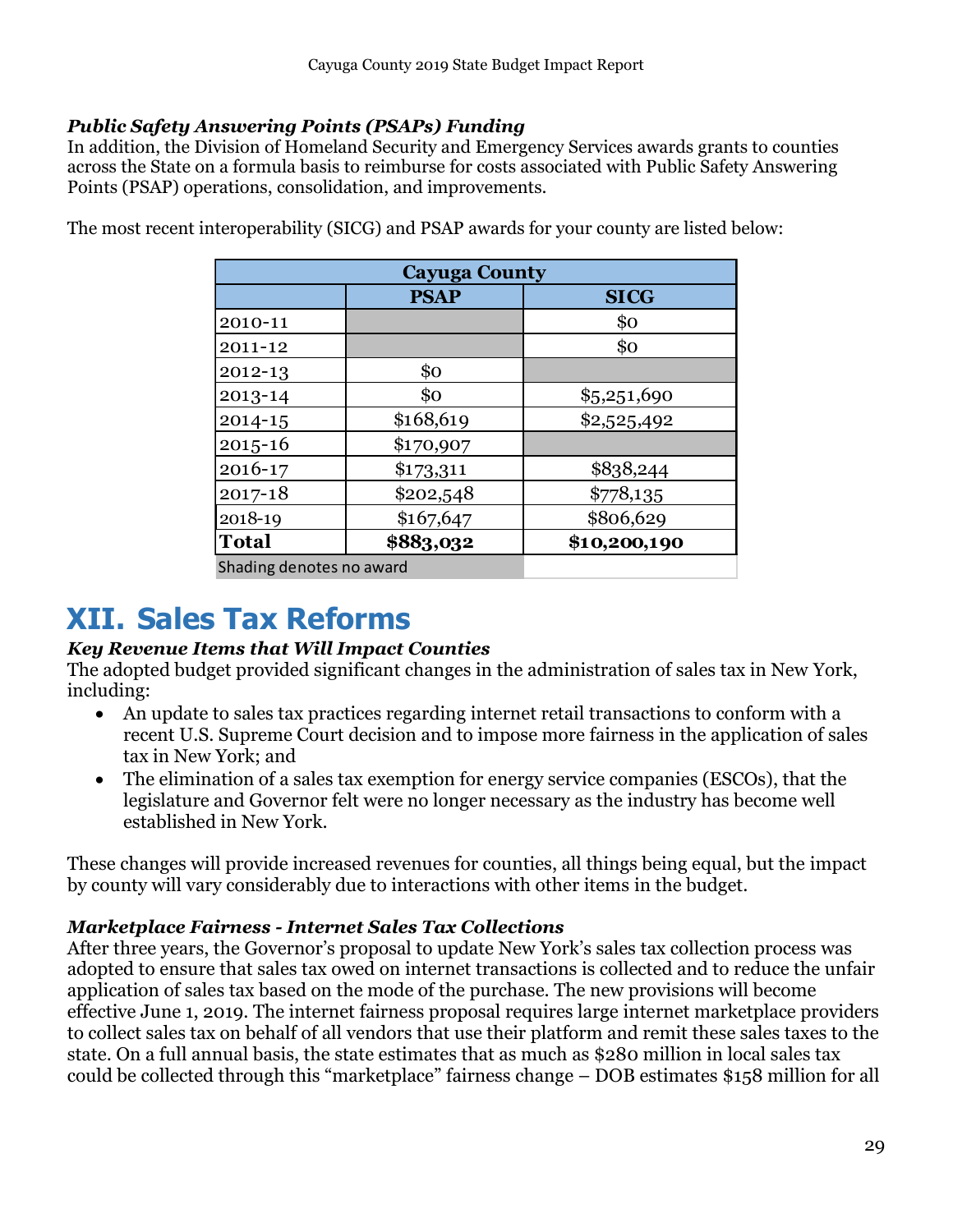local governments (most of this will accrue to counties, but before any sales tax sharing) and \$122 million for New York City.

The final budget also includes the creation of a New York City Business District fund where sales tax will be diverted annually from the local share of New York City sales tax (\$170 million), as well as a portion of state sales tax (\$150 million) to support the MTA capital plan. These funds are considered "new" sales tax related to the internet changes adopted.

### <span id="page-29-0"></span>*Administrative Actions Related to Wayfair Supreme Court Decision*

In addition, the recent *Wayfair v South Dakota* Supreme Court decision clarified that states do have the right to collect sales tax on internet transactions initiated in their state under most circumstances (there are safe harbor provisions for small retailers that will protect them from having to collect sales tax). Due to the *Wayfair* decision, New York State reinforced existing sales tax regulations in January 2019 to remind internet-based vendors selling into the state that they are required to start collecting and remitting sales taxes if they met certain sales thresholds (\$300,000 in sales and they conduct more than 100 transactions into the state). These administrative provisions are estimated to bring in as much as \$110 million annually in currently uncollected local sales tax – DOB estimates \$62 million for all local governments and \$48 million for New York City.

The state budget will divert \$59.2 million of the "new" county sales tax revenues expected to be generated from the combined state actions to reimburse towns and villages in an amount equal to what they lost in State AIM payments, enacted separately within the budget. The State will make the first such payment in December 2019 for towns and each December thereafter. For villages, the first payment will be made by the state in May 2020 and each May thereafter. We do not yet know when these withholdings will begin, or how they will be processed.

Under the provisions of the budget, once the funds are diverted they lose their identity as county sales tax dollars and, therefore, are not available for purposes of existing sales tax sharing arrangements. This means that the net fiscal impact of the AIM diversion is slightly reduced for counties that share sales tax because in the absence of this provision a portion of the diverted funds would have been shared and not available to the county.

The state estimates the total local fiscal impact of the internet sales tax law changes and administrative actions is \$390 million. This represents about 2.2 percent of the total local sales tax collected in 2018. For counties, the estimated share of this "new" internet sales tax revenue is about \$175 million according to the Executive (this is 2.1 percent of total county sales tax before any sharing). When the \$59 million is deducted to account for the AIM diversion the remaining amount represents about 1.6 percent of the total county sales tax collected in 2018.

The net fiscal impact by county will vary depending on the amount withheld to satisfy AIM restoration payments within the county and existing sales tax sharing arrangements. Based on current projections, a small number of counties will likely see a minimal net fiscal benefit on a full annual basis, but others will see important revenue gains – no county should experience a loss on a full annual basis. However, NYSAC projects that between 4 to 18 counties will likely experience a net loss in the 2019 calendar year depending on how revenues accrue from the combined actions in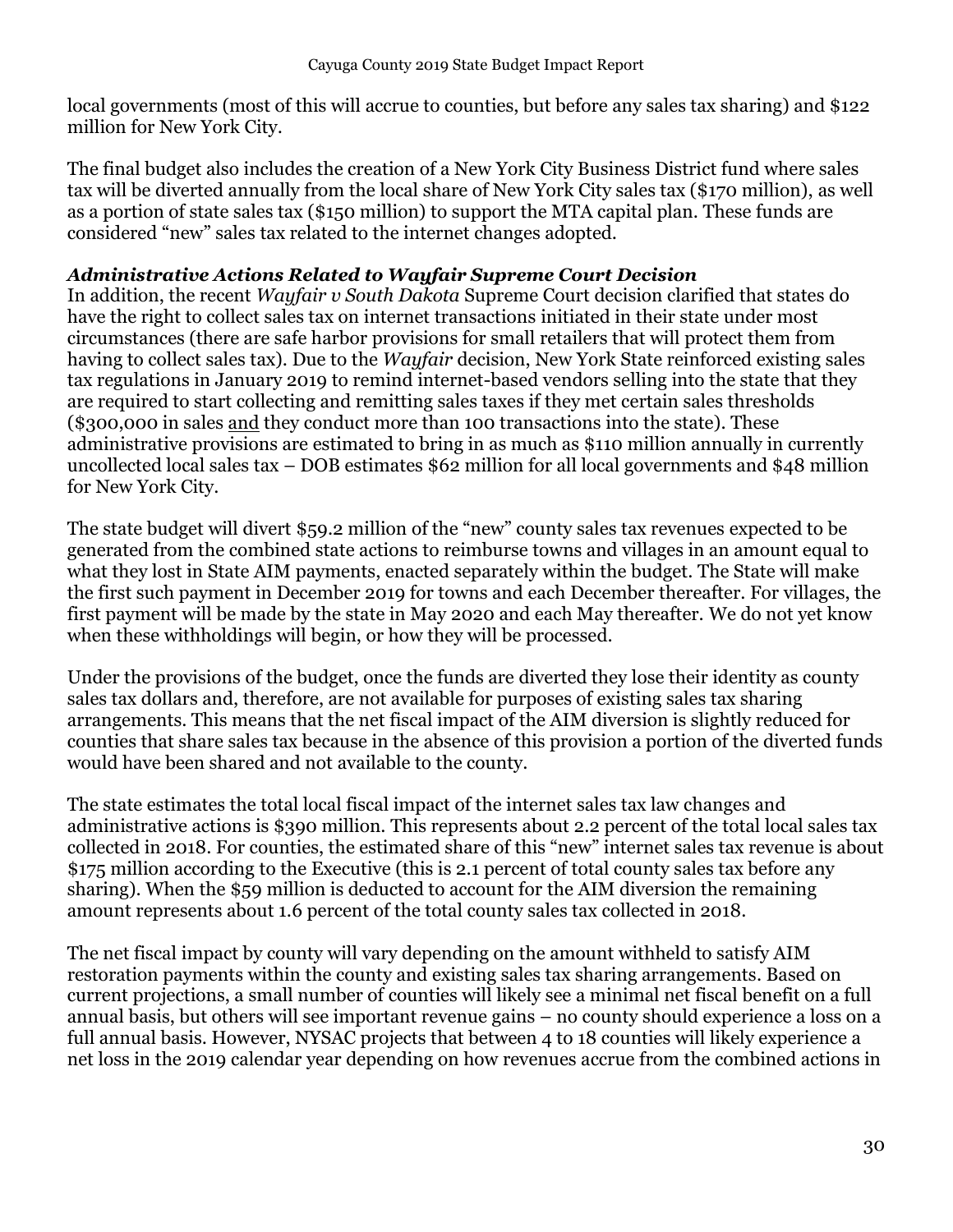the budget. Some of this loss could be reduced or eliminated with new revenues generated by the ESCO sales tax changes described later.

The chart below provides an estimate of how the additional revenue is expected to accrue to local governments in the aggregate. The chart utilizes NYS Division of Budget estimates of \$390 million being generated for all local governments and historic distribution of local sales tax, including the interaction of sales tax sharing arrangements.

| <b>Projected Internet Sales Tax for Local Governments</b>                  |                             |                         |  |  |  |  |  |  |
|----------------------------------------------------------------------------|-----------------------------|-------------------------|--|--|--|--|--|--|
| <b>Local Share Breakdown</b>                                               | DOB Estimate of \$390M from |                         |  |  |  |  |  |  |
| <b>Local Entity</b>                                                        | % of Total                  | <b>Internet Changes</b> |  |  |  |  |  |  |
| <b>City of New York</b>                                                    | 44%                         | \$170M                  |  |  |  |  |  |  |
| <b>Counties</b> (before sales tax sharing)                                 | 33%                         | \$130M                  |  |  |  |  |  |  |
| <b>AIM Restoration</b>                                                     | 15%                         | \$59M                   |  |  |  |  |  |  |
| Other local Governments - Cities<br>(that preempt), school districts, etc. | 8%                          | \$31M                   |  |  |  |  |  |  |
| TOTAL                                                                      | 100%                        | \$390M                  |  |  |  |  |  |  |

### <span id="page-30-0"></span>*The Impact of Internet Sales Tax Changes & AIM Restorations on Your County*

The following chart provides a projection of the full annual, and 2019 calendar year, impact from the combined actions described above for your county, all else being equal. As mentioned, the 2019 calendar year impact will have negative cash impacts for some counties because a full year of AIM restoration payments will need to be financed for towns and a partial year for villages without the benefit of a full year of internet sales tax changes.

The projection for your county starts with the NYS Division of the Budget estimates of the full annual impact of the sales tax changes generating \$390 million in new revenue for local governments. NYSAC then conducted an analysis of ecommerce sales in each county over the last five years and developed a proportionate share of these sales for each county. These proportionate shares were then adjusted to recognize county sales tax rates to determine the potential gross dollar impact on each county. The final steps of the analysis adjust for any sales tax sharing impacts from existing agreements (per State Comptroller data) and reductions in "new" internet county sales tax to support AIM restorations in each county.

The columns to the far right show the impact based on a "low" and "high" range for new internet sales tax collections in 2019 (the new revenues will depend on how quickly new vendors comply with the updated laws, with better and faster compliance potentially generating more revenue). The 2019 impact could change based on how the State Comptroller ultimately processes county sales tax withholding. There are a variety of options for withholding, including once or twice a year in a lump sum to correlate with the timing of payments to municipalities by the state (this approach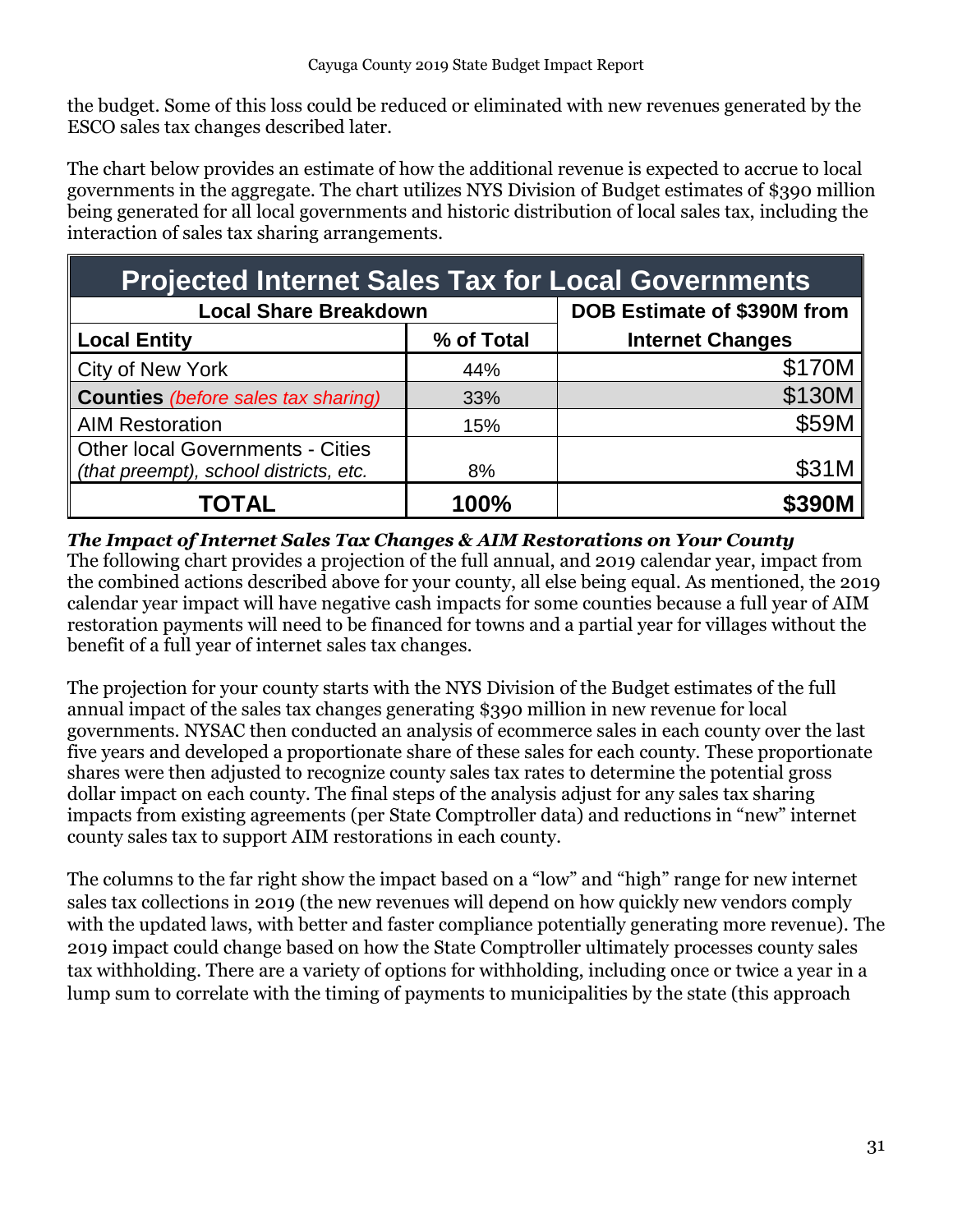would reduce the 2019 impact), or uniformly each month throughout the year – the chart assumes they will be withheld uniformly throughout the year.

|               | <b>Projected County Impact - Internet Sales Tax and AIM Payment Changes</b> |                          |                       |                             |                     |                      |                      |  |  |  |
|---------------|-----------------------------------------------------------------------------|--------------------------|-----------------------|-----------------------------|---------------------|----------------------|----------------------|--|--|--|
|               |                                                                             | <b>FULL ANNUAL VALUE</b> |                       |                             |                     |                      |                      |  |  |  |
|               |                                                                             |                          |                       |                             | <b>FULL ANNUAL</b>  |                      |                      |  |  |  |
|               |                                                                             |                          |                       | <b>New Internet</b>         | <b>Net Fiscal</b>   |                      |                      |  |  |  |
|               |                                                                             |                          |                       | <b>County Sales Tax</b>     | <b>Impact After</b> |                      |                      |  |  |  |
|               |                                                                             |                          | \$ Retained by        | <b>Withheld by</b>          | <b>Sales Tax</b>    | 2019                 | 2019                 |  |  |  |
|               | <b>Gross New</b>                                                            |                          | <b>County After</b>   | State for                   | Withhold &          | <b>County Fiscal</b> | <b>County Fiscal</b> |  |  |  |
|               | <b>Internet Sales</b>                                                       | <b>Effective \$</b>      | <b>Existing Sales</b> | <b>Payments to</b>          | <b>Sales Tax</b>    | Year Impact          | <b>Year Impact</b>   |  |  |  |
| <b>County</b> | Tax <sup>1</sup>                                                            | <b>Amount Shared</b>     | <b>Tax Sharing</b>    | <b>Towns &amp; Villages</b> | <b>Sharing</b>      | LOW <sup>2</sup>     | HIGH <sup>2</sup>    |  |  |  |
| Cayuga        | \$843,737                                                                   | (5243, 323)              | \$600,414             | ( \$357,091]                | \$243,323           | \$2,060              | \$62,101             |  |  |  |

<sup>1</sup>County share based on DOB estimate of \$390M for all local governments. Adjusted by NYSAC for local tax rates, historical local shares (AS510 Tax & Finance), and a 5-year average of total taxable sales for electronic shopping/mail order

²2019 requires a full year AIM payment for towns and partial year for villages, but provides potentially just over 6 months new internet sales tax under LOW estimate and up to nearly 8 months under HIGH estimate

### <span id="page-31-0"></span>*Elimination of the Energy Services Company Sales Tax Exemption*

The adopted budget eliminates the sales tax exemption for gas and electric service associated with gas and electricity purchased from an energy service company (ESCO). The exemption was applied on the transportation, transmission or delivery of gas and electricity when it is sold separately from the commodity. New York City eliminated their local sales tax exemption in 2009.

Repealing the exemption is expected to increase local sales tax collections outside of New York City by up to \$46 million on a full annual basis, with about \$38 million accruing to counties before regular sales tax sharing arrangements. The law change is effective June 1, 2019 for all sales after that date even if they were under a prior contract. On a full annual basis, the potential increase in Total county sales tax from this change would equal .47 percent based on 2018 returns (before any sales tax sharing).

### <span id="page-31-1"></span>*Top Industries Generating Sales Tax in Your County*

As indicated, taxable sales of goods purchased over the internet make up only a small percentage of a typical county's overall sales tax collections. However, internet-based purchases have increased much faster than those made at local brick and mortar locations in most communities. Even before these most recent budget changes, sales tax collections from internet purchases have been growing faster than nearly every other segment in most counties.

The federal government and New York State use broad industrial classifications to record and capture the sales activity of thousands of businesses across many sectors of the economy. The current classification system is known as the North American Industry Classification System (NAICS).

In recent years the NYS Department of Taxation and Finance has been posting taxable sales data by NAICS code online. The data can be sorted using a wide variety of filter options such as by jurisdiction (county and state), NAICS description, sales tax quarter, sales tax year, dollar amount, etc. The data is available from the 2013-14 sales tax year (March 2013 to February 2014) and forward, with the data being uploaded quarterly on about a six-month lag. Using the different filters and downloading capabilities, the data can be examined in detail and accessed at: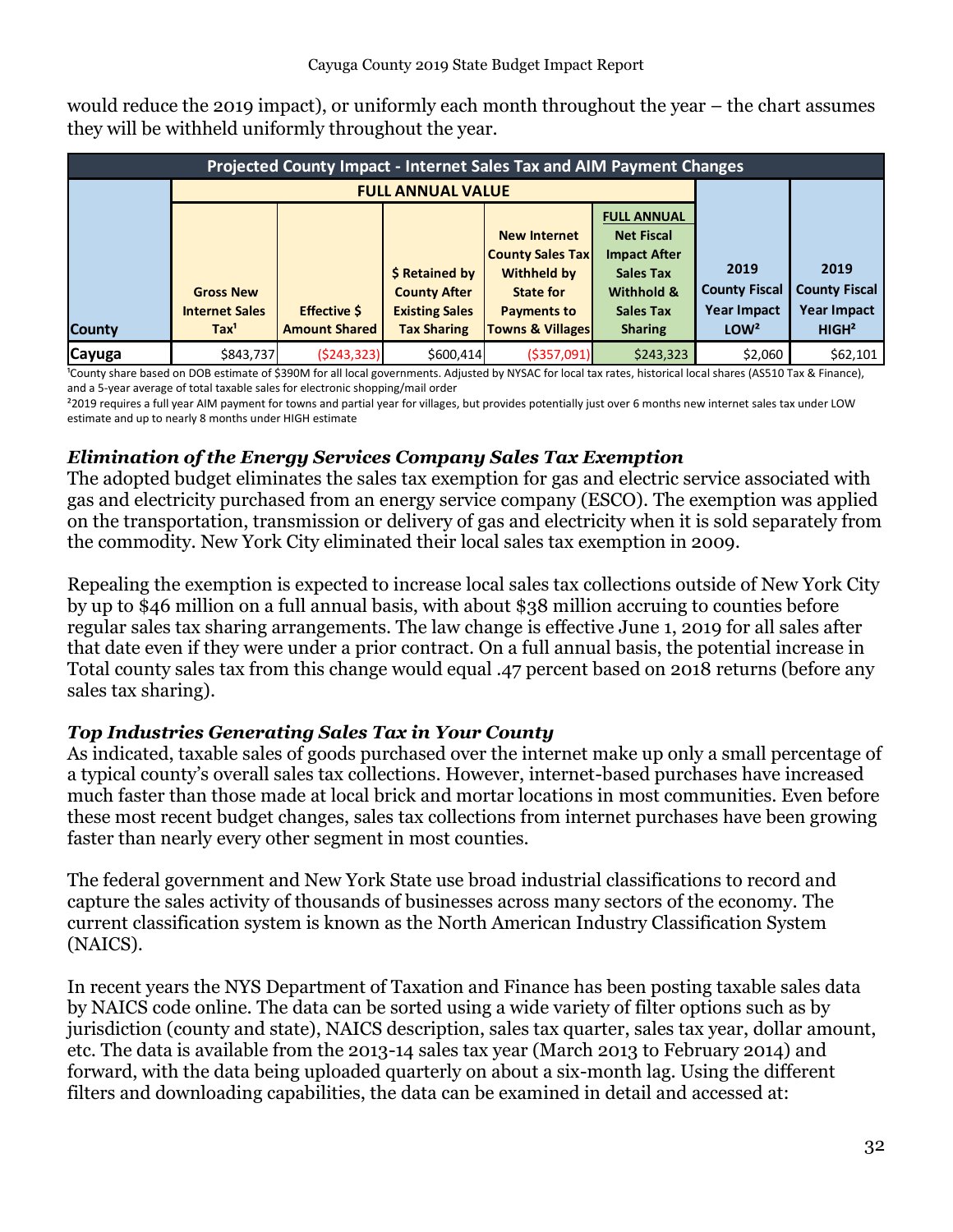https://www.tax.ny.gov/research/stats/stat\_excise/taxable\_sales\_and\_purchases/taxable\_sales [and\\_purchases\\_open\\_data.htm](https://www.tax.ny.gov/research/stats/stat_excise/taxable_sales_and_purchases/taxable_sales_and_purchases_open_data.htm) 

The taxable sales data is adjusted for state and local sales tax exemptions. While vendors selfidentify the NAICS category their business should be in, the NYS Department of Taxation and Finance closely monitors this to ensure accuracy and consistency. The category identified as "Electronic Shopping and Mail Order Houses" represents internet retail. Access to these new data sets will allow us to review how the internet sales tax changes adopted in this budget will impact county revenues in the future.

The following two tables provide a snapshot of the top 20 sales tax producing categories for state fiscal year 2017-18 for your county and for the State of New York. The state's top categories differ slightly from what a typical counties' data may look like because the state employs different sales tax exemptions and methodologies (i.e., flat amount per gallon of motor fuel vs percent of retail cost per gallon for all but one county), and they collect taxes in all corners of the state including New York City which has a different business/retail mix than the rest of the state.

|                         | Cayuga County - Total Taxable Sales by Category, 2017-18<br>(March 2017 to February 2018) |                 |                      |                      |  |  |  |  |  |
|-------------------------|-------------------------------------------------------------------------------------------|-----------------|----------------------|----------------------|--|--|--|--|--|
|                         |                                                                                           |                 | % of Total           | % of Cumulative      |  |  |  |  |  |
| Rank                    | Description                                                                               | Taxable Sales   | <b>Taxable Sales</b> | <b>Taxable Sales</b> |  |  |  |  |  |
| 1                       | <b>Automobile Dealers</b>                                                                 | \$153,435,607   | 13.7%                | 13.7%                |  |  |  |  |  |
| $\overline{2}$          | Electric Power Generation, Transmission and Distribution                                  | \$111,191,545   | 9.9%                 | 23.6%                |  |  |  |  |  |
| 3                       | <b>Gasoline Stations</b>                                                                  | \$93,114,412    | 8.3%                 | 31.9%                |  |  |  |  |  |
| 4                       | Gen. Merch. Stores, incl. Warehouse Clubs & Supercenters                                  | \$81,201,792    | 7.3%                 | 39.2%                |  |  |  |  |  |
| 5                       | <b>Restaurants and Other Eating Places</b>                                                | \$80,120,370    | 7.2%                 | 46.3%                |  |  |  |  |  |
| 6                       | <b>Building Material and Supplies Dealers</b>                                             | \$67,187,271    | 6.0%                 | 52.3%                |  |  |  |  |  |
| $\overline{\mathbf{z}}$ | <b>Grocery Stores</b>                                                                     | \$34,558,288    | 3.1%                 | 55.4%                |  |  |  |  |  |
| 8                       | Wired and Wireless Telecommunications Carriers                                            | \$32,565,435    | 2.9%                 | 58.3%                |  |  |  |  |  |
| 9                       | Sporting Goods, Hobby, and Musical Instrument Stores                                      | \$23,240,476    | 2.1%                 | 60.4%                |  |  |  |  |  |
| 10                      | Automotive Repair and Maintenance                                                         | \$23,195,799    | 2.1%                 | 62.5%                |  |  |  |  |  |
| 11                      | <b>Department Stores</b>                                                                  | \$20,090,214    | 1.8%                 | 64.3%                |  |  |  |  |  |
| 12                      | Petroleum and Petroleum Products Merchant Wholesalers                                     | \$19,357,161    | 1.7%                 | 66.0%                |  |  |  |  |  |
| 13                      | <b>Electronic Shopping and Mail-Order Houses</b>                                          | \$19,141,025    | 1.7%                 | 67.7%                |  |  |  |  |  |
| 14                      | <b>Other Miscellaneous Store Retailers</b>                                                | \$17,825,463    | 1.6%                 | 69.3%                |  |  |  |  |  |
| 15                      | <b>Other Motor Vehicle Dealers</b>                                                        | \$17,592,042    | 1.6%                 | 70.9%                |  |  |  |  |  |
| 16                      | Home Furnishings Stores                                                                   | \$17,060,911    | 1.5%                 | 72.4%                |  |  |  |  |  |
| 17                      | Paper and Paper Product Merchant Wholesalers                                              | \$15,477,257    | 1.4%                 | 73.8%                |  |  |  |  |  |
| 18                      | <b>Clothing Stores</b>                                                                    | \$14,542,530    | 1.3%                 | 75.1%                |  |  |  |  |  |
| 19                      | <b>Direct Selling Establishments</b>                                                      | \$13,518,979    | 1.2%                 | 76.3%                |  |  |  |  |  |
| 20                      | <b>Traveler Accommodation</b>                                                             | \$13,032,413    | 1.2%                 | 77.5%                |  |  |  |  |  |
|                         | Subtotal Top 20 in Taxable Sales                                                          | \$867,448,990   | 77.5%                |                      |  |  |  |  |  |
|                         | <b>Total All Taxable Sales 2017-18</b>                                                    | \$1,119,990,700 | 100.0%               |                      |  |  |  |  |  |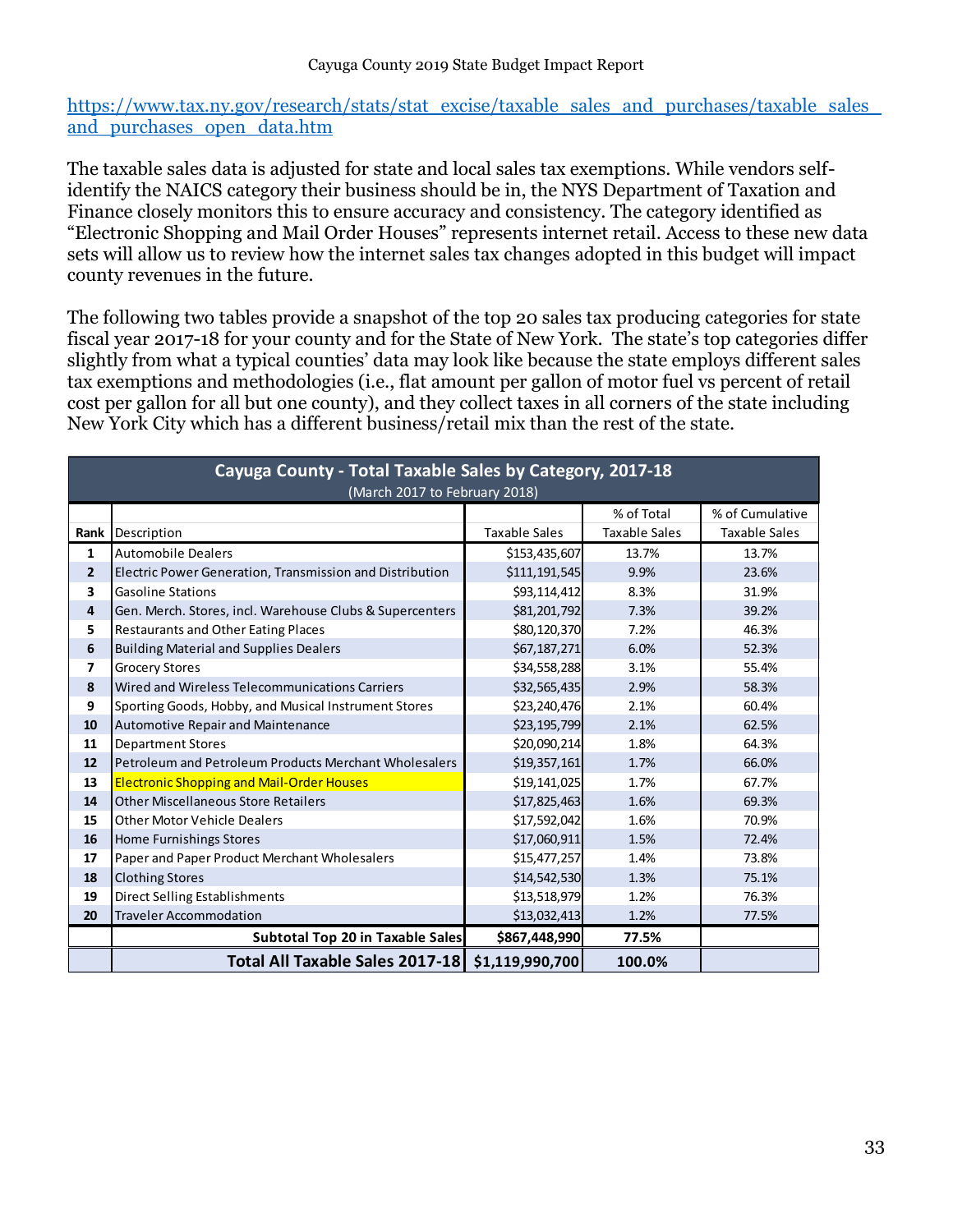#### Cayuga County 2019 State Budget Impact Report

| New York State - Total Taxable Sales by Category, 2017-18<br>(March 2017 to February 2018) |                                                          |                      |                      |                |  |  |  |
|--------------------------------------------------------------------------------------------|----------------------------------------------------------|----------------------|----------------------|----------------|--|--|--|
|                                                                                            | % of Total<br>Cumulative %                               |                      |                      |                |  |  |  |
| Rank                                                                                       | Description                                              | <b>Taxable Sales</b> | <b>Taxable Sales</b> | of Total Sales |  |  |  |
| 1                                                                                          | Restaurants and Other Eating Places                      | \$37,800,642,665     | 11.5%                | 11.5%          |  |  |  |
| $\overline{2}$                                                                             | <b>Automobile Dealers</b>                                | \$29,785,611,782     | 9.1%                 | 20.6%          |  |  |  |
| 3                                                                                          | <b>Building Material and Supplies Dealers</b>            | \$13,600,977,583     | 4.1%                 | 24.7%          |  |  |  |
| 4                                                                                          | Gen. Merch. Stores, incl. Warehouse Clubs & Supercenters | \$12,649,254,867     | 3.8%                 | 28.5%          |  |  |  |
| 5                                                                                          | <b>Gasoline Stations</b>                                 | \$12,430,412,725     | 3.8%                 | 32.3%          |  |  |  |
| 6                                                                                          | <b>Traveler Accommodation</b>                            | \$12,375,638,458     | 3.8%                 | 36.1%          |  |  |  |
| 7                                                                                          | Wired and Wireless Telecommunications Carriers           | \$9,673,688,274      | 2.9%                 | 39.0%          |  |  |  |
| 8                                                                                          | <b>Grocery Stores</b>                                    | \$9,381,187,044      | 2.9%                 | 41.9%          |  |  |  |
| 9                                                                                          | <b>Clothing Stores</b>                                   | \$8,718,420,719      | 2.7%                 | 44.5%          |  |  |  |
| 10                                                                                         | Electric Power Generation, Transmission and Distribution | \$7,405,435,302      | 2.3%                 | 46.8%          |  |  |  |
| 11                                                                                         | Electronic Shopping and Mail-Order Houses                | \$7,049,823,058      | 2.1%                 | 48.9%          |  |  |  |
| 12                                                                                         | <b>Other Miscellaneous Store Retailers</b>               | \$6,502,159,425      | 2.0%                 | 50.9%          |  |  |  |
| 13                                                                                         | Automotive Repair and Maintenance                        | \$5,723,452,188      | 1.7%                 | 52.6%          |  |  |  |
| 14                                                                                         | <b>Electronics and Appliance Stores</b>                  | \$5,716,009,206      | 1.7%                 | 54.4%          |  |  |  |
| 15                                                                                         | <b>Health and Personal Care Stores</b>                   | \$5,589,632,230      | 1.7%                 | 56.1%          |  |  |  |
| 16                                                                                         | Services to Buildings and Dwellings                      | \$4,883,044,414      | 1.5%                 | 57.6%          |  |  |  |
| 17                                                                                         | <b>Computer Systems Design and Related Services</b>      | \$4,688,653,697      | 1.4%                 | 59.0%          |  |  |  |
| 18                                                                                         | Software Publishers                                      | \$4,445,356,396      | 1.4%                 | 60.4%          |  |  |  |
| 19                                                                                         | Other Professional, Scientific, and Technical Services   | \$4,325,635,829      | 1.3%                 | 61.7%          |  |  |  |
| 20                                                                                         | Beer, Wine, and Liquor Stores                            | \$4,217,414,089      | 1.3%                 | 62.9%          |  |  |  |
|                                                                                            | Subtotal Top 20 in Taxable Sales                         | \$206,962,449,951    | 62.9%                |                |  |  |  |
|                                                                                            | Total All Taxable Sales 2017-18                          | \$328,778,817,566    | 100.0%               |                |  |  |  |

# <span id="page-33-0"></span>**XIII. Other Grant Funding Opportunities in the State Budget**

In addition to direct line item appropriations, recently enacted state budgets provided large lump sum appropriations that may be funding opportunities for a variety of county infrastructure and economic development needs. Below we describe these major grant programs and the types of projects that are targeted for funding under each grant.

### <span id="page-33-1"></span>*State and Municipal Facilities Program (SAM)*

There was no new funding authorized for this program in the SFY 2019-20 budget, however, the budget does reappropriate \$1.9 billion of the \$2.4 billion authorized in prior years.

This program was created to fund capital costs of construction, improvement, rehabilitation or reconstruction of facilities owned by eligible entities (including the state and any municipal entity). This funding can also be used for the acquisition of capital assets with a useful life of not less than 10 years.

Road construction, off ramps, and similar transportation infrastructure have also received funding through this program. In addition, projects related to county-owned properties such as parks, airports, memorials, arts and cultural facilities, and arenas have been funded. Priority will be given to projects that meet certain economic development goals that will create or retain jobs. Project awards have ranged from \$50,000 to over \$10 million.

This program is controlled by state elected representatives and *we urge county leaders to compile lists of appropriate potential project and equipment needs and work with your state elected representatives and the Governor's Office to secure funding for your projects*.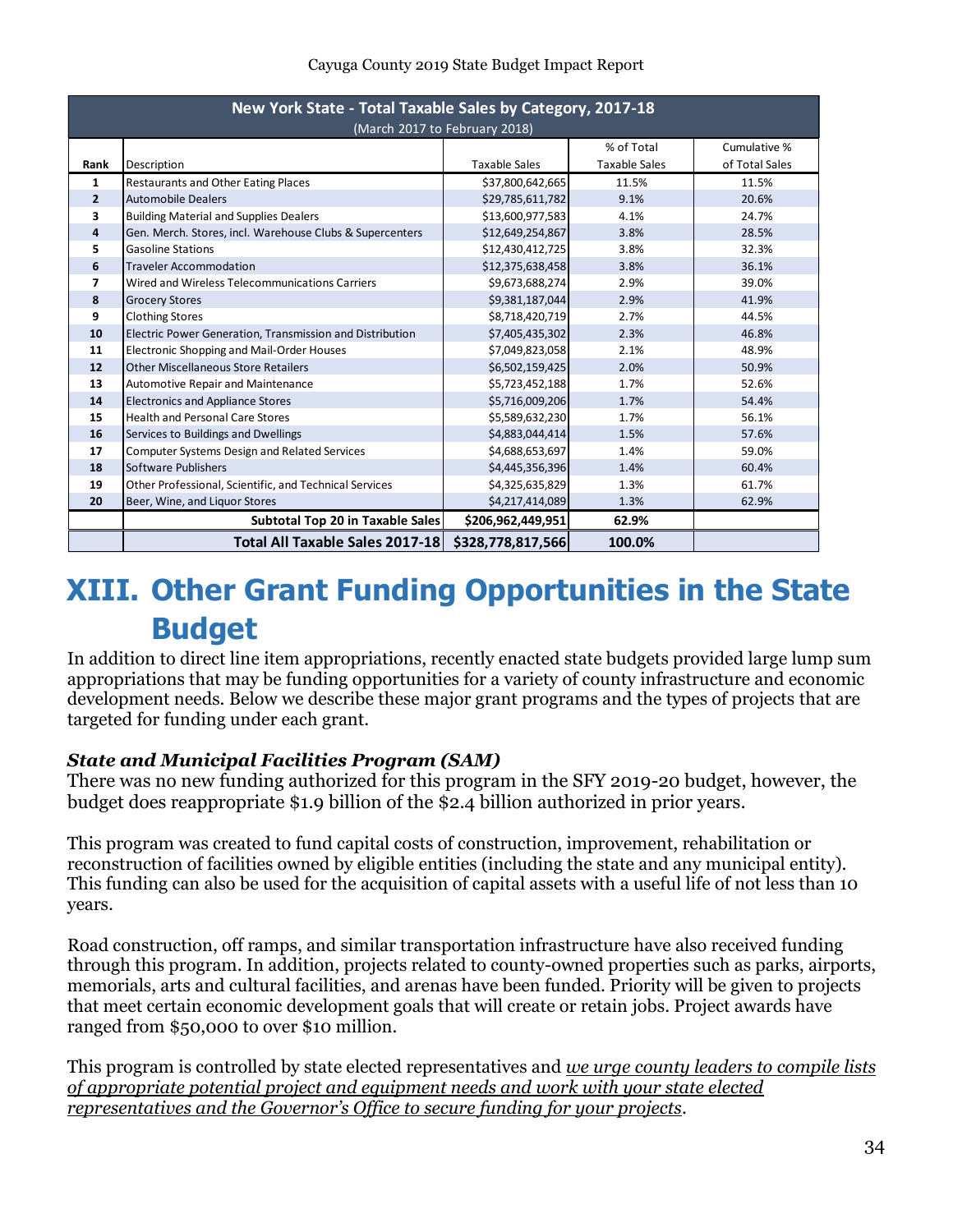The types of projects awarded grants is very expansive. Examples of projects include:

- \$250,000 for renovations to a county facility for veterans' services
- \$125,000 for construction of an amphitheater at a county park,
- \$100,000 for establishment of a new county water district,
- \$500,000 for the construction of three radio towers,
- \$250,000 for walking trail upgrades and development,
- \$110,000 for small project road resurfacing and reconstruction, markings and bicycle traffic,
- \$285,000 for police/sheriff training facilities,
- \$2.7 million for the acquisition and renovation of a building for court space,
- \$250,000 for roof repairs on a municipal building,
- \$1.5 million for road improvements to promote residential and commercial development, and
- \$500,000 for bridge demolition and reconstruction, among others.

### <span id="page-34-0"></span>*Clean Water Infrastructure Act of 2017*

In 2017, the State committed \$2.5 billion to support a wide variety of clean drinking water and wastewater initiatives over five years, including:

- Water Infrastructure Improvement Grants;
- A new inter-municipal water infrastructure grant program;
- Water Quality Improvement Program (WQIP) grants, including grants to address:
	- o Salt management;
	- o Green infrastructure; and
	- o New source water protection land acquisition grants;
- Compliance with Concentrated Animal Feeding Operations (CAFO); and
- IT investments and additional funding for Superfund, among other items.

In 2019, the State Budget committed an additional \$500 million to fund clean water infrastructure projects (for a total of \$1 billion available in 2019). While the Legislature lined out how the new funding was to be used, the Governor vetoed those purposes.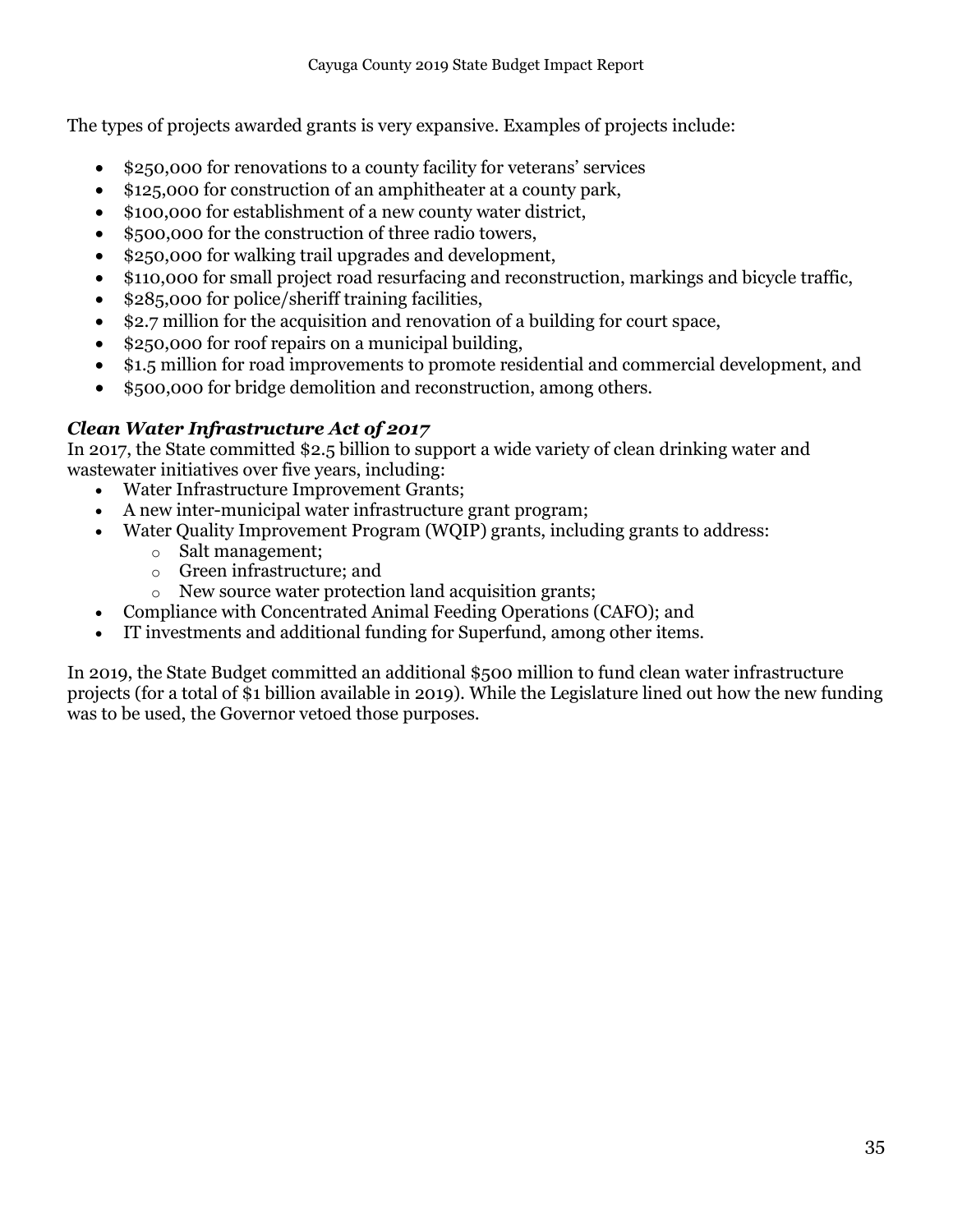The chart below provides a summary of major grant programs the state agency manages, statutory cites, total funding amounts, and the amount of funding that has been obligated.

| <b>Program Name</b>                                                | <b>Agency</b> | New/Existing                                                                                                        | <b>Total</b><br><b>Funding</b> | <b>Obligated</b> |
|--------------------------------------------------------------------|---------------|---------------------------------------------------------------------------------------------------------------------|--------------------------------|------------------|
| Water Infrastructure<br><b>Improvement Act</b><br>(WIIA)           | <b>EFC</b>    | New - Section 6 of Part T of Health and<br>Mental Hygiene, S. 2007-B/A.3007-B                                       | \$1 billion                    | \$270M           |
| Inter-municipal water<br>infrastructure projects<br>(IMG)          | <b>EFC</b>    | New- §1285-s of public authorities law<br>(PAL)                                                                     | \$150M                         | \$61M            |
| <b>WQIP</b>                                                        | <b>DEC</b>    | Existing authority limited to non-point<br>source, WWT, & municipal storm sewer<br>project                          | \$245M                         | \$132M           |
| Salt management                                                    | <b>DEC</b>    |                                                                                                                     | \$25M                          | \$10M            |
| Green infrastructure                                               | DEC/EFC       | Existing authority                                                                                                  | \$50M                          | \$10M            |
| Land Acquisition for<br>source water protection                    | DEC/AGM       | New - Title 33 of ECL Art. 15                                                                                       | \$110M                         | \$35M            |
| <b>CAFO</b>                                                        | <b>AGM</b>    | Existing authority                                                                                                  | \$50M                          | \$50M            |
| Superfund-solid waste<br>& drinking water<br>response              | DEC/DOH       | Existing authority plus a new Title 12 of<br>ECL Art. 27                                                            | \$130M                         | \$57.8M          |
| Lead service lines                                                 | <b>DOH</b>    | New - §1114 of Public Health Law (PHL)                                                                              | \$30M                          | \$30M            |
| NYC watershed projects                                             | <b>DEC</b>    | Existing authority                                                                                                  | \$200M                         | \$0              |
| Septic system<br>replacement                                       | EFC/DEC       | New - PAL §1285-u                                                                                                   | \$75M                          | \$15M            |
| Water Infrastructure<br>emergency loans                            | <b>EFC</b>    | New - PAL §1285-t                                                                                                   | \$10M                          | \$3M             |
| <b>IT</b>                                                          | DEC/DOH       | Amended ECL §3-0315- includes<br>requirement for EFC report on<br>integrated database on infrastructure<br>projects | \$10M                          | \$8M             |
| Other water quality<br>projects                                    | <b>EFC</b>    | Existing authority                                                                                                  | \$100M                         | \$2              |
| Clean Water<br><b>Infrastructure Projects</b><br>after SFY 2021-22 | <b>TBD</b>    | <b>TBD</b>                                                                                                          | \$350M                         | N/A              |
| <b>TOTAL</b>                                                       |               |                                                                                                                     | \$2.5 Billion                  | \$683.8 Million  |